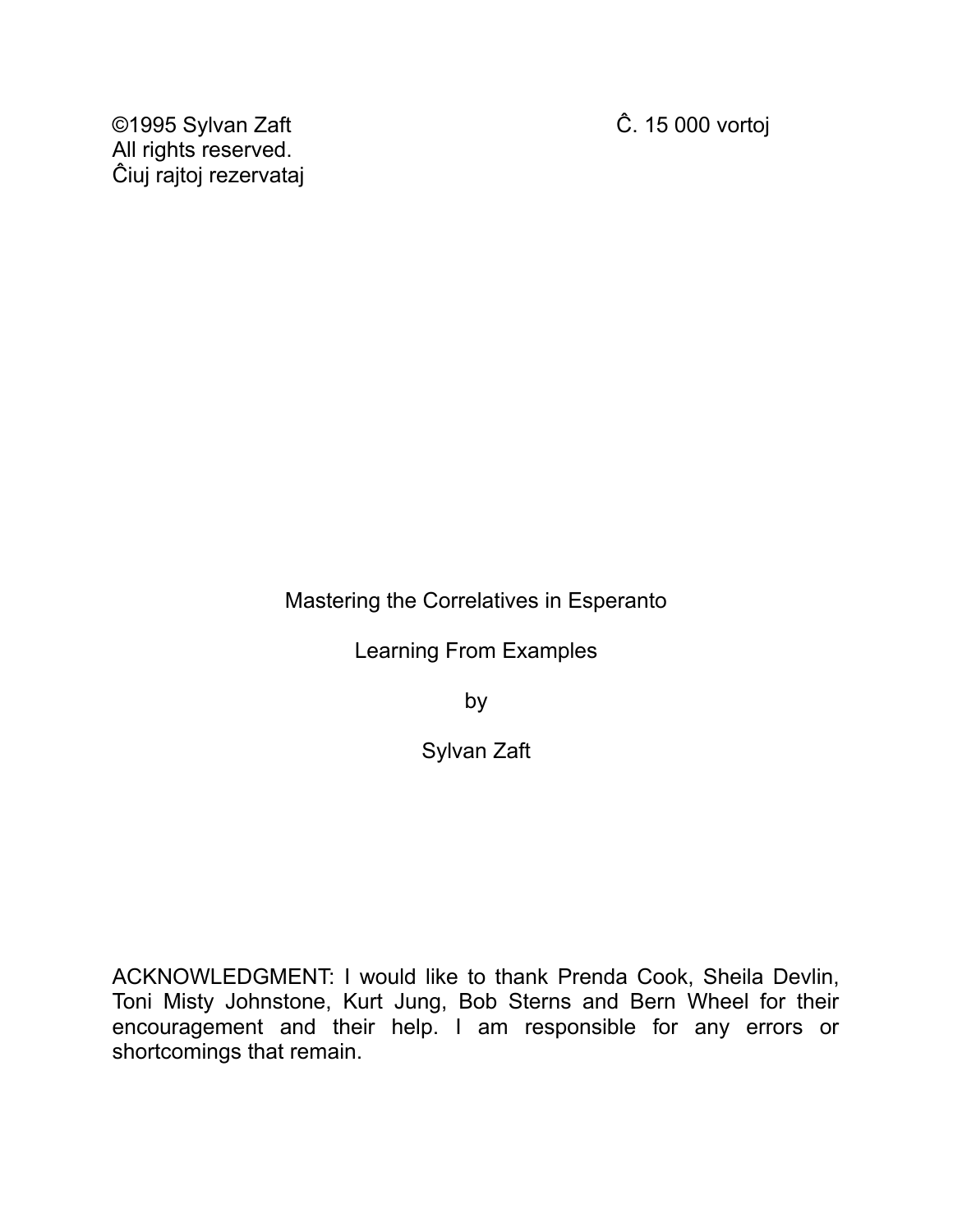NOTE: The examples in the book are solely for the purpose of demonstrating correct usage of the correlatives. I have tried to make the examples interesting in and of themselves because an interesting book is a book that people will want to spend more time with. In no way are any of these examples intended to promote or criticize any particular point of view.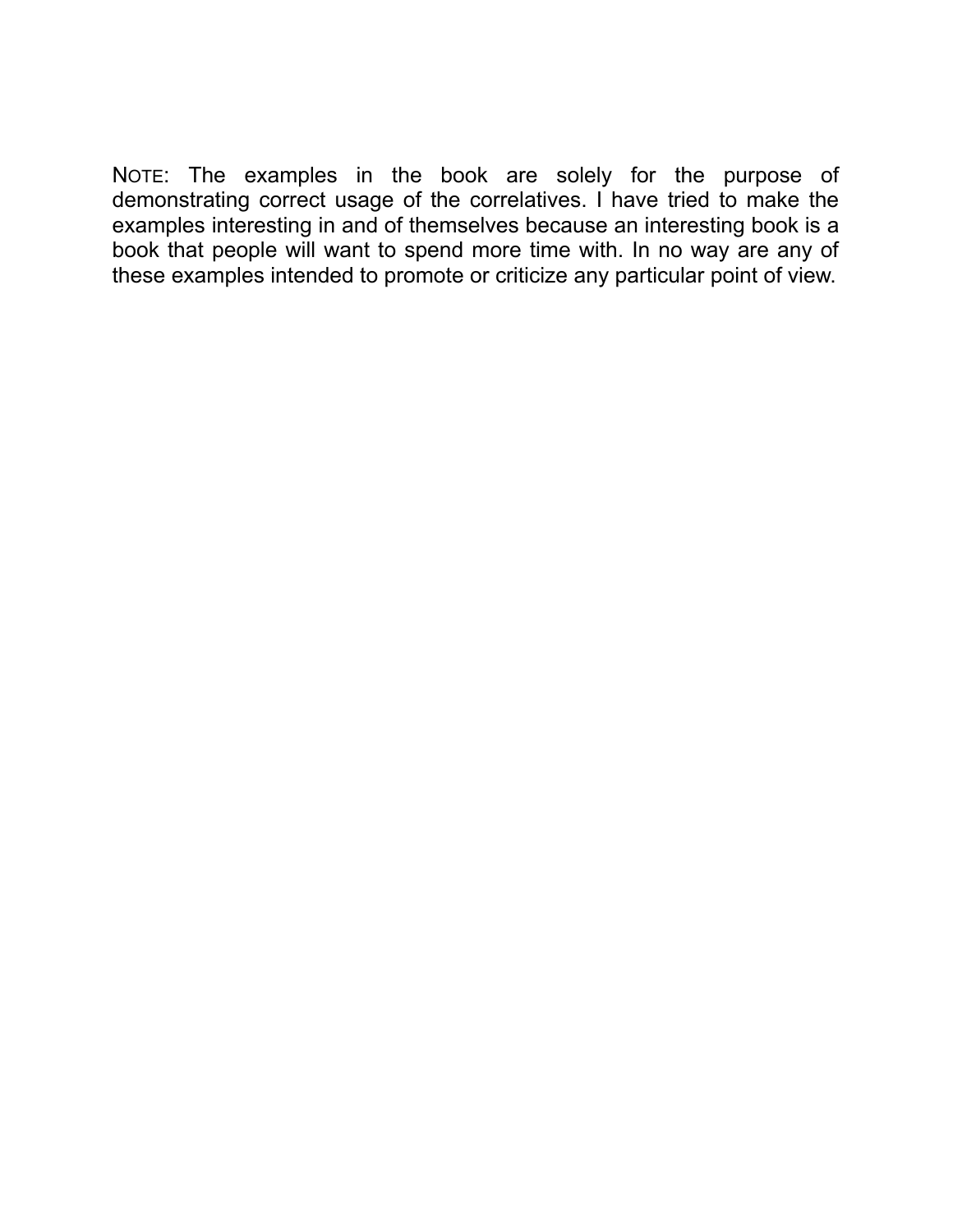| <b>Introduction</b>                                                      |                 |
|--------------------------------------------------------------------------|-----------------|
| <b>What correlatives are</b>                                             |                 |
| <b>Learning the Correlatives</b>                                         | $\overline{2}$  |
| Why the correlatives are so important                                    | $\overline{2}$  |
| <b>A Partial Pattern</b>                                                 | $\overline{3}$  |
| In questions and in subordinate clauses                                  | $\overline{3}$  |
| <b>Word-For-Word Nonsense</b>                                            | $\frac{4}{5}$   |
| Reaching the point where you do not need                                 |                 |
| a. The particle ĉi                                                       | $\overline{6}$  |
| b. The particle ajn                                                      | $\overline{7}$  |
| <b>EXAMPLES OF CORRELATIVES ACCORDING TO THEIR</b>                       | 8               |
| 1. Correlatives ending in -ia                                            | $\overline{8}$  |
| 2. Correlatives ending in -ial                                           | 12              |
| 3. Correlatives ending in -iam                                           | 15              |
| 4. Correlatives ending in -ie                                            | 17              |
| 5. Correlatives ending in -iel                                           | 19              |
| 6. Correlatives ending in -ies                                           | $\overline{21}$ |
| 7. Correlatives ending in -io                                            | $\overline{22}$ |
| 8. Correlatives ending in -iom                                           | 26              |
| 9. Correlatives ending in -iu                                            | 27              |
| <b>EXAMPLES OF THE CORRELATIVES ACCORDING TO THEIR</b>                   | $\overline{31}$ |
| 10. Correlatives beginning with i-                                       | 31              |
| 11. Correlatives beginning with $\hat{c}$ -                              | 32              |
| 12. Correlatives beginning with k—                                       | 34              |
| 13. Correlatives beginning with t-                                       | 36              |
| 14. Correlatives beginning with neni-                                    | 38              |
| <b>Forming Words from Correlatives</b>                                   | 39              |
| The <i>io-</i> Series and The <i>iu-</i> Series in the <i>Fundamento</i> | 42              |
| <b>Appendix: Other Points of View</b>                                    | 44              |

#### **Table of Contents**

### Page 01

#### **INTRODUCTION**

The correlatives seem to be a new kind of thing for many students of Esperanto. For one thing the students have never encountered a special *Chart of the Correlatives* in any other language. Most of them have never learned the meaning of the word *correlative* in their own language.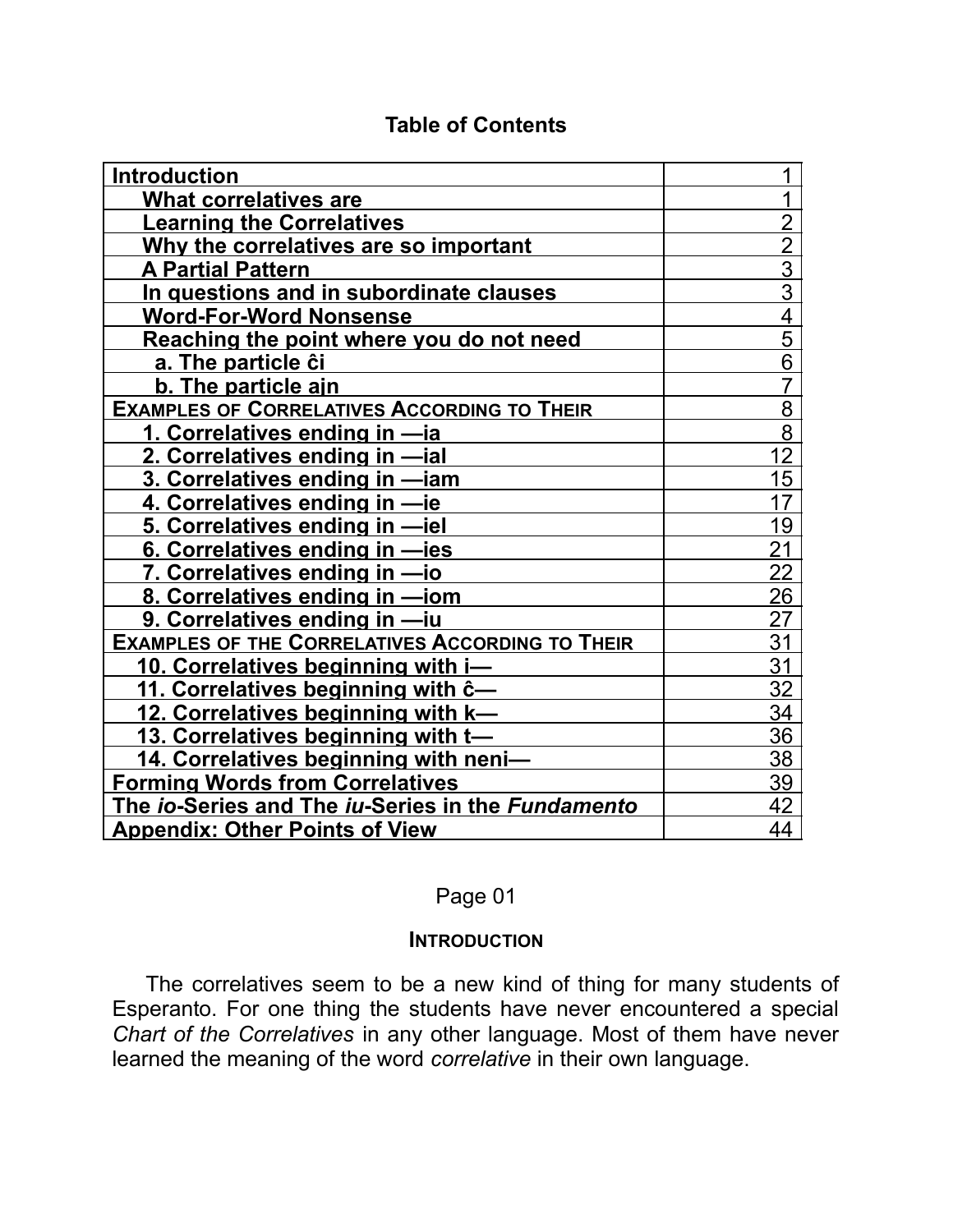What correlatives are

*Webster's New World Dictionary* defines the adjective *correlative* as "expressing mutual relation and used in pairs." It gives as an example "neither Tom nor I can go" where it says that "*neither* and *nor* are *correlative* conjunctions." In English, *neither* usually goes along with *nor*. Together they form a pair. They are correlative words.

Correlatives in Esperanto are often found in pairs. Here are some examples. (The English translations are a little awkward because they are intended to indicate the structure of the Esperanto.)

**Ĉion kion** mi scias, mi eksciis en la infanĝardeno.

**Everything that** I know I learned in kindergarten.

Milionuloj estas **tiaj** viroj **kiajn** blondulinoj preferas.

Millionaires are **the kind of** men **whom** blonds prefer.

**Ĉiam kiam** li alvenas estas ĝeno.

**Always when** he comes there is trouble.

The correlatives in Esperanto form either *nine groups of five each* or *five groups of nine each*, depending on how you choose to put them together. Here are two groups that have five each. In each of these groups all the correlatives share the same ending but have different beginnings.

# **io kio tio ĉio nenio** and **iu kiu tiu ĉiu neniu.**

Here two groups that have nine. In groups like this all the correlatives share the same beginning but have different endings.

**ĉia ĉial ĉiam ĉie ĉiel ĉies ĉio ĉiom ĉiu**

**and**

**tia tial tiam tie tiel ties tio tiom tiu.**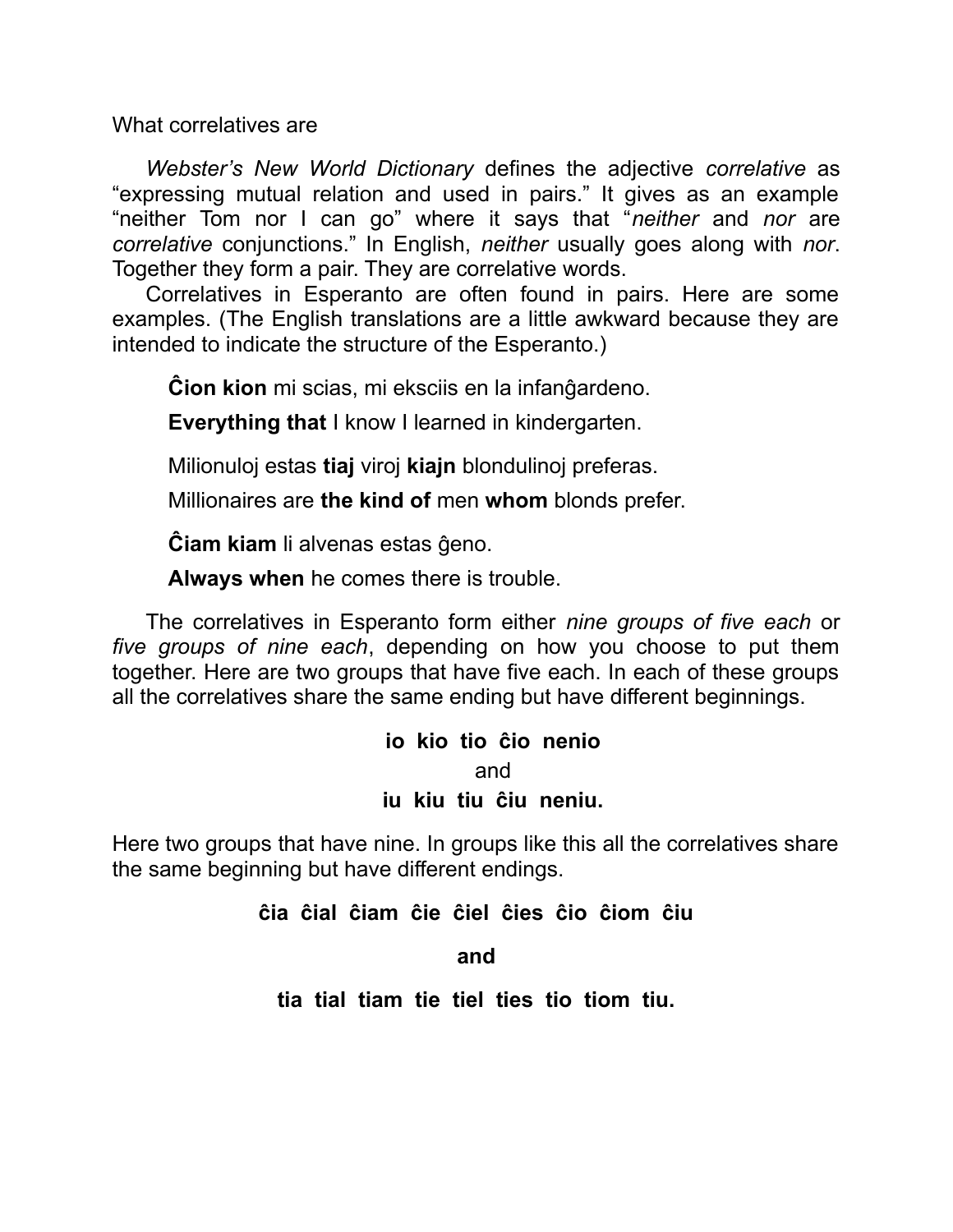#### Learning the Correlatives

There are different ways of looking at the correlatives. One is to say that they are simply forty-five words, most of which are very common and very useful. These words do not have to be learned in groups. They can be learned one-by-one as they come up in reading or writing or studying.

However, it is a fact that the Esperanto correlatives are constructed to form logical patterns. Nine of them begin with **i—**, nine with **ĉi—** , nine with **ki—**, nine with **neni—** and nine with **ti—**. Likewise, five of them take these nine endings: **—a**, —**al**, **—am**, **—e**, **—el**,**—es —o**,. **—om**, and **—u**.

Page 02

Because of these logical patterns the correlatives can also be learned in groups.

It is a matter of preference or learning style whether to learn the Esperanto correlatives individually as they come up or in groups. Don Harlow suggests that the correlatives can be learned in an evening. I have no doubt that this will work for many individuals who learn best by perceiving logical patterns. However different people have different learning patterns. There are a great many people who learn this kind of material best by going through a good number of examples. This book provides examples of all of the correlatives along with English translations. One correlative word may have a number of different English translations. By studying these examples students who learn best through examples will learn the meaning of any correlatives they have difficulty with in a pleasant and effective way.

Why the correlatives are so important

However they are learned, most of the correlatives must be mastered sooner or later by anyone who hopes to become proficient in Esperanto. This is because they come up all the time. Don Harlow writes that "these words make up approximately ten percent of all text in Esperanto." If Harlow is correct, that means that when you have mastered these forty-five correlatives, you will have mastered *ten per cent* of the language.

In each of the following two passages far more than ten percent of the text is composed of correlatives. In order for you to be able to spot the correlatives more easily in these examples they are printed in **bold type underlined**.

The first passage comes from the "1995 New Year's Greeting" from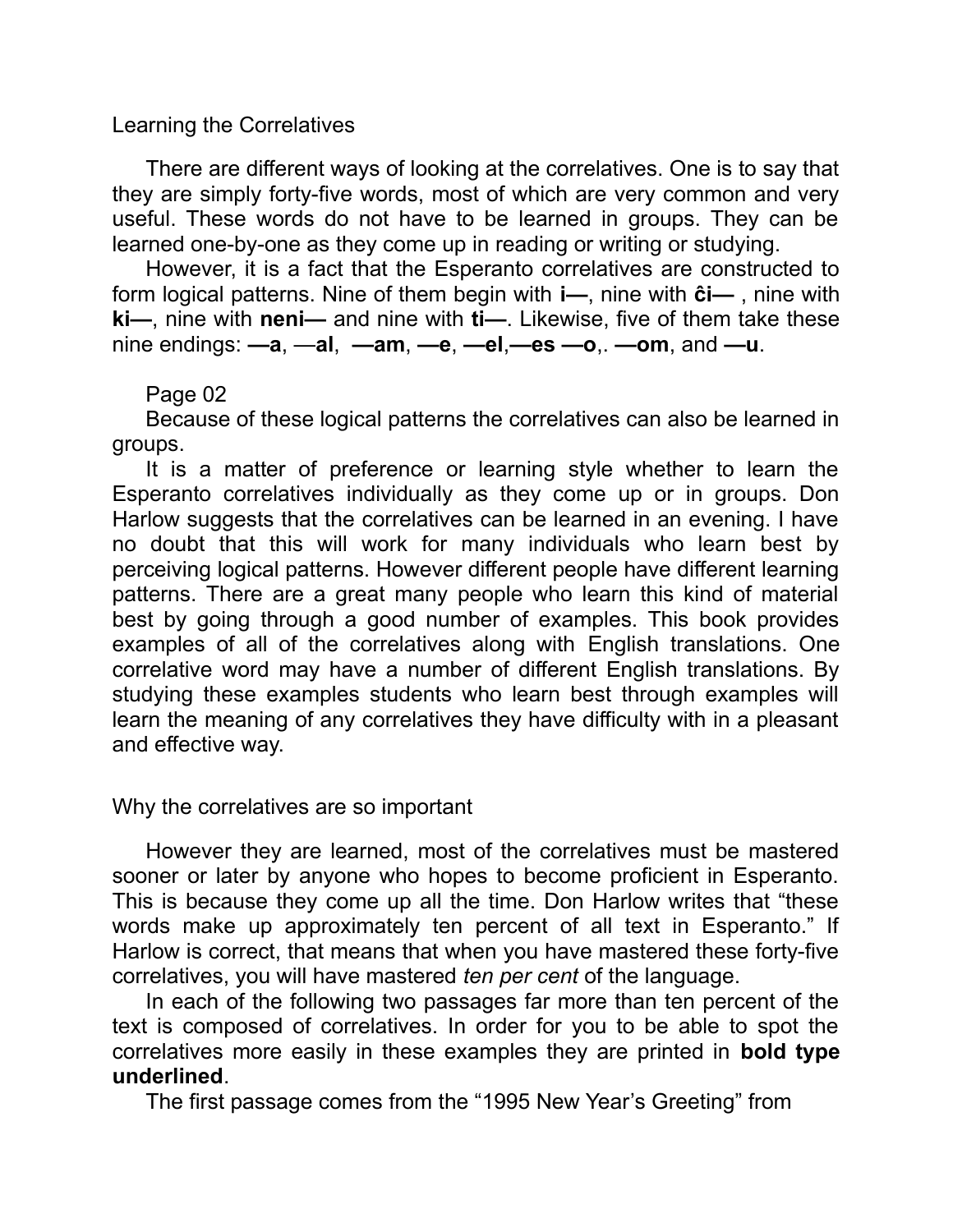John C. Wells, President of the Universal Esperanto Association.

Mi deziras sukcesan kaj prosperan novan jaron al **ĉiuj** niaj membroj! **Ĉi tiu** estas la sesa fojo, je **kiu** mi **tiu**maniere salutas vin **kiel** Prezidento….

I wish a successful and prosperous new year to **all** of our members. **This** is the sixth time in **which** I greet you in **this** way **as** president….

There are five correlatives in these two sentences. (One of these correlatives is combined with the particle "**ĉi".** This little word means "here" or "this" or brings something close. **Tiu** might mean "this" or "that" but **ĉi tiu** definitely means "this". **Tie** might mean "here" or "there" but **ĉi tie** definitely means "here".)

The second example is taken from the Bible (Isaiah 42:19):

Sed **kiu** estas **tiel** blinda, **kiel** Mia servanto, kaj surda, **kiel** la sendato, **kiun** Mi sendas? **Kiu** estas **tiel** blinda, **kiel** Mia elaĉetito, kaj blinda, **kiel** la servanto de la Eternulo?

But **who** is **so** blind **as** My servant and deaf **like** the messenger **that** I send? **who** is **as** blind **as** the one I redeemed, and blind **like** the servant of God?

There are nine correlatives in this single Biblical verse.

It is of course very easy to find a great many sentences which have no correlatives at all. However it is hardly possible to speak or to write for a few minutes without using many correlatives.

## A Partial Pattern

We find *a partial pattern* in English correlatives where many of these little words start or end with the same letters. Here are the English correlatives which are used to form questions:

### **who what where when why how**

All but one of these English correlatives start with **wh.** The other starts with **h**.

Page 03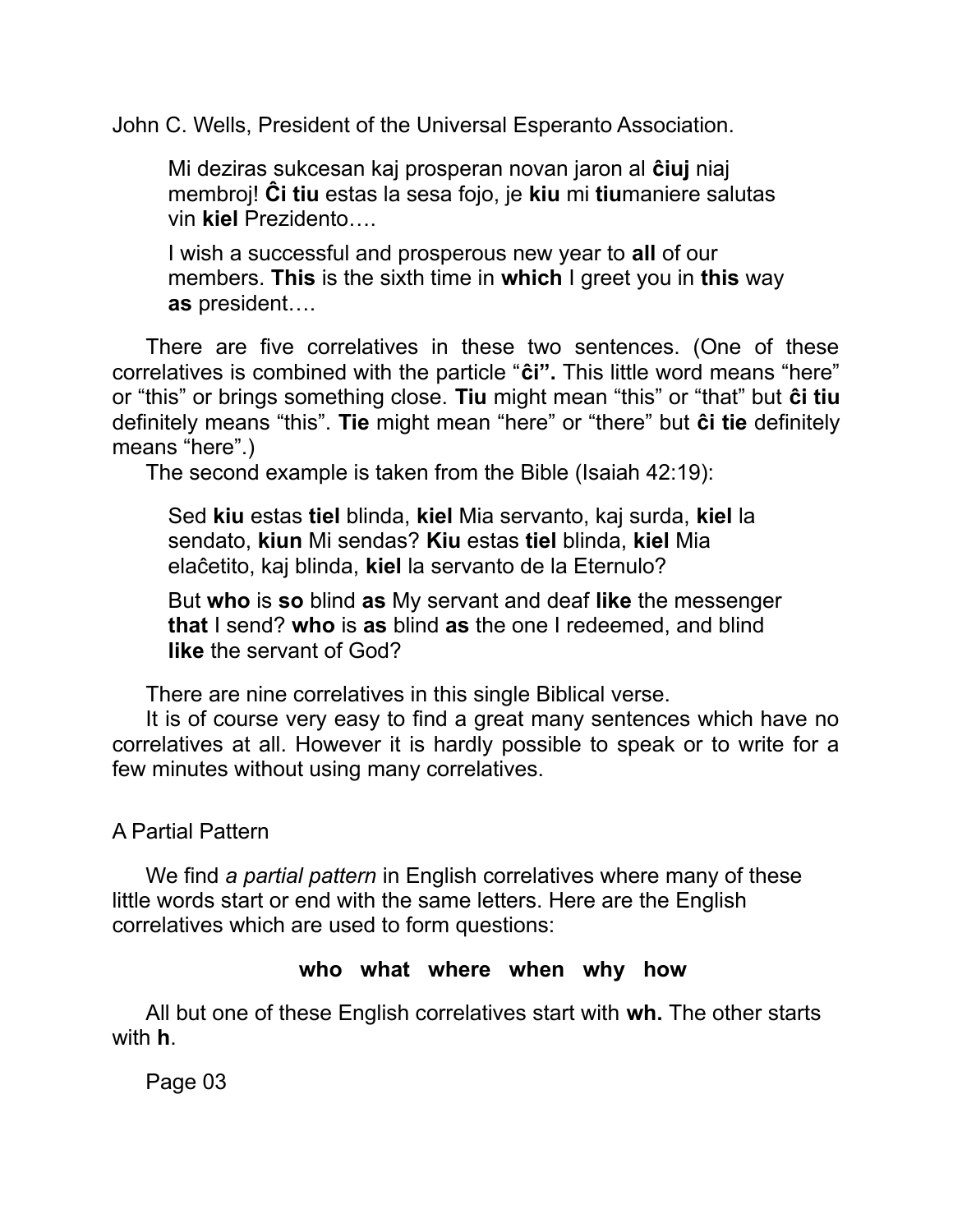Here are two more groups of English correlatives:

#### **that there these those then**

#### **no one nothing nowhere nohow never**

These series in English do *not* form a logical pattern in *every* way. It would not be possible to create a consistent chart of the English correlatives because there are items that break the pattern.

There is a pattern of **where** and **there** which can be extended to **nowhere**.

However we cannot extend the pattern of **what** and **that** to **nowhat**.

Similarly we cannot extend the pattern of **when** and **then** to **nowhen**.

When he was developing his Esperanto project Zamenhof noticed that national languages such as English have this *partial* pattern of correlation. In planning Esperanto he decided that it made sense to extend such a pattern to *all* the correlatives. This would make the correlatives easier to learn and it would highlight the logical relation between different correlatives.

The advantage of Zamenhof's plan is that for a great many people the correlatives are easier to learn because they form a logical pattern. The disadvantage of Zamenhof's plan is that because a number of the correlatives are so similar some students of the language confuse them with each other.

This work provides many examples of the use of the different correlatives. Each example is given in Esperanto and is accompanied by an idiomatic English translation. Notes are provided where they might be helpful. The correlatives are presented in groups, first in nine groups, according to their endings, and then in five groups, according to their beginnings. Before each correlative section there are definitions of each of the correlatives in that group and a little section on how to remember that particular ending or beginning.

In questions and in subordinate clauses

Speakers of English use the correlatives **who, what, where, when, why**, and **how** to ask questions. They also use them as pronouns to introduce subordinate clauses in statements. (A clause is a part of a sentence that has its own subject and verb.)

Here are some examples of the use of English correlatives as they are used both in questions and to introduce subordinate clauses in statements: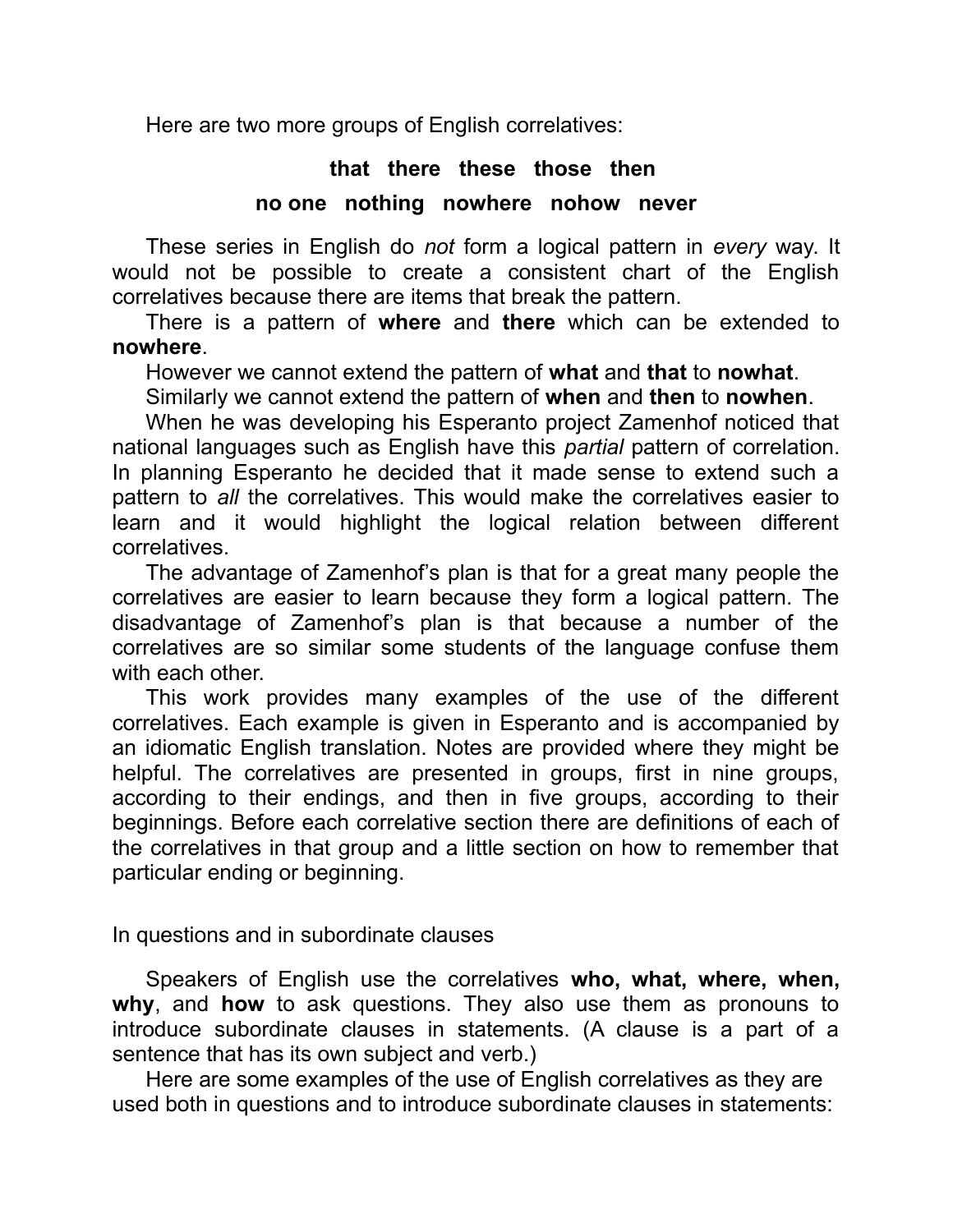Question: **Who** is the president of India?

Statement: The woman **who** just spoke is the president.

(The clause is: "**who** just spoke".)

Question: **Where** are you?

Statement: The place **where** the pirates hid the treasure was known to bonly three people and one parrot.

(The clause is "**where** the pirates hid the treasure.)

Question: **When** do you need the check for the twelve million yen?

Statement: The fate of Nazi Germany was sealed **when** Hitler invaded Russia.

(The clause is "**when** Hitler invaded Russia.")

Similarly in Esperanto the corresponding correlatives are used both to ask questions and to introduce clauses. Here are Esperanto translations of the six sentences given above:

Demando: **Kiu** estas la prezidento de Hindio?

Aserto: La virino **kiu** ĵus parolis estas la prezidento. (La subpropozicio estas "**kiu** ĵus parolis.")

Page 04

Demando: **Kie** vi estas?

Aserto: La loko **kie** la piratoj kaŝis la trezoron estis konata de nur tri homoj kaj unu papago.

> (La subpropozicio estas "**kie** la piratoj kaŝis la trezoron.")

Demando: **Kiam** vi bezonas la ĉekon por la dek du milionoj da enoj?

Aserto: La sorto de Nazia Germanio estis certiga **kiam** Hitler invadis Rusion.

> (La subpropozicio estas "**kiam** Hitler invadis Rusion.")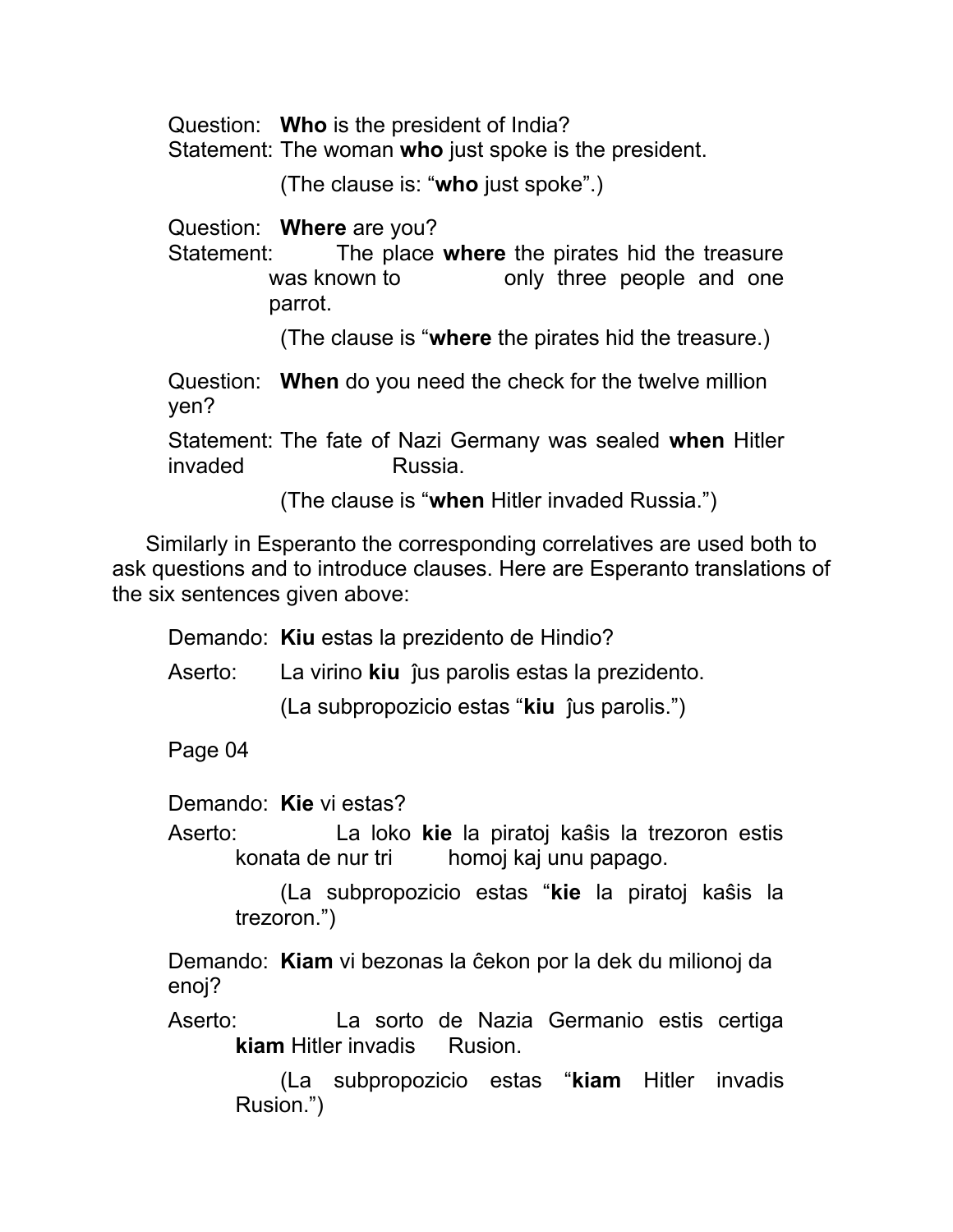Word-For-Word Nonsense

It is unsophisticated to maintain that languages can be translated wordfor-word into each other. If you try to do this with any two languages, you will come up with nonsense. Mark Twain had a lot of fun with this kind of nonsense. He showed how a perfectly sensible English passage would turn out crazy if it was first translated correctly into another language and then translated *word-for-word* back into English. We can illustrate this kind of unsophisticated view of languages by translating word-for-word a simple passage from Alexandre Dumas' *The Three Musketeers*:

In the original French the passage reads:

D'Artagnan la releva en lui passant le bras autour de la taille; mais comme il sentait ‡ son poids qu'elle etait sur le point de se trouver mal, il s'empressa de la rassurer par des protestations de dÈvouement.

A word-for-word translation according to a very good French-English dictionary would read:

D'Artagnan her helped up in her passing the arm around of the waist; but as he felt to her weight that she was on the point of herself to find bad, he himself hastened of her to reassure by of the protestations of devotion.

Imagine trying to get through a whole book that was translated like that!

Just as it is unsophisticated to translate word-for-word from French into English, so it is unsophisticated to translate word-for-word from Esperanto into English or from English into Esperanto. In order to master *any* language you have to learn how to *think* in that language. In the long run it is not good enough to think in one language and then translate each word into the other one. If you do so, you will be in danger of sounding like the paragraph that was just translated from French. Your goal should be to learn how to take your ideas and put them in the other language according to *its* natural way of expressing ideas.

Reaching the point where you do not need English to understand **Esperanto** 

The words of one language do not always have one-for-one equivalents in words of another language. One English preposition may be translated by six or eight French prepositions, depending on the context. One French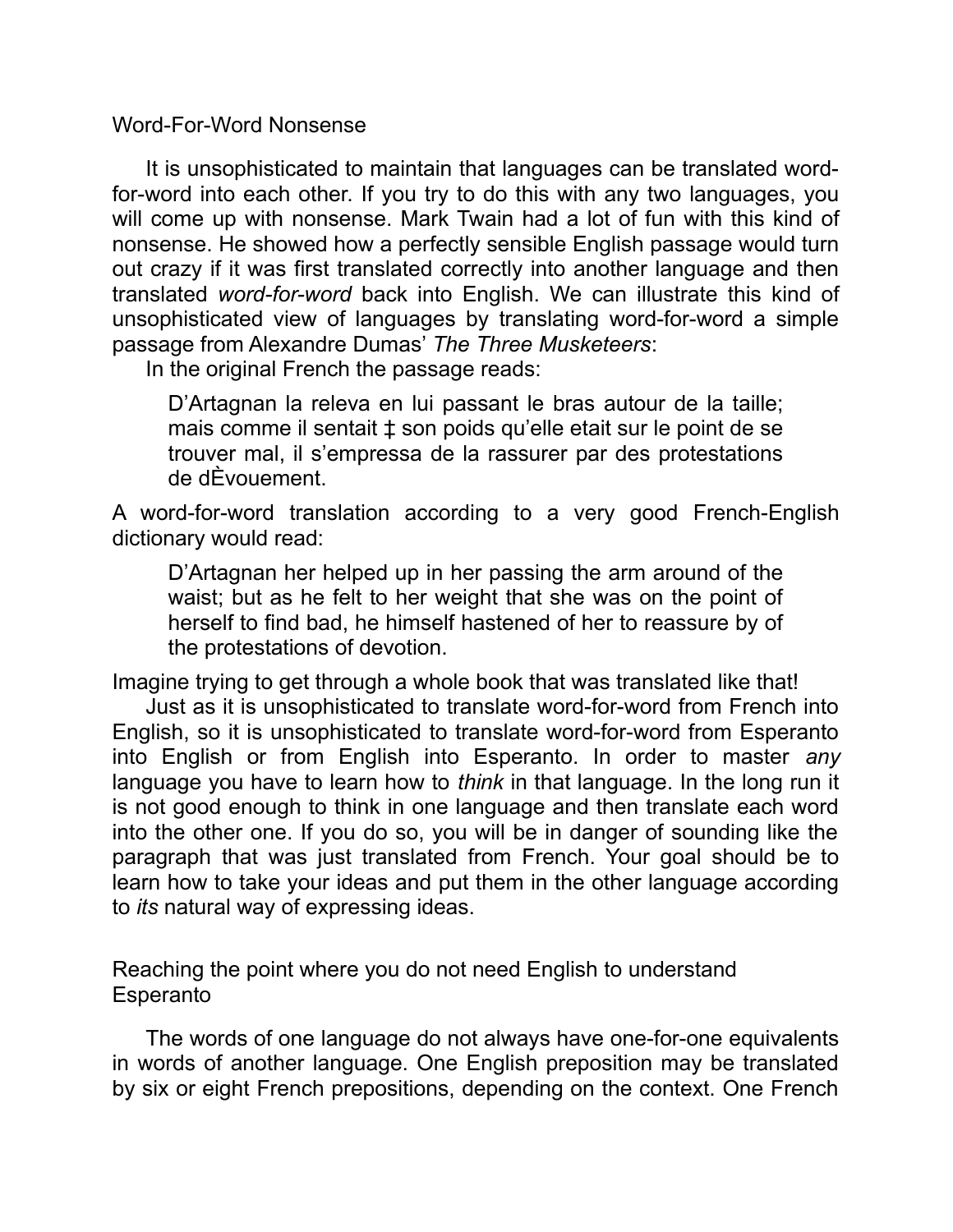preposition may be translated by six or eight English prepositions, depending on the context. One Esperanto correlative may be translated by a number of English words or phrases, depending on the context. One English correlative may be translated by a number of Esperanto words or phrases, depending on the context.

Let us take as an example the English word **that** which is often paired with the word **which** or even with **that** (in another sense) as in "That money that you took from me yesterday--do you still have it?" Here are a number of different equivalents that **that** (or an expression including **that**) can have in Esperanto:

Page 05

| ٠ | I knew that he was gone.                                 | (that                   | $=$ | ke)       |
|---|----------------------------------------------------------|-------------------------|-----|-----------|
| 2 | The horse <b>that</b> Duke backed<br>finished dead last. | (that                   |     | $=$ kiun) |
| 3 | <b>That</b> man will never get<br>the<br>nomination.     | (that                   |     | $=$ tiu)  |
| 4 | I suppose that that is true.                             | (that that $ =$ ke tio) |     |           |
| 5 | I hope never to see that kind of<br>fool again!          | (that kind of $\vert$   |     | $=$ tian) |

Here are these sentences translated into Esperanto:

- 1. Mi sciis **ke** li foriris.
- 2. La ĉevalo **kiun** Duke privetis finis tute laste.
- 3. **Tiu** viro neniam havigos al si la kandidatecon.
- 4. Mi supozas **ke tio** estas vera.
- 5. Mi esperas ke mi neniam refoje vidos **tian** stultulon!

Now let us take the Esperanto word **tia** which is often paired with the word **kia**. Here are a number of different equivalents that it can have in English:

|   | Kia patro, tia filo.              | (tia         | $=$ like)                   |
|---|-----------------------------------|--------------|-----------------------------|
|   | ∣ Ŝi ne ĝuas <b>tian</b> muzikon. |              | (tian $  =  $ that kind of) |
| 3 | Venu tia, kia vi estas.           | (tia,<br>kia | as)                         |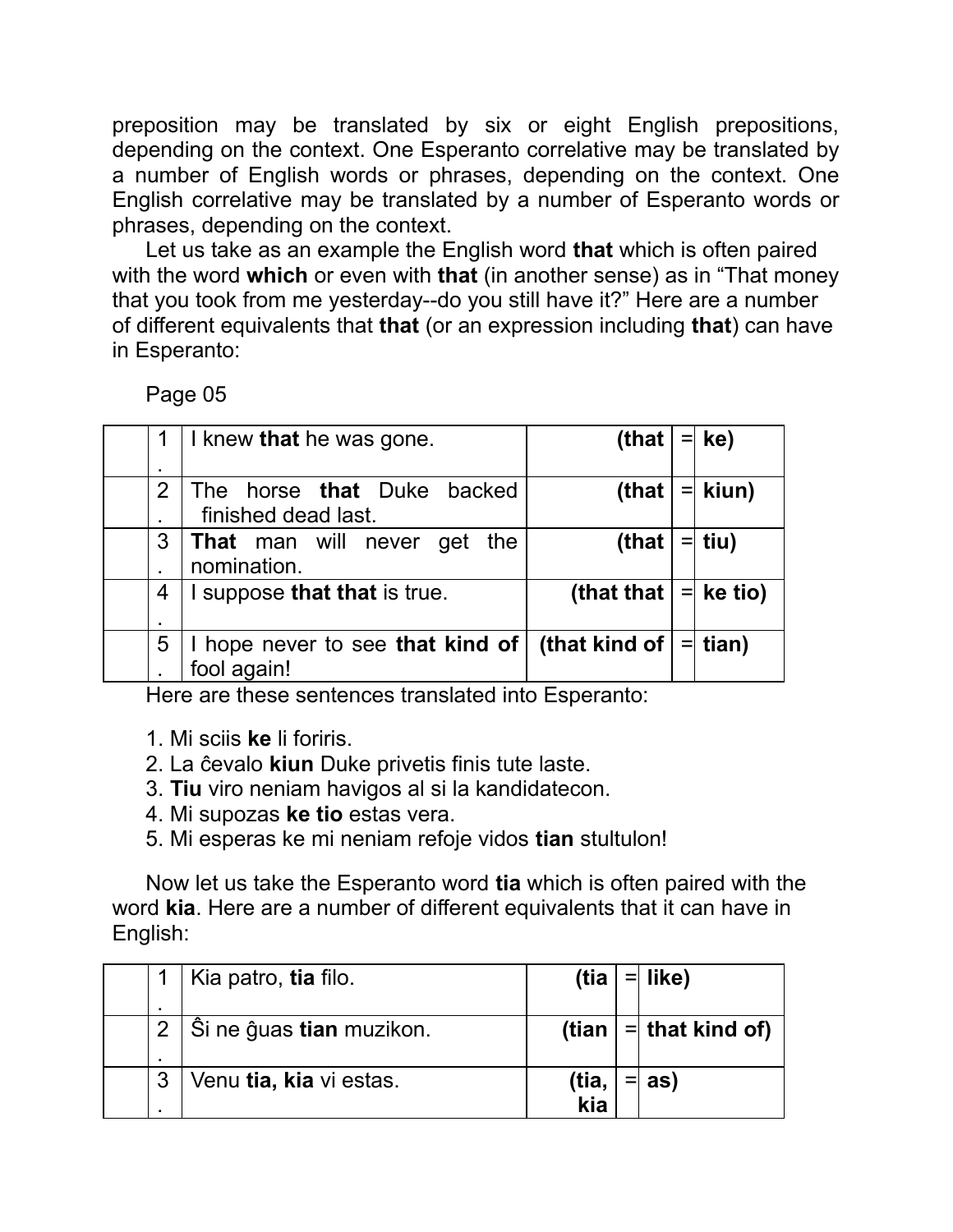|  | 4   La japanoj ne estas tiaj.                    |  | (tiaj $ =$ like that) |
|--|--------------------------------------------------|--|-----------------------|
|  | 5   Mahler komponis tiajn longajn<br>simfoniojn! |  | (tiajn $  = $ such)   |

Here are the translations into English. Notice that there are five different ways of translating **tia** or phrases including **tia**.

- 1. Like father, **like** son.
- 2. She does not enjoy **that kind of** music.
- 3. Come **as** you are.
- 4. The Japanese are not **like that**.
- 5. Mahler composed **such** long symphonies!

You cannot learn one Esperanto word for each English word and use it consistently. Your aim is to reach the point where you know the Esperanto word without having to think of the English for it. By going over a lot of examples in which the Esperanto word is used consistently, *even though it has different English equivalents*, you will reach the point where you absorb the meaning of the Esperanto word. You may start out by translating from one language to another, by reading sentences in Esperanto and then by checking their meaning in idiomatic English translations, but eventually you will absorb the Esperanto meanings and think in Esperanto and read and write in Esperanto without having to translate. All the examples and translations you will find in this little work are a means to that end.

A good way to learn the correlatives is to study a number of examples of their use. As you become familiar with several examples of a particular correlative, you will become more comfortable whenever you encounter it and whenever you have occasion to use it.

This work is a tool which you can use to master the correlatives and get practice in learning how Esperanto words are different from English words.

You can use this little work as a study tool and as a reference guide. If you dip into it as needed or read in it here and there you will gradually get a sense of how to think in Esperanto without looking for exact, consistent equivalents in English. Correlatives make up a good part of any long selection of running text. If you gain an instinctive understanding of the Esperanto correlatives, you will be well on your way towards gaining an instinctive understanding of the language. More than that you will have learned, absorbed something extremely important about learning *any* language, about learning languages in general. This will serve you in good stead if later on you study a foreign language which will be much more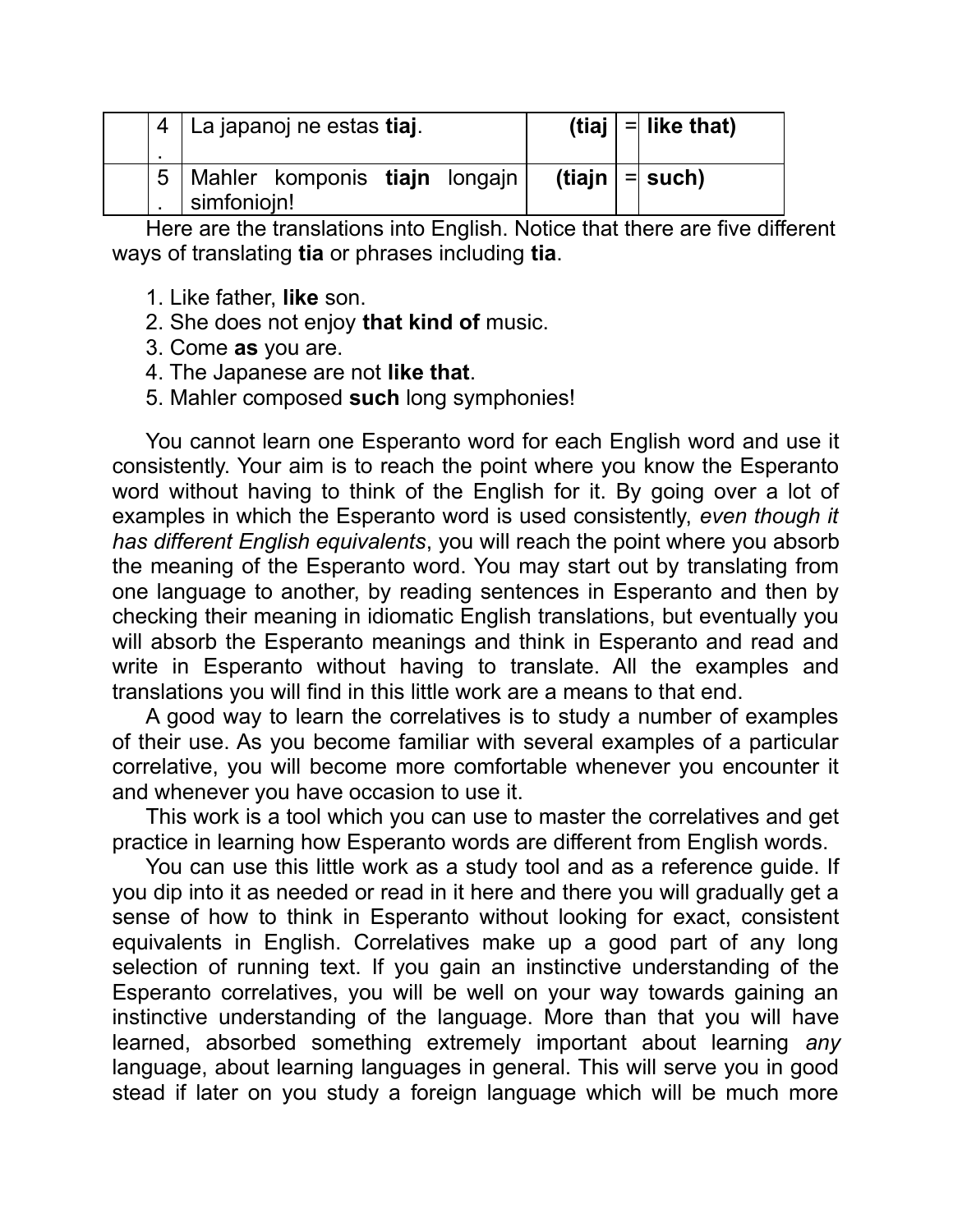complex than Esperanto.

If you want to look up a particular correlative you will find it both defined and exemplified in two sections, the section that groups correlatives according to its beginning and the section that groups correlatives according to its ending. For instance, if you want to learn the meaning of **ĉiel**, you can study it in the series of correlatives *that end in* **—iel** and in the series of correlative *that begin with* **ĉ–**. You can use the table of contents to find where those series begin.

#### Page 06

There is redundance in this present work. This redundance is intentional. Often we can master somewhat tricky subject matter by first approaching it from one point of view and then by approaching it from a different point of view. The words featured in each of the fourteen series are emphasized by means of **bold print underlined**. Other correlatives in a series are indicated by means of *italics.*

Before proceding to the forty-five correlatives here are two little words, particles, which are combined with many of the correlatives to modify their meaning.

#### **a. The particle ĉi**

As has already been explained the little particle **ĉi** brings something close. Without it a correlative could refer to something that is either close or farther away. With it, the correlative refers definitely to something close. The particle **ĉi** may come either before or after the correlative. It normally comes before the correlative but it may be placed after the correlative as well, perhaps to add a little emphasis. Here are some examples:

a-i

**Tian ĉi** stultulon ni tute ne bezonas **tie ĉi**!

We don't need **this kind of** a fool here at all.

NOTE: Of course the sentence structure is different in Esperanto than in English. English is a subject-verb-object in which the subject comes first, the verb, second, and the direct object third. Because Esperanto indicates the direct object with the accusative ending —n it has a lot more flexibility in word order. Esperantists use this flexibility in word order as a useful tool to apply added emphasis. The exact word-for-word English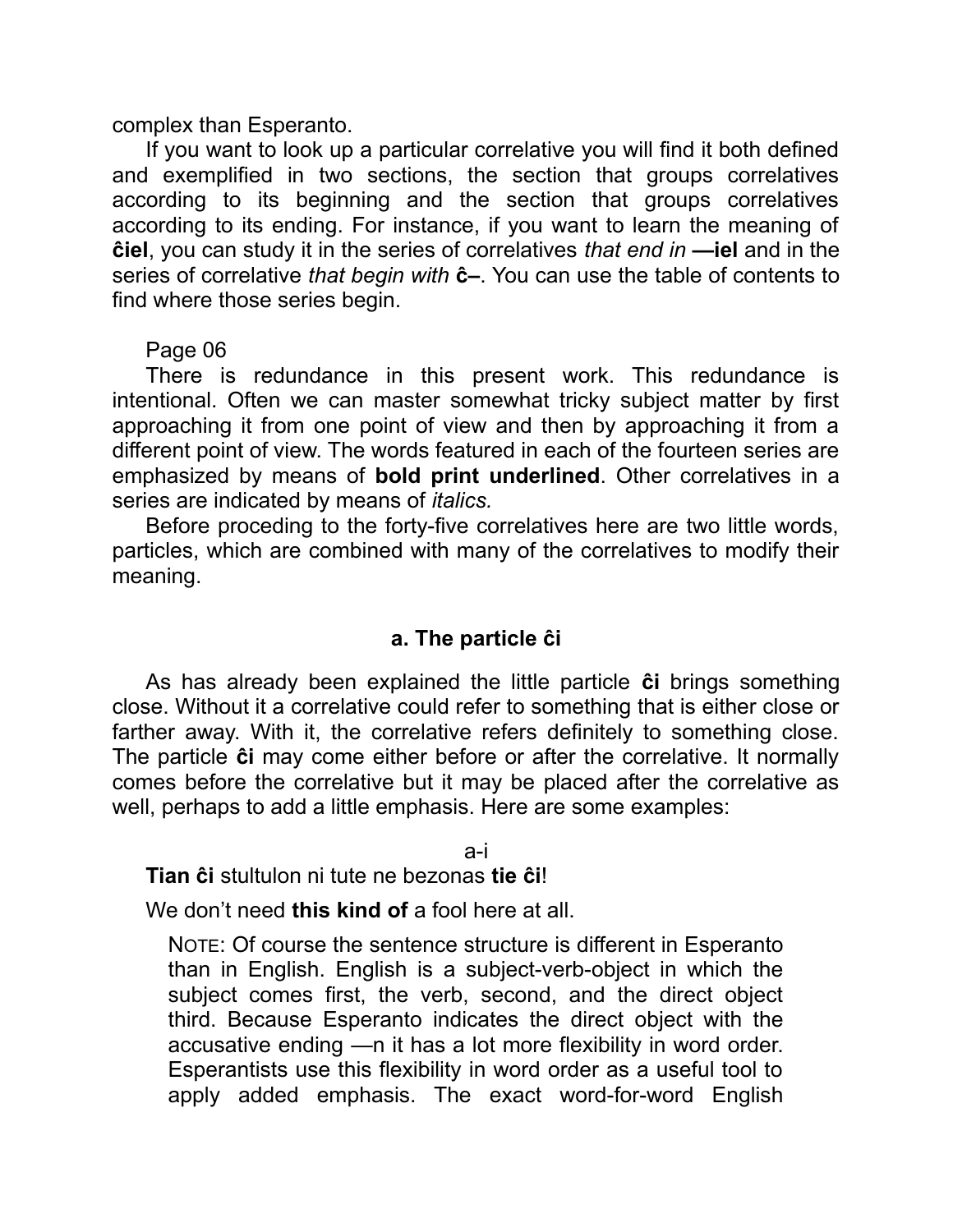translation is nonsense: "This kind of fool we at all not need here." Each language has its own natural sounding ways of arranging words which sound nonsensical in other languages.

Notice that here *tute* is translated by "at all". In other passages *ajn* is translated by "at all".

a-ii

**Ĉi tiu** karulo estas mia amata edzo.

**This** dear man is my beloved husband.

## **b. The particle ajn**

The particle **ajn** means **at all**, **whatsoever**, **whichever**, **any** etc. This particle **ajn** always follows the word it is coupled with. Here are some examples of the way in which **ajn** is used:

b-1

**Iu ajn** civitano rajtas kandidatiĝi ĉi tie en Usono.

**Any** citizen **whatsoever** has the right to run for office here in the United States.

 $h-2$ 

Mi ne edziniĝus al li por **ia ajn** kialo.

I would not marry him for **any** reason **whatsoever**.

b-iii

Bonvolu viziti min **iam ajn**.

Please visit me **any** time **at all**.

Page 07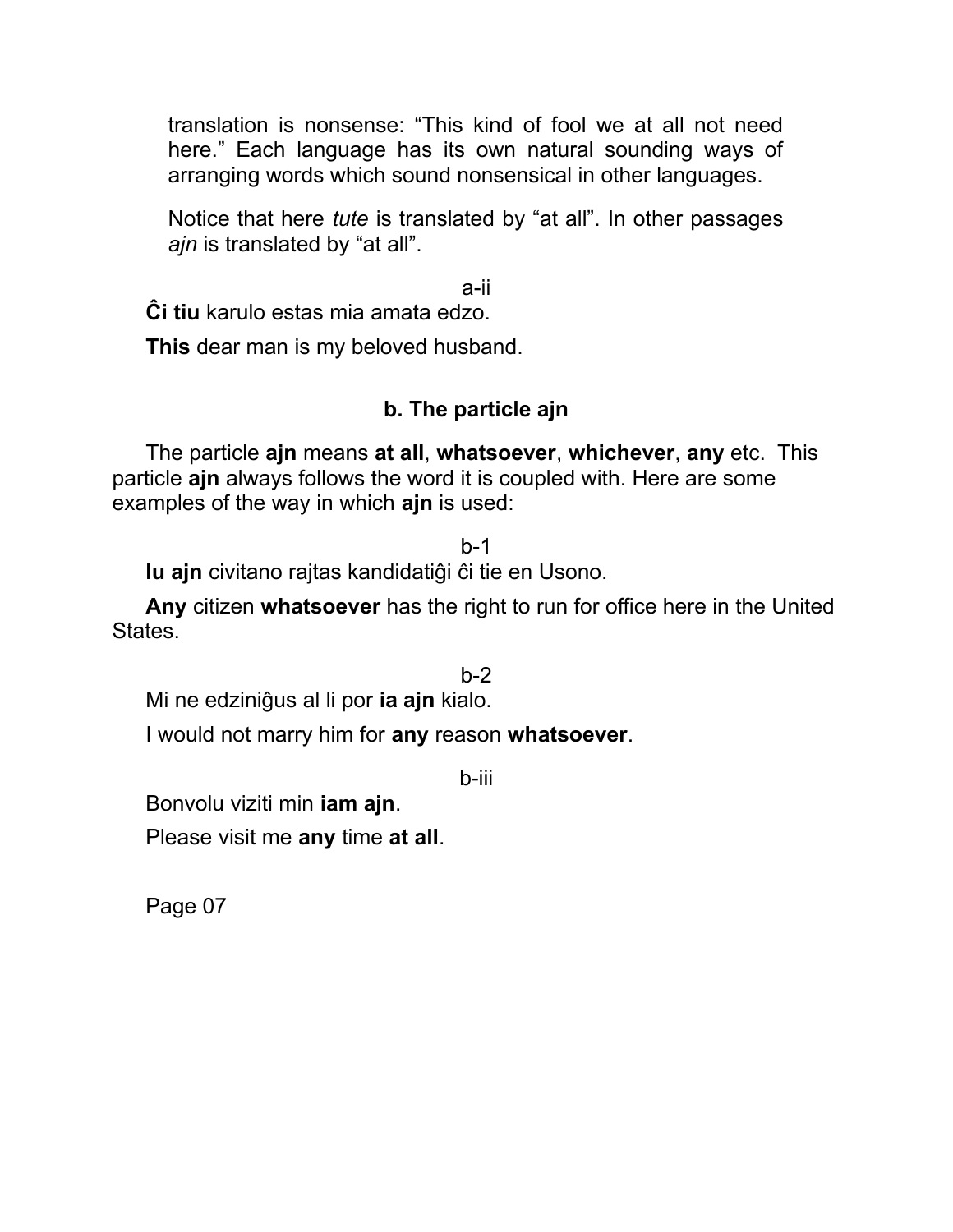EXAMPLES OF THE FORTY-FIVE CORRELATIVES ARRANGED IN NINE GROUPS ACCORDING TO THEIR ENDINGS

## **1. Correlatives ending in —ia**

### **How to remember the correlatives that end in —ia**

The ending **—ia** has the adjective ending **—a**. Like other adjectives the correlatives with the **—ia** ending modify nouns. "Blua birdo" means "a blue bird" and "**ia** birdo" means "**some kind of** bird. Like other adjectives that end in **—a**, the correlatives that have the **—ia** ending take the plural ending *—j* and the direct object ending *—n*.

Here are the main English equivalents of the correlatives that end in  **ia**. You will find other equivalents in certain contexts. The translations of some of the examples will give you a number of these other equivalents.

| ia   | $=$   some kind of (not specified), an individual quality that |
|------|----------------------------------------------------------------|
|      | something has                                                  |
| ĉia  | $=$ every kind of, all kinds of, each kind of                  |
| kia  | $=$ what kind of, what manner of; What a                       |
| tia  | $=$   that kind of; that way, like that                        |
| neni | $=$   no kind of, no manner of                                 |
| a    |                                                                |

#### **Examples of the correlatives that end in —ia**

1a.

En la mateno la edzo demandis de la edzino, *kiu* estis sortodivenistino, "**Kian** tagon mi havos?"

Ŝi diris, "**Tiaj** demandoj estas tre malfacilaj. Mi pensu pri *tio* la tutan tagon kaj post *tiam* mi donos al vi la ĝustan respondon."

In the morning the husband asked his wife, *who* was a fortune teller, "**What kind of a** day will I have?"

She said, "**Those kinds of** questions are very difficult. Let me think about **that** during the day and *afterwards* I will give you the right answer."

NOTE: The single correlatives **kia** and **tia** have to be translated into English by three or four words each. Sometimes one English word has to be translated into a few words in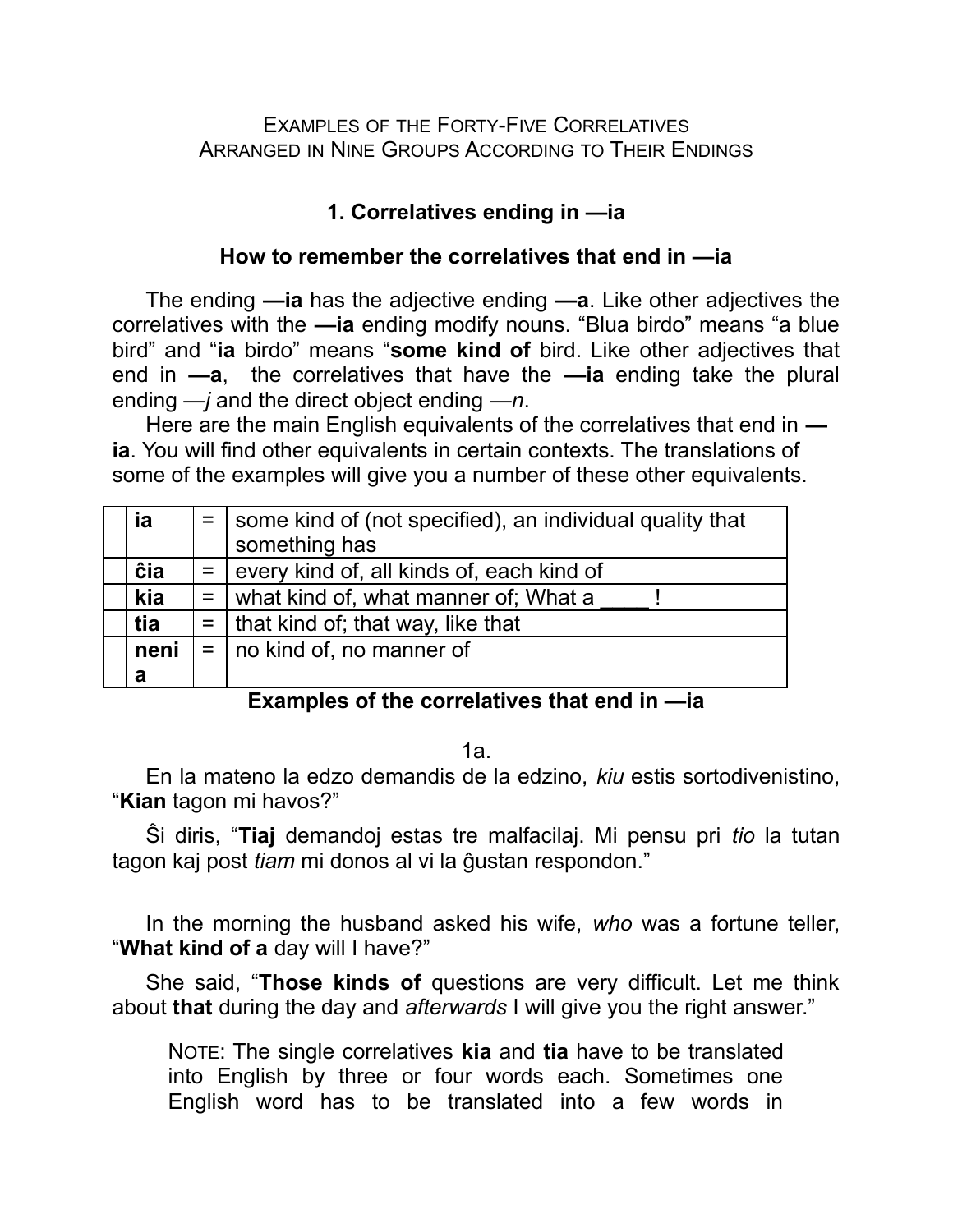Esperanto. Sometimes one Esperanto word has to be translated into a few words in English. Languages are not wordfor-word equivalents for each other.

**Tio** could be translated here by **it** just as well as by **that**. A language, whether it be Esperanto or English, may have a number of ways of expressing the same idea.

**Kian** ends in —**n** because it is the direct object of *havos*.

1b.

**Kiaj** homoj havas la plej grandan nombron da problemoj?

Matematikistoj, ĉu ne?

**What kind of** people have the greatest number of problems?

Mathematicians! Right?

Page 08

 $1c$ .

**Tia** hundo **kia** bojas ne mordas. **Tia** hundo **kia** mordas ne bojas, ĉar ĝia buŝo estas okupata.

**The kind of** dog **that** barks doesn't bite. **The kind of** dog **that** bites doesn't bark, because its mouth is busy.

NOTE: **Kia** here is used as a subject. It is translated by **that**. Sometimes the word "that" translates *tio*, sometimes **kia**. **Kia** is the subject here because it is the corresponding form for **tia**. It *correlates* with **tia**. **Kia** and **tia** are correlatives, words which correlate with each other.

Other than this case where an **ia**-series word serves as a pronoun, the **ia**-series words are always adjectives.

1d.

La instruisto demandis, "**Kia** besto estas la malpli danĝera?"

Karlo respondis, "La dinosa·ro estas **tia** besto **kia** estas la malpli danĝera ĉar ĝi ne plu ekzistas!"

The teacher asked, "What kind of animal is the least dangerous?"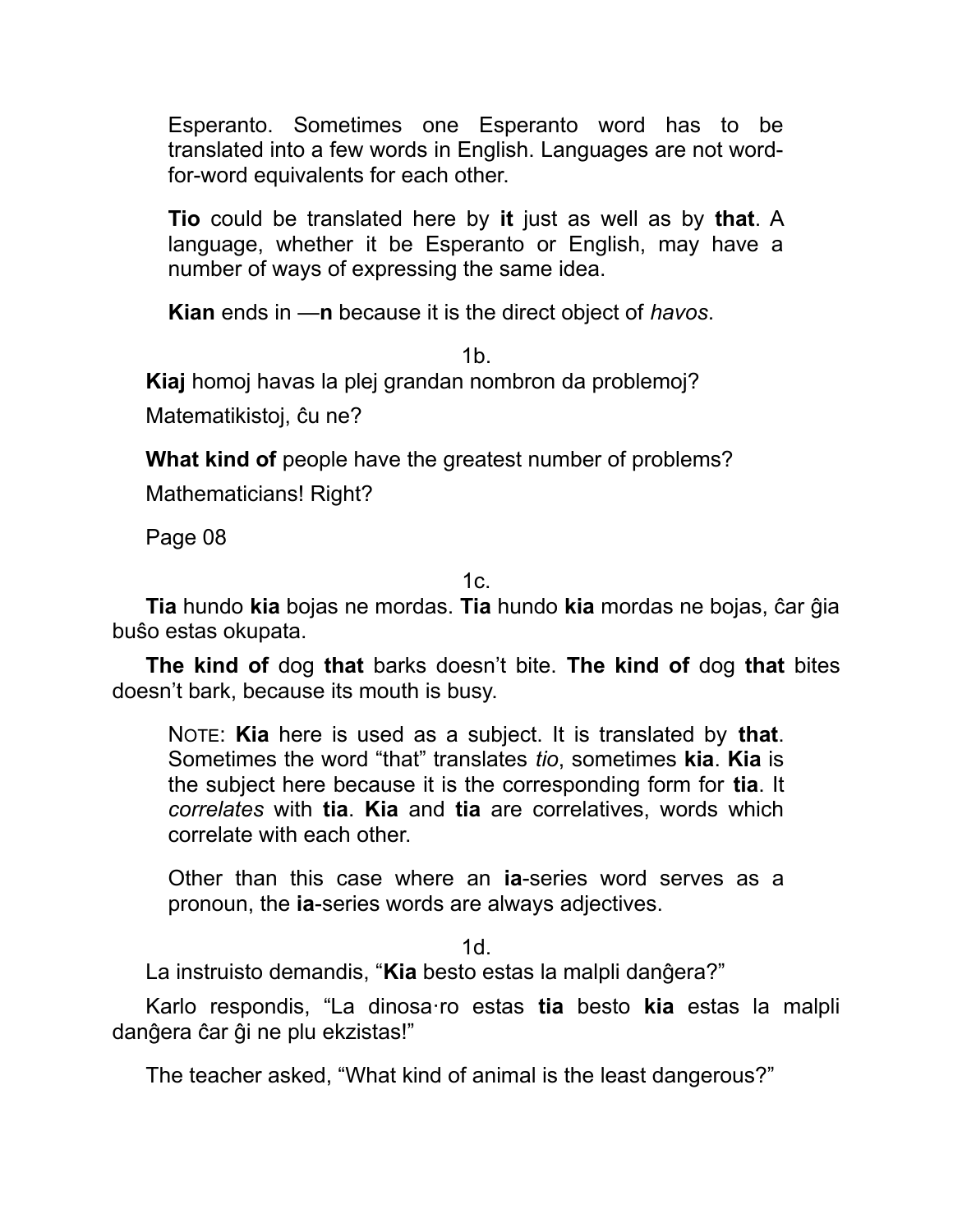Carl answered, "The dinosaur is **the kind of** animal **that** is the least dangerous because it doesn't exist anymore!"

1e.

La profesoro de politika scienco diris, "**Kia** diktatoro estas la plej bona? **Nenia** diktatoro estas la plej bona ĉar **ĉia** diktatoro malpermesas al homoj iliajn rajtojn."

The political science professor said, "**What kind of** dictator is the best? **No kind of** dictator is the best because **every kind of** dictator denies people their rights."

1f.

La predikisto diris, "**Kia** homo a· estaĵo povas malhelpi la venonton de Jesuo Kristo? Mi diras al vi ke **nenia** homo a· estaĵo povas malhelpi *tiun* venonton!"

La predikisto plu diris, "**Kiajn** homojn povas savi Jesuo Kristo? Mi diras al vi ke **ĉiajn** homojn li povas savi!"

The preacher said, "**What kind of** person or being can prevent the second coming of Jesus Christ? I tell you that **no kind of** person or being can prevent *that* second coming!"

The preacher further said, "**What kinds of** people can Jesus Christ save? I tell you that he can save **every kind of** person!"

NOTE: Notice that "**ciajn** homojn", which is in the plural, is translated as "**every kind of** people", which is in the singular., Notice that the word order is often quite different in Esperanto and in English. The accusative ending makes possible many different kinds of word order in Esperanto. The writer or speaker may select the one that puts the emphasis where he or she wants it to go.

1g.

La plej sukcesaj reklamistoj uzas **ĉiajn** rimedojn por disvastigi siajn mesaĝojn!

The most successful advertisers use **all kinds of** methods to spread their messages.

1h.

Malgra· *ĉiuj* penoj de la matematikistoj, **iaj** problemoj ne estas ĝis nun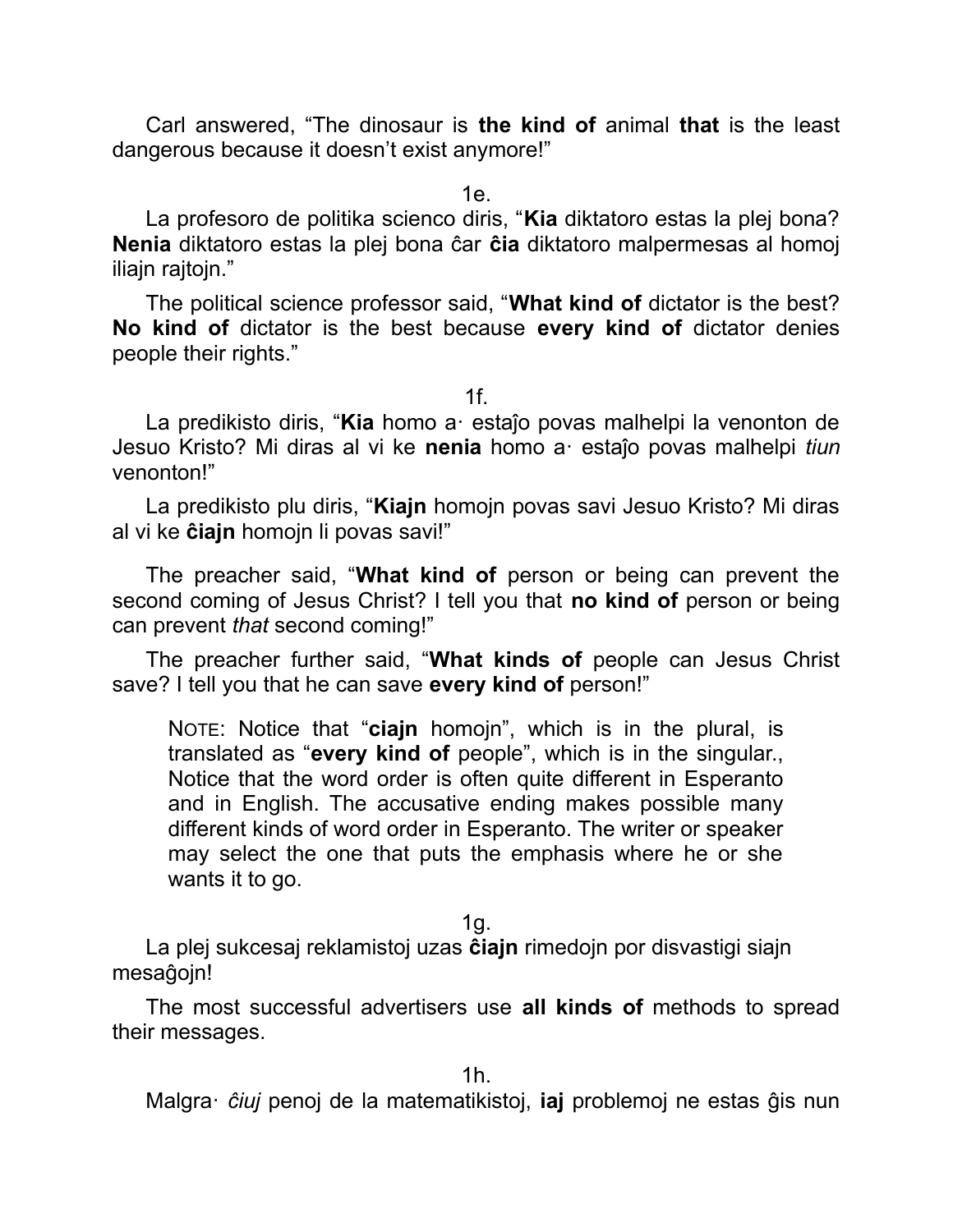solvataj.

In spite of *all* of the efforts of mathematicians, **some kinds of** problems have not been solved up to the present time.

Page 09

1i.

La patrino ekkriis al Jojĉjo, "**Kian** fuŝaĵon vi faris! **Kia** stultulo vi estas!"

Mother yelled at Jack, "**What a** mess you've made! **What a** fool you are!"

1j. **Tiajn** amikojn mi tute ne bezonas!

I don't need **those kinds of** friends at all!

NOTE: A word-for-word translation of the Esperanto sentence would be: "**Those kinds of** friends I entirely not need." A wordfor-word translation of the English sentence would be: "Mi ne bezonas **tiajn** amikojn tute." The sentences in the example are much more natural-sounding.

1k.

**Kian** belan a·tomobilon vi havas!

**What a** beautiful car you have!

**Kia** patro, **tia** filo.

**Like** father, **like** son.

1m.

1l.

**Kia** estas via nomo?

Mia nomo estas juda nomo.

**What kind of** name is yours?

My name is a Jewish name.

1n.

**Kia** estas lia hundo, mordema a· lekema?

**What** is his dog **like**? Is it a dog that'll bite you or a dog that'll lick you?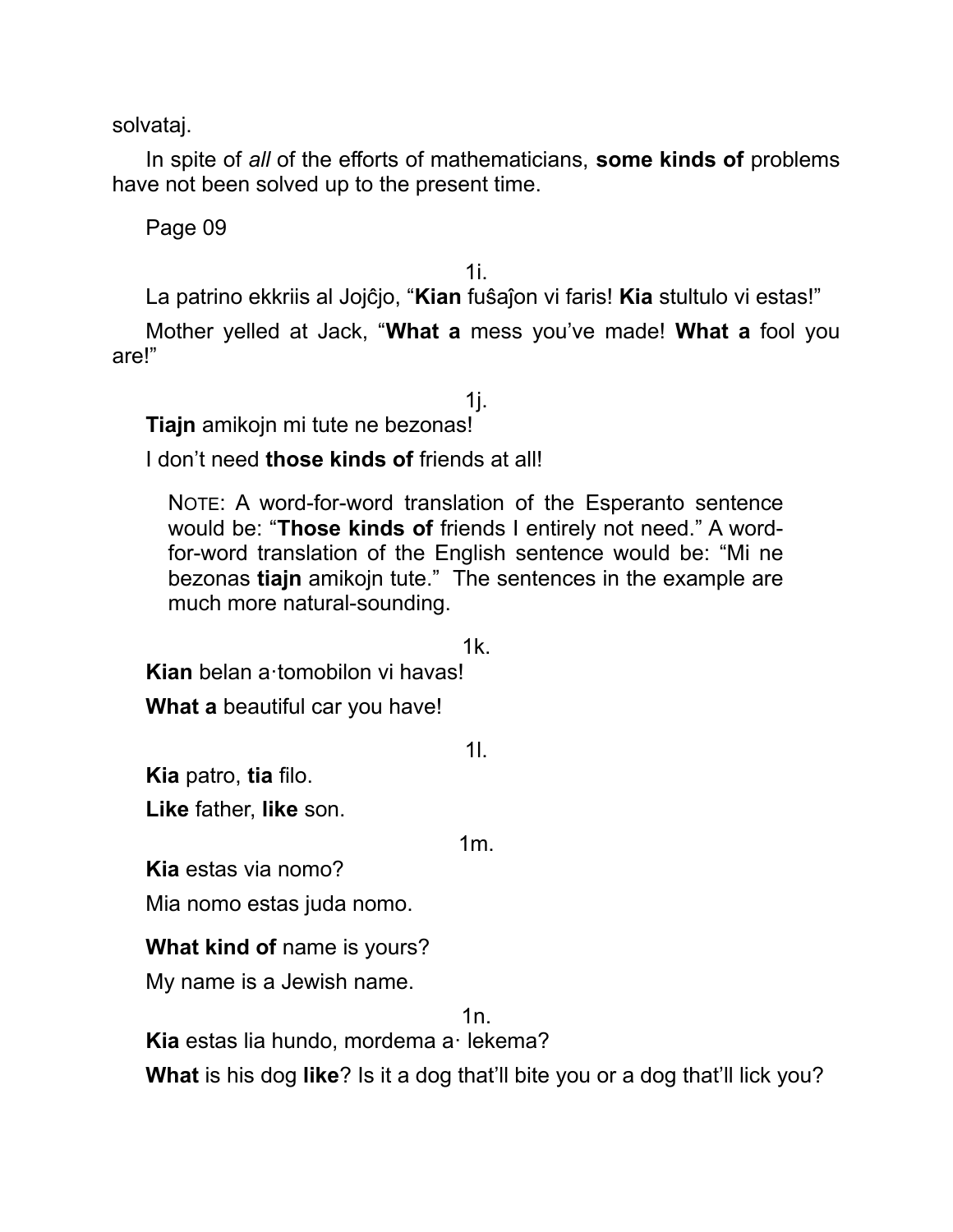NOTE: A literal translation would be: "What kind is his dog, tending to bite or tending to lick?" Notice that there are no oneword English equivalents for *mordema* or *lekema*.

 $1<sub>O</sub>$ 

**Kia** estas lia sanstato?

Lia sanstato estas mizera.

**How** is his health?

His health is miserable.

NOTE: The English word *how* is translated as *kiel* when it means "in what way" but it can be translated as "kia" when it means "What kind of (thing)". Notice that the ending **–a** is an adjectival ending. When you are asking for an adjective in reply, it makes sense to use kia. In this case the answer may be "Bona!" ("Good!"), which is an adjective.

Page 10

1p.

Nia ĉi-jara teamo ne estas **tia**, **kian** ni havis anta· du jaroj.

Our team this year is not **like the one that** we had two years ago.

1q.

Mi ne scias **kian** hundon vi havas.

Mi havas bojeman hundon.

I don't know **what kind of** a dog you have.

I have a dog that likes to bark.

NOTE: A literal translation of the reply would be: "I have a tending-to-bark dog." The word **kia** has the ending of an adjective **–a**. Questions that begin with **kia** call for an adjective in response.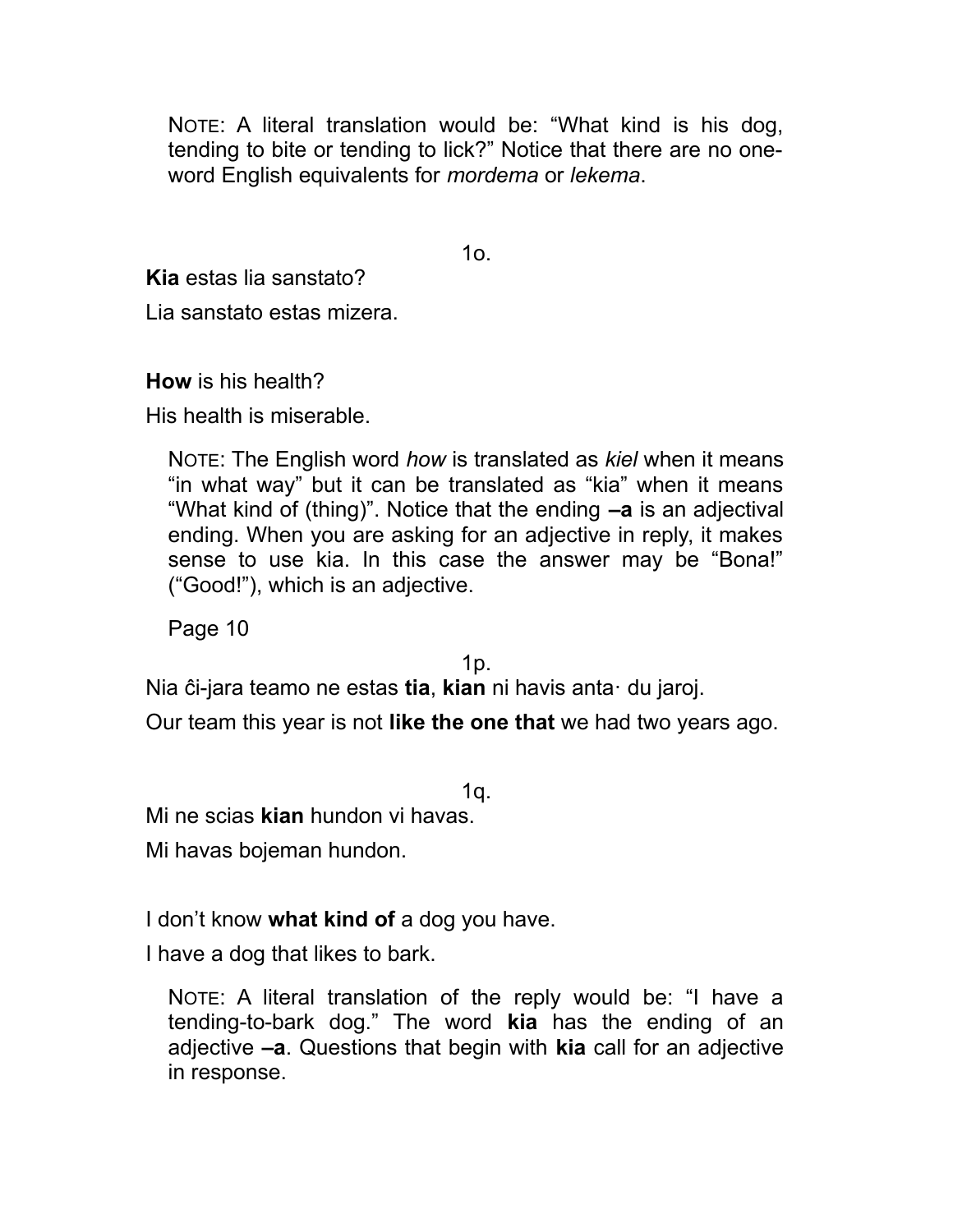1r.

Kio ka·zas **tian** ekonomian ŝanĝon?

What causes **that kind of** change in the economy?

 $1s$ .

Bill Gates estas riĉega sed beda·rinde mi ne estas **tia**.

Bill Gates is enormously wealthy but, unfortunately, I am not **like that**.

1t.

Li biciklas **ĉia**vetere.

He bicycles in **all kinds of** weather.

NOTE: A more literal translation would be "He bicycles in every kind of weather." Very often an adverb in Esperanto is equivalent to an adverbial prepositional phrase in English. Here "**ĉia**vetere" = "in all kinds of weather." "All-weatherly" sounds strange in English. However, its literal counterpart, "**ĉia**vetere", sound fine in Esperanto

As has been stated, the word **kia** has the adjectival ending **—a**. Therefore questions which begin with **kia** call for an adjective in reply. Here are some examples:

1u.

**Kia** estas King Kong? King Kong estas *grandega*.

**Kiaj** estas cervoj? Cervoj estas *rapidaj*.

**Kia** estis Solomono? Salomono estis *saĝa*.

**Kia** estis Napoleono? Napoleono estis *batalema*.

**Kiaj** estas putoj? Putoj estas *profundaj*.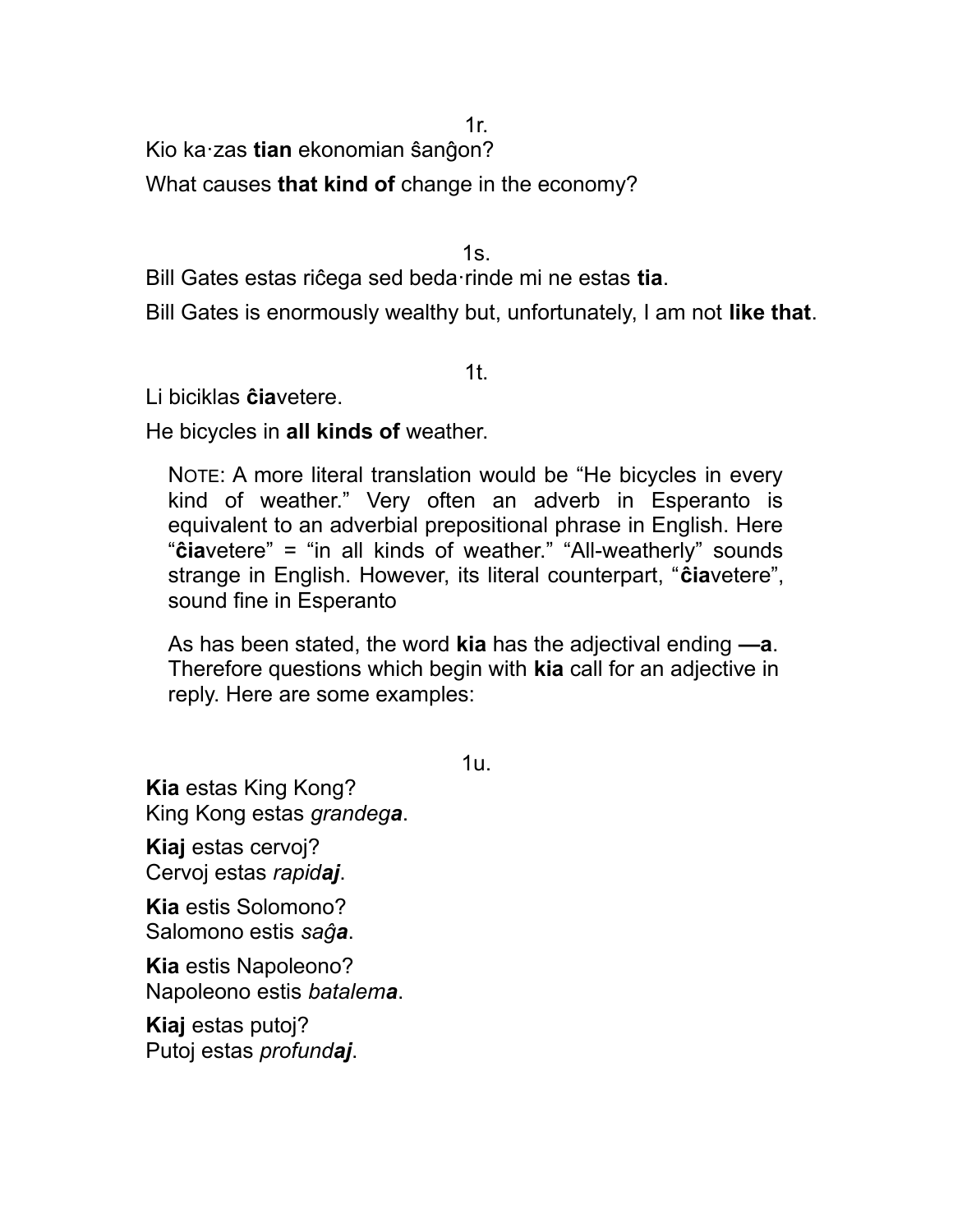Page 11

**What** is King Kong **like**? King Kong is *enormous*.

**What** are deer **like**: Deer are *fleet*.

**What** was Solomon **like**? Solomon was *wise*.

**What** was Napoleon **like**? Napoleon was *bellicose*.

**What** are wells **like?** Wells are deep.

## **2. Correlatives ending in —ial**

## **How to remember the correlatives that end in —ial**

The last two letters of the correlatives that end in **—ial** are **AL**. We can link this up with **AL**bert Einstein, a man who was always looking for the **reason** why things are the way they are. All the endings that end in **—ial** have to do with the reason for something. **Ial** means "for some reason", **nenial** means "for no reason" and so on.

Here are the main English equivalents of the correlatives that end in **ial**:

| $\vert$ = $\vert$ an individual reason, for some reason (not specified) |
|-------------------------------------------------------------------------|
|-------------------------------------------------------------------------|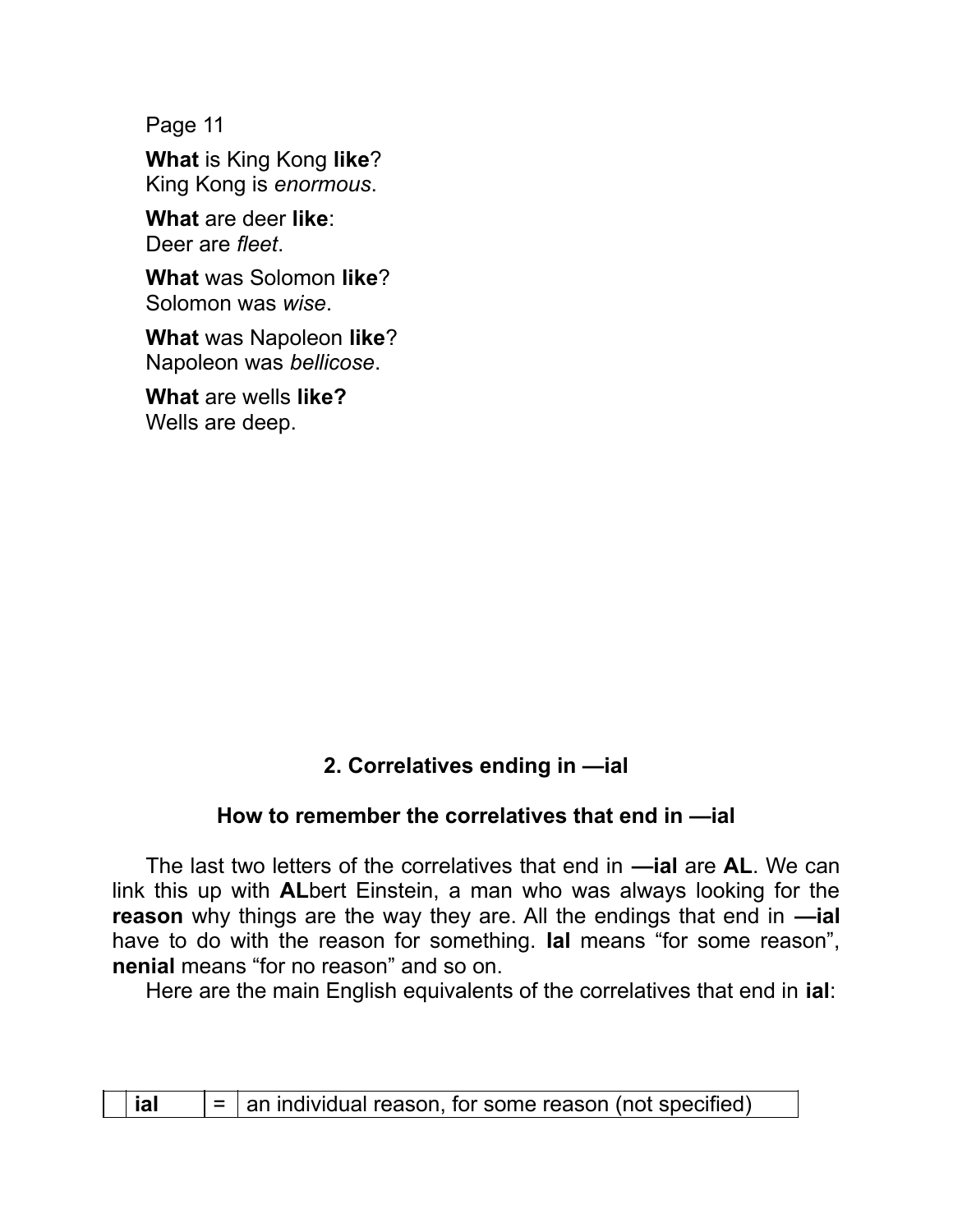| ĉial  | $=$   for every kind of reason, for all reasons    |
|-------|----------------------------------------------------|
| kial  | $=$   why, for what reason                         |
| tial  | $=$   because, for that reason, on account of that |
| nenia | $=$   for no reason                                |
|       |                                                    |

### **Examples of the correlatives that end in —ial**

2a.

Ekstere nokte estis. Ĉe la angulo de la strato apud stratlampo *iu* surgenue ion serĉis. Pasanto ekrigardis lin kaj demandis, "Kamarado, *kion* vi faras?"

Page 12

"Evidente mi ne preĝas. Mi serĉas *ion*."

"*Kion* vi serĉas?"

"Mi serĉas mian poŝhorloĝon."

Tuj la pasanto ekhelpis lin serĉi. Post *iom da* tempo la helpanto demandis, "Ĉu vi estas certa ke vi perdis ĝin *ĉi tie*?"

"Ho, ne. Mi perdis ĝin en la parko."

*Tio* mirigis la helpanton *kiu* diris, "Sed se vi perdis la horloĝon en la parko, **kial** vi serĉas por ĝi ĉi *tie*?"

"Evidente **tial**, ke la lumo estas pli bona ĉi *tie*!"

Post pa·zo la alia ekstaris kaj diris, "*Tio* estas stulta **kial**o. Vi serĉas ĉi *tie* **tial**!"

La serĉanto anka· ekstaris kaj tre apude rigardis en la vizaĝo de la ekshelpanto kaj ekkriis, "Ĉu vi preferus ke mi **nenial** serĉu *ĉi tie*?"

"Evidente vi estas frenezulo." Tamen la serĉanto aspektis *tiel* serioze ke la alia ekridegis kaj, *post kiam* sia ridegoj finfine formortis, li diris, "Ho, nun mi komprenas. Frenezulo vi ne estas. Ŝerculo vi estas. Vi nur ŝajnigis ke vi estas *ia* serĉanto. Nur *ia* ŝerculo serĉas **nenial**! **Ial** vi agis *tiel* sed ne por trovi horloĝon. Ne. Vi agis *tiel* **ial** kaj *tiu* **kial**o estas por amuzi vin!"

Subite la serĉanto a· ŝercanto diris solene, "Eble mi serĉas **ĉial**!" ĉar fakte li estis ne nur ŝerculo sed anka· profesoro de filozofio.

*Tiam* la pasanto koleriĝis kaj ekkriis, "Vi estas stulta kaj mi estas stulta pro *tio*, ke mi kredis je viaj vortoj! **Nenial** plu vi estos kredebla je mi! **Tial** mi ne plu parolos kun vi," kaj li montris la dorson kaj forpaŝis.

La filozofo pensis *tie* longe pri *tiu* interŝanĝo de vortoj kaj de pensoj. Li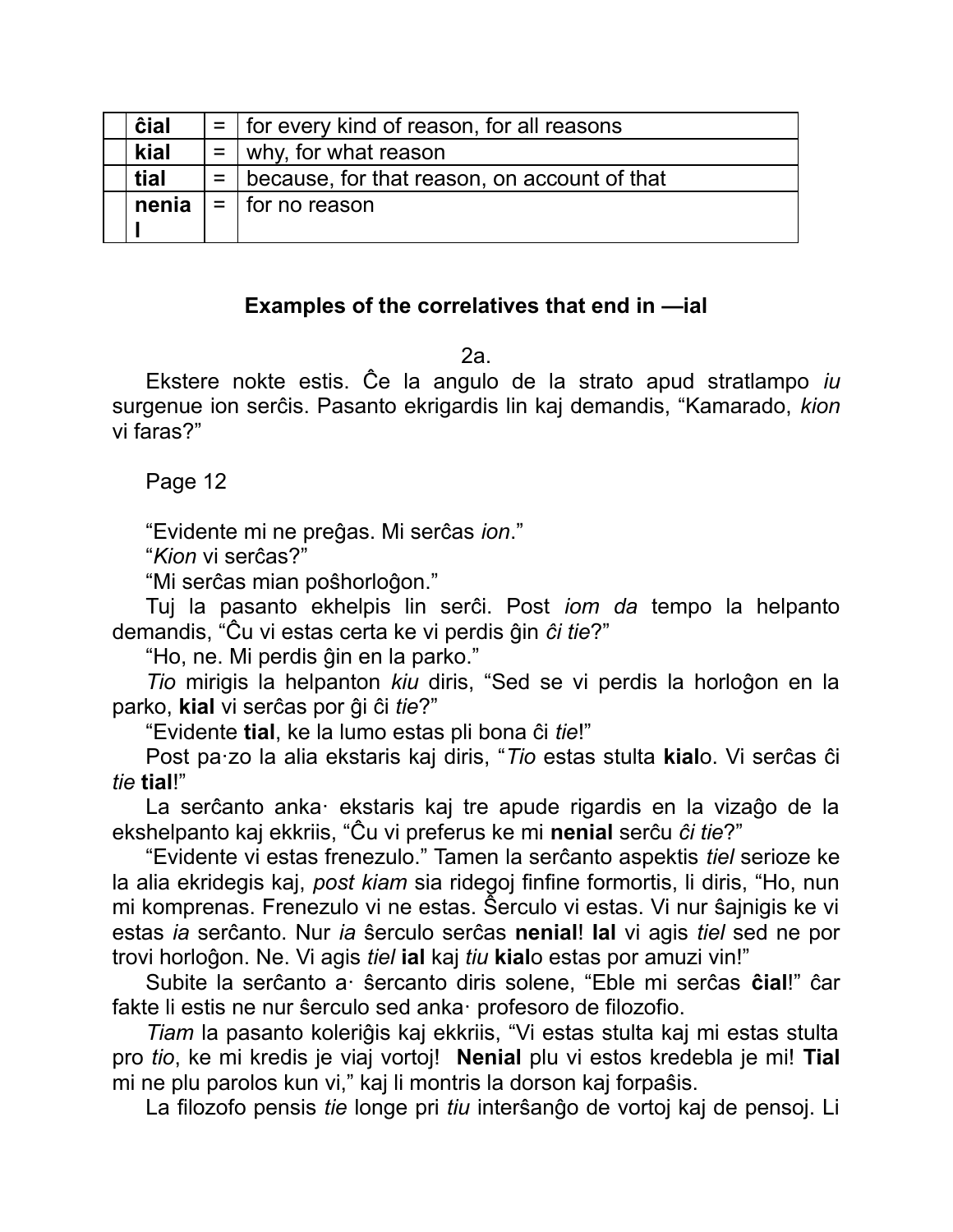staris *tie tiel* longe ke la mateno alvenis. Nur *tiam* li reiris al la parko *kie* li trovis sian poŝhorloĝon.

It was night outdoors. At the corner near a streetlight *someone* was down on his knees looking for *something*. A passer-by spotted him and asked, "Hey, pal, *what* are you doing?"

"I'm obviously not praying. I'm looking for *something*."

"*What* are you looking for?"

"I'm looking for my watch."

Right away the passer-by started to help him look, but after *a while* he asked, "Are you certain that you lost it *here*?"

"Oh, no. I lost it in the park."

*This* amazed the passer-by *who* said, "But if you lost your watch in the park, **why** are you looking for it *here*?"

"Obviously **because** the light is better *here*!"

After a pause the other guy stood up and said, "*That's* a stupid **reason**. **That's why** you're looking *here*!"

The man who had been looking for his watch stood up too and he looked right in the face of the fellow who had been helping him and he yelled, "Would you rather that I look *here* **for no reason at all**?"

"You are obviously nuts!" However, the man who had been searching for his watch looked *so* serious that the other guy broke out laughing. At last, *when* his laughter had died away, he said, "Oh, I get it now. You aren't crazy. You are some kind of joker. You only pretended that you were looking for something. Only a wise guy goes around looking for *something* **for no reason** at all. You had a **reason** to act *like that*, but it wasn't to find your watch. No, you were acting *like that* **for a reason** and that **reason** was to have *some* fun!"

Suddenly the guy who had been looking for *something* or who was a joker said very seriously, "Maybe I am looking **for every possible reason**!" because in fact he was not just a joker but also a professor of philosophy.

*Then* the passer-by got really mad and he yelled, "You are stupid and I am stupid *because* I believed what you were telling me. I will never again trust you **for any kind of reason**! And **that's why** I will never speak with you again!" and he turned his back and walked away.

The philosopher thought *there* for a long time about the words which they had spoken to each other. He stood *there so* long that morning came. Only *then* did he return to the park *where* he found his watch.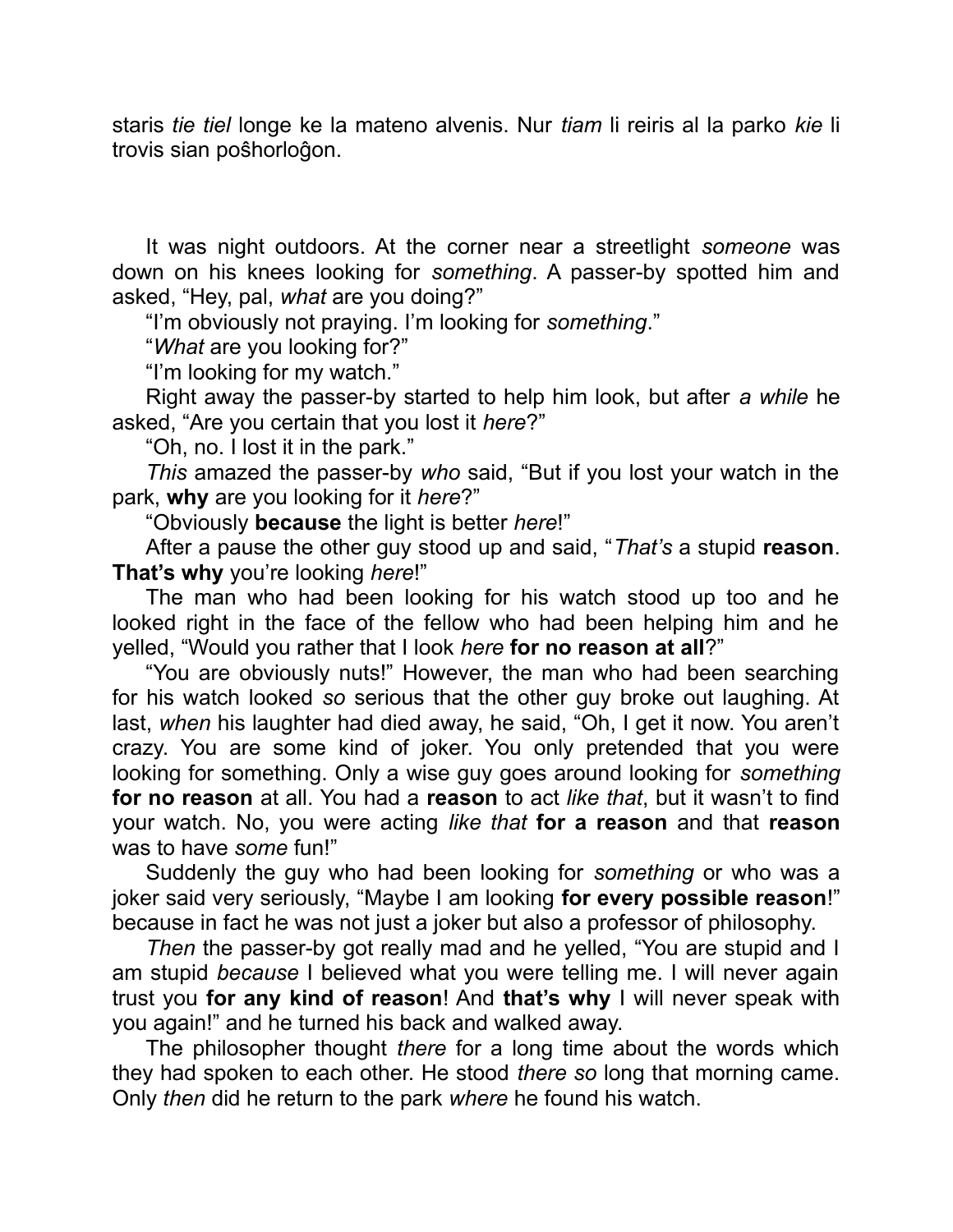Page 13

NOTE: Notice that a noun can be formed out of a correlative. Kialo is a noun formed out of kial. Kial means "for what reason?", "why?" Kialo means "a reason." In Esperanto any word can be turned into a noun, a verb, an adjective or an adverb by adding or changing the ending. The only requirement is that the new word make sense.

"Evidente **tial**, ke la lumo estas pli bona ĉi *tie*!" can be understood to mean "Obviously **for the reason that** the light is better here." The translation "Obviously **because** the light is better *here*!" is given because it sounds more natural. Instead of "**tial,** ke" the word *ĉar* could have been used. However, in Esperanto, "**tial,** ke" shows more emphasis than *ĉar*.

"Vi nur ŝajnigis ke vi estas *ia* serĉanto" comes out very awkwardly translated into English word-for-word: "You made seem that you are a kind of searcher." We just don't talk that way at all in English. There is no noun that comfortably translates *serĉanto*. A natural sounding English equivalent for the sentence is: "You only pretended that you were looking for something."

"Ne. Vi agis *tiel* **ial** kaj *tiu* **kial**o estas por amuzi vin!"can be translated into good English more literally in this way: "No. You acted in that way for some reason and that reason was to amuse yourself." However, the translation given, "No, you were acting *like that* **for a reason**, and that **reason** was to have *some* fun!" sounds more natural and less stilted.

2b.

**Tial** ni bezonas novan politikan partion.

**For that reason** we need a new political party.

2c.

Li **ial ajn** ekbatalas.

He starts to fight **for any reason at all**.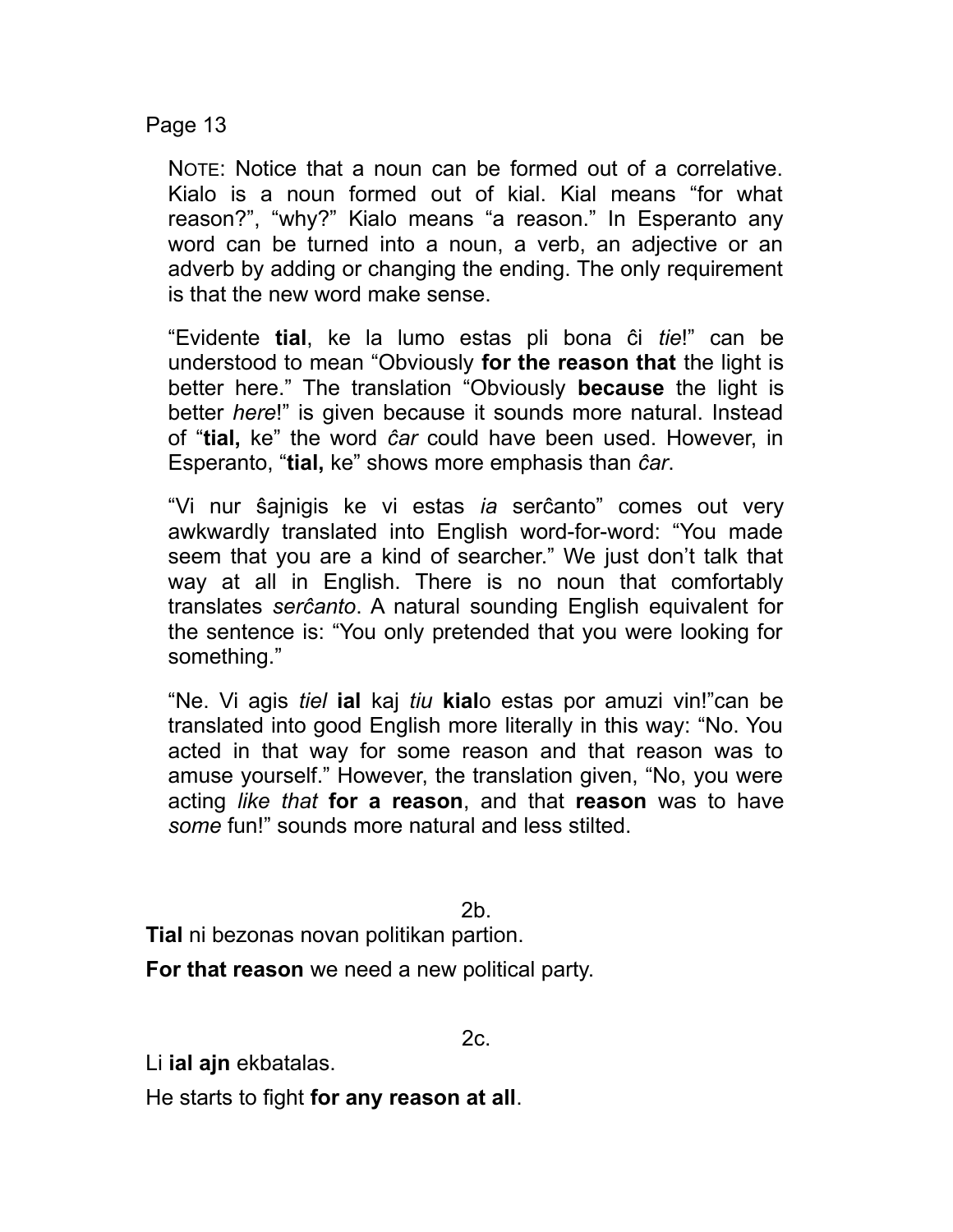NOTE: The little word **ajn** means "whatever" or "at all". Thus *io ajn* means *anything at all*. *Iu ajn* means *anyone at all*. Iam ajn means *at any time whatsoever*.

2d.

Mi amas ŝin ne nur **tial**, ke ŝi estas belega sed anka· **tial**, ke ŝi estas riĉega.

I love her not just because she's beautiful but also **because** she's wealthy.

NOTE: The English word **because** can be translated in a number of ways: *"ĉar*", "*pro tio, ke*" and "**tial** ke". The idea can also be expressed in a number of ways in English: **because**, **on account of**, **for the reason that**.

2e.

Andrew Carnegie riĉegiĝis, kaj **tial** li povis konstruigi pli ol du milojn da bibliotekoj.

Andrew Carnegie became enormously wealthy, and **therefore** he was able to build more than two thousand libraries.

Page 14

## **3. Correlatives ending in —iam**

#### **How to remember the correlatives that end in —iam**

The last two letters of the correlatives that end in **—iam** are **AM**. We can link this up with 9 **AM**, 10 **AM**, 6:30 **AM** and so on. We can use the fact that **AM** refers to *time* to remember that the correlatives that end in **AM** all have to do with *time*. **Iam** means "some*time*s" or "at some *time*", **kiam** means "when" or "at what *time*" and so on.

Here are the main English equivalents of the correlatives that end in **iAM**.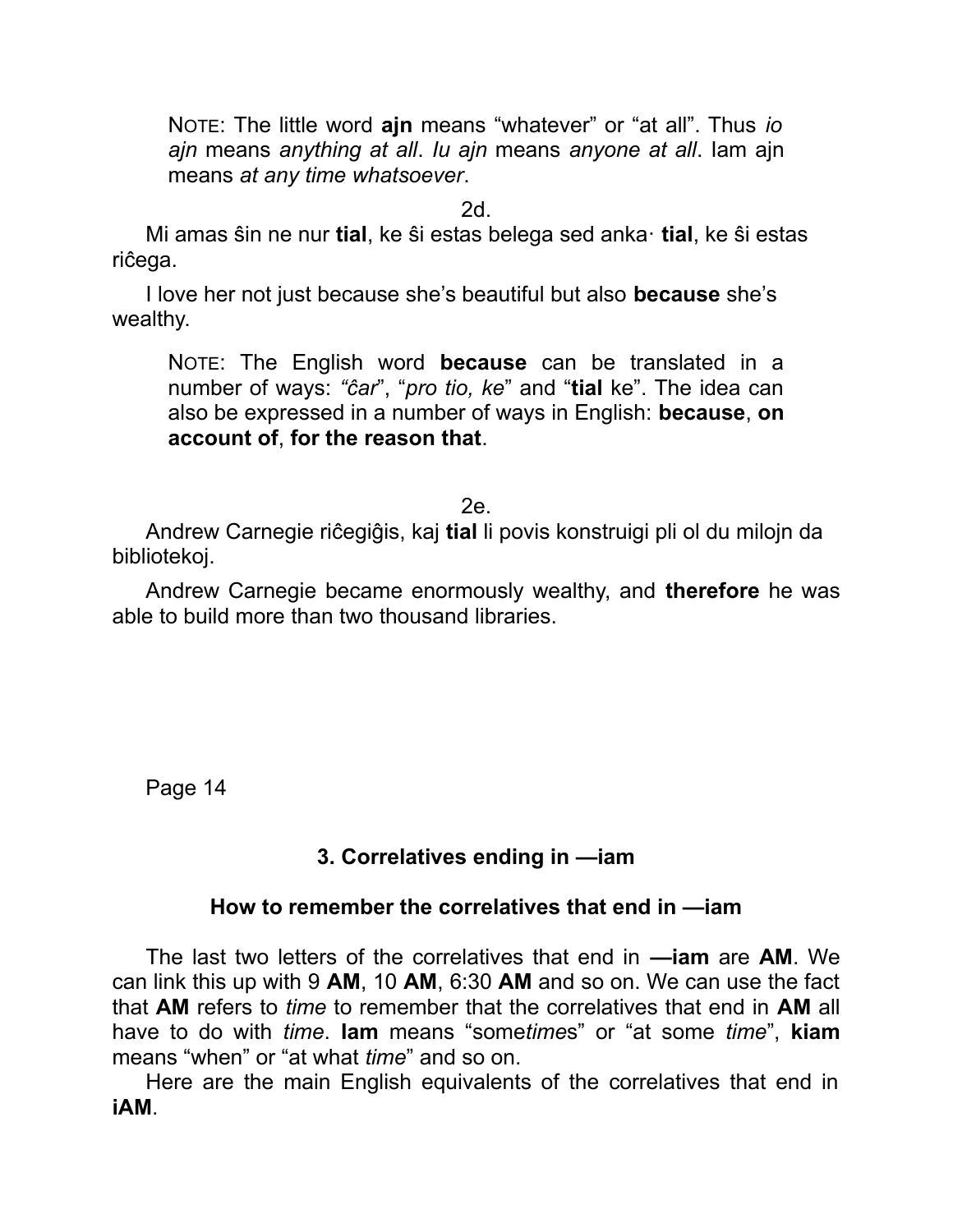| iam   |             | $=$   an individual time, sometime, sometimes (not specified) |
|-------|-------------|---------------------------------------------------------------|
| ĉiam  | $=$         | always, forever, at all times                                 |
| kiam  | $=$         | when, at what time, at the time that                          |
| tiam  | $=$ $\vert$ | I then, at that time                                          |
| nenia |             | $=$   never, at no time                                       |
| m     |             |                                                               |

#### **Examples of the correlatives that end in —iam**

3a.

Predikisto diris, "**Kiam** duafoje venos Jesuo Kristo? La ateisto diras, '**Neniam**.' Tamen, ni fidemaj kristanoj scias ke **iam** li venos. "

A preacher said, "**When** will Jesus Christ come for the second time? The atheist says, '**Never**.' Nevertheless, we faithful Christians know that he will come **sometime**."

3b.

**Kiam** estas vera ke vi ne povas trompi honestan homon? **Ĉiam**.

**When** is it true that you cannot fool an honest man?

**Always**.

3c,

Patrino rakontis historion al infano. Ŝi diris, "Joĉjo vendis la familian bovinon por *iuj* faboj. Post **tiam** li revenis hejmen kaj diris al la patrino pri *tio*, *kion* li faris. **Tiam** ŝi koleregiĝis. Ŝi ekĵetis la fabojn surteren. **Kiam** mateno alvenis, Joĉjo vidis faban tigegon suprenirantan al la ĉielo. **Neniam** anta·e en sia tuta vivo li vidis *ion* ajn similan. Li pensis ke **iam** li devos ascendi la fabtigegon. Anta· ol la patrino vekiĝis li faris *tiel*, ĉar li sciis ke ŝi **ĉiam** malpermesas interesajn danĝerajn esplorojn."

A mother told a story to a child. She said, "Jack sold the family cow for *some* beans. **Afterwards** he returned home and told his mother *what* he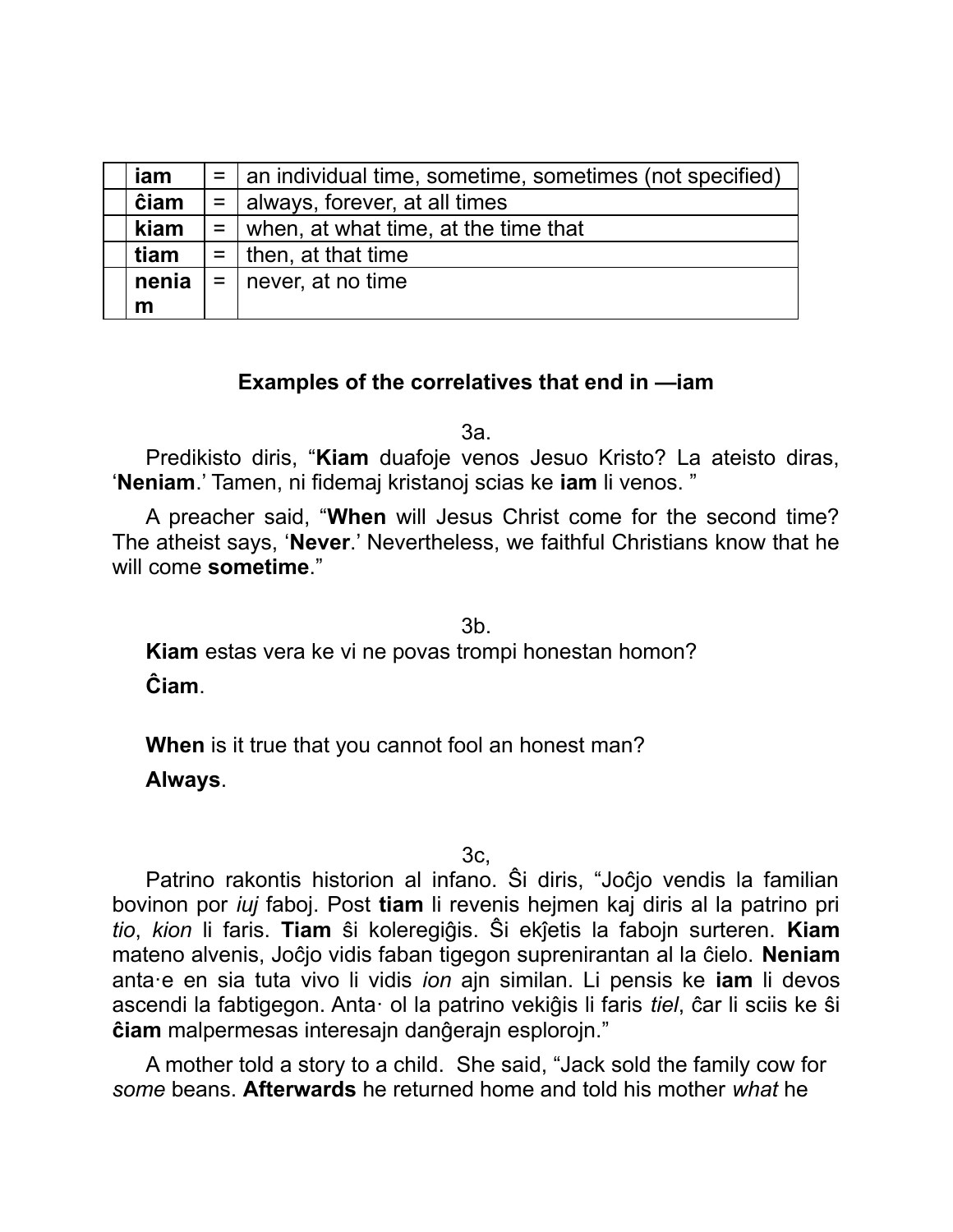had done. **Then** she became furious. She hurled the beans to the ground. **When** morning came Jack saw an enormous beanstalk rising to the sky. In his whole life he had **never** seen *anything* like it. He thought that he should go up that beanstalk **sometime**. Before his mother woke up he did *so*, because he knew that she **always** forbade him any interesting, dangerous undertaking."

Page 15

NOTE: The ending —**n** in "surtere**n**" is the accusative of direction. This kind of **n**-ending tells where something is going to.

3d.

*Tiu* aferisto estas **ĉiam**ulo ĉe mia restoracio.

*That* businessman is a **regular** at my restaurant.

3e.

Pli bona malfrue ol **neniam**!

Better late than **never**!

3f.

Dum la prezidenteco de Kennedy la **tiamaj** ĵurnaloj **neniam** kritikis lian neregulan seksagadon.

During Kennedy's presidency the newspapers **of that time never** criticized his irregular sexual activity.

3g.

Ni *ĉiuj* mortos **iam**. We will *all* die **sometime**.

3h.

Bonvolu veni **iam ajn**.

Please come any time.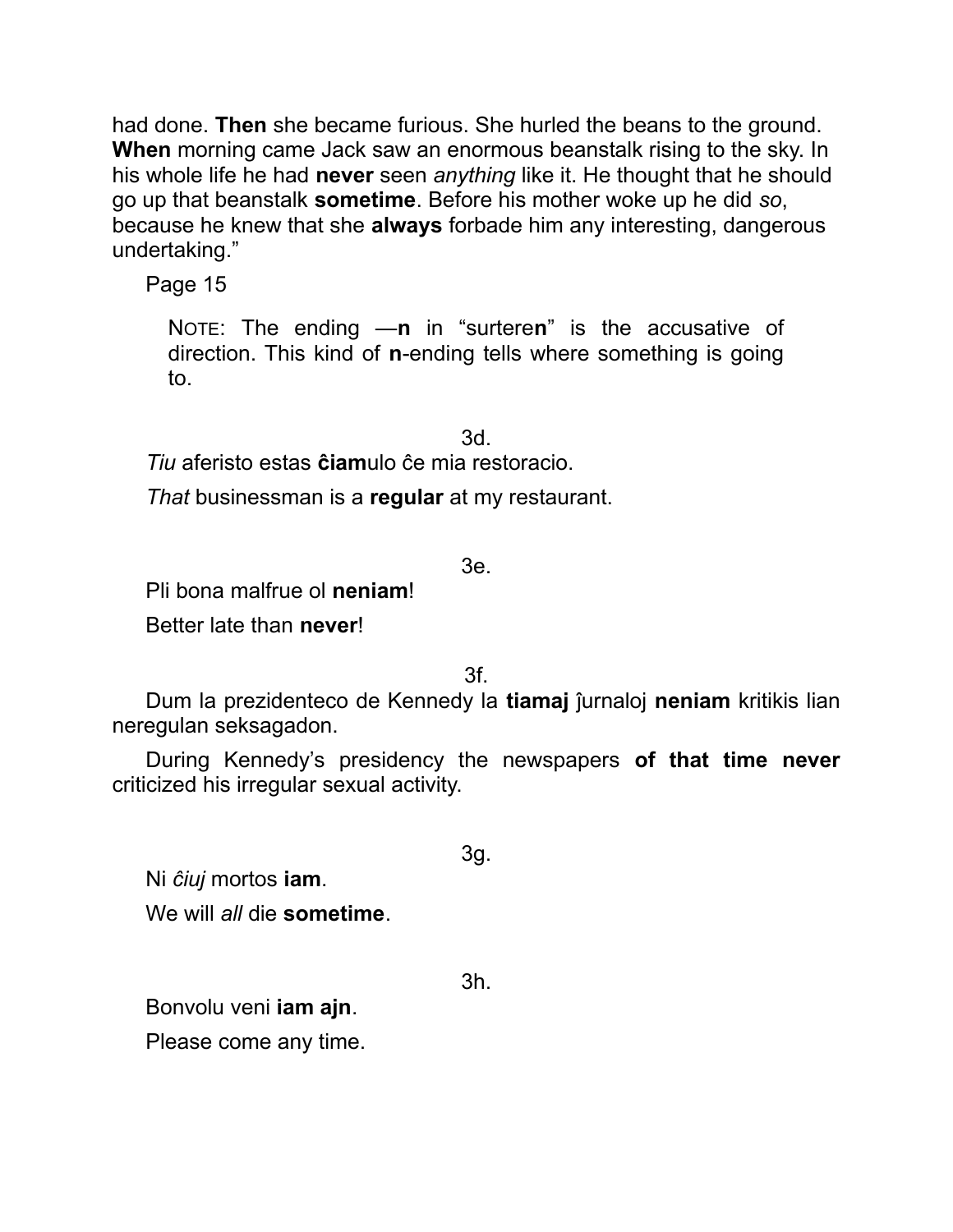## **4. Correlatives ending in —ie**

### **How to remember the correlatives that end in —ie**

The final letter of the correlatives which end in **—iE** is, of course, **—E**. We can relate this **E** to the vowels in the English correlatives **hErE**, **whErE** and **thErE**. All of these correlatives refer to a place. So **thErE** = **tiE** (at that place)and **whErE** = **kiE** (at which place) and so on.

Here are the main English equivalents of the correlatives that end in **iE**:

| ie   | $=$ some place, somwhere, an individual place (not<br>specified) |
|------|------------------------------------------------------------------|
| ĉie  | $=$   everywhere, every place, in all places                     |
| kie  | $=$   where, at what place                                       |
| tie  | $=$   there, at that particular place                            |
| neni | $=$   nowhere, at no place                                       |
| е    |                                                                  |

### **Examples of the correlatives that end in —ie**

4a.

La filozofo diris, "**Ie** en la mondo estas honesta homo, kaj *iam* mi certe trovos *tiun*."

The philosopher said, "**Somewhere** in the world there is an honest man, and *sometime* I will certainly find *him*."

Page 16

4b.

La Budho diris, "En la mondo **ĉie** estas suferado. **Nenie** estas loko **kie** ekzistas homoj *kiuj neniam* spertas suferon."

The Buddha said, "There is suffering **everywhere** in the world. **Nowhere** is there a place **where** there are people *who never* experience suffering."

NOTE: Notice that the word "there" in "There is suffering" and "there is a place" is not found in Esperanto because it is a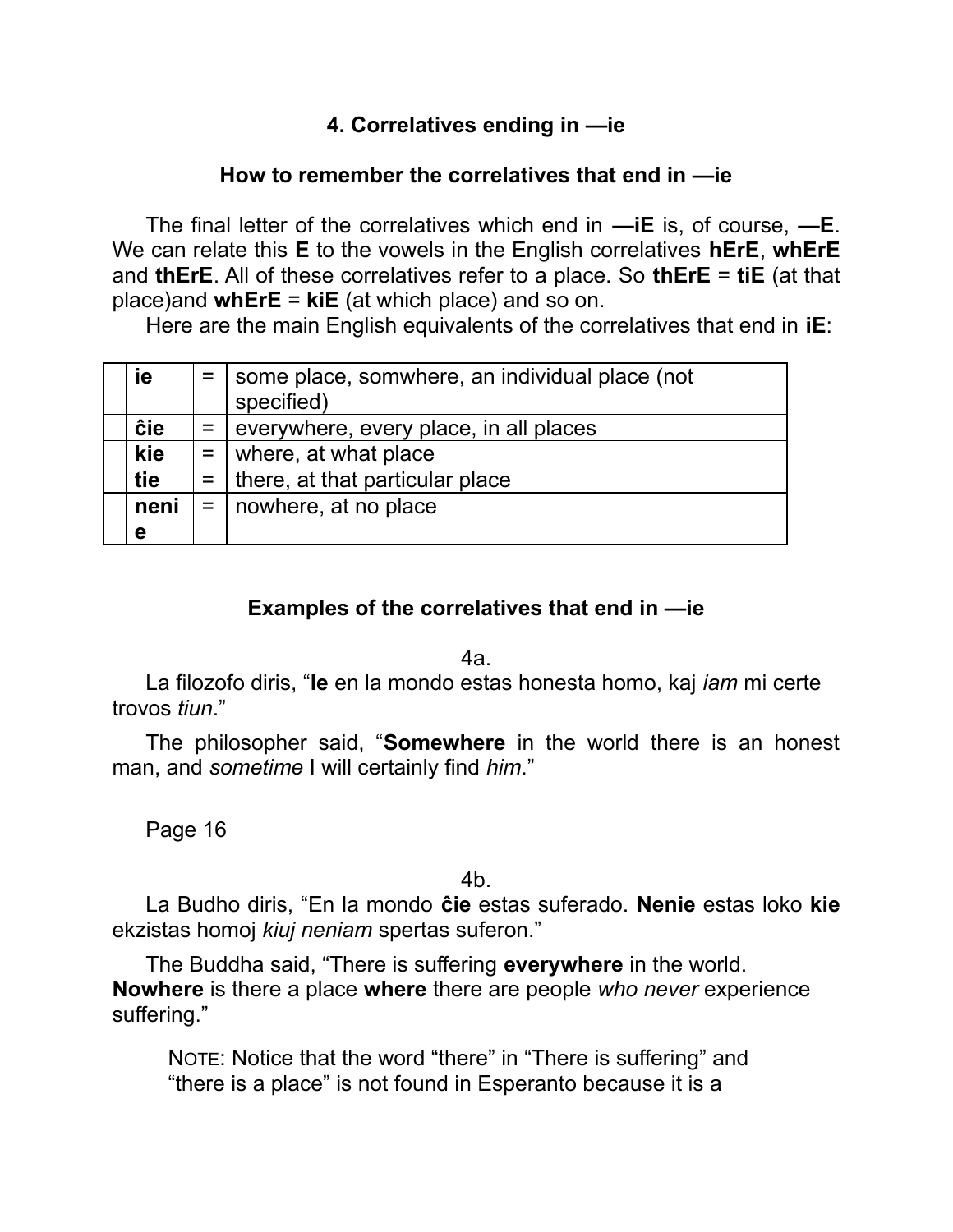dummy subject. There is no *there* that is suffering any more than there is an *it* that is raining in "*It* is raining**.**"

 $4c.$ 

*Tiu* loko **kie** *ĉiuj* estas feliĉaj estas vere benita loko.

*That* place **where** *everyone* is happy is a truly blessed place.

4d.

*Kiam* la nokto komenciĝis, **tie** kaj **tie** en la malhela ĉielo aperis punktoj da lumo—la steloj!

*When* night began, **here** and **there** in the dark sky points of light appeared—the stars!

NOTE: Whereas in English we say "**Here** and **there**," in Esperanto we say "**There** and **there**." There is no special reason for this. Languages are not precisely the same.

4e.

**Kie** Hitler renkontos denove sian serviston Eichmann? **Tie** en la subejo **kie** ili amba· spertos *tion kion* iliaj viktimoj spertis *ĉi tie* surtere.

**Where** will Hitler meet up again with his servant Eichmann? **There** down below **where** they will both experience *what* their victims experienced **here** on earth.

4f. **Kie** estas panjo? **Tie** ŝi estas! (**Ĉi tie** ŝi estas!)

**Where** is mommy? **There** she is! (**Here** she is!)

NOTE: Another way of saying "**There** she is!" is "Jen ŝi!"

The little word ĉi brings something closer. **Tie** means "in that place" whether it be near or far (it could be **there**; it could be **here**). **Ĉi tie** (or **tie ĉi**) means **here** (in that place that is close by, that is near the speaker.)

4g. *Kiam* la papo estos en la Vatikano?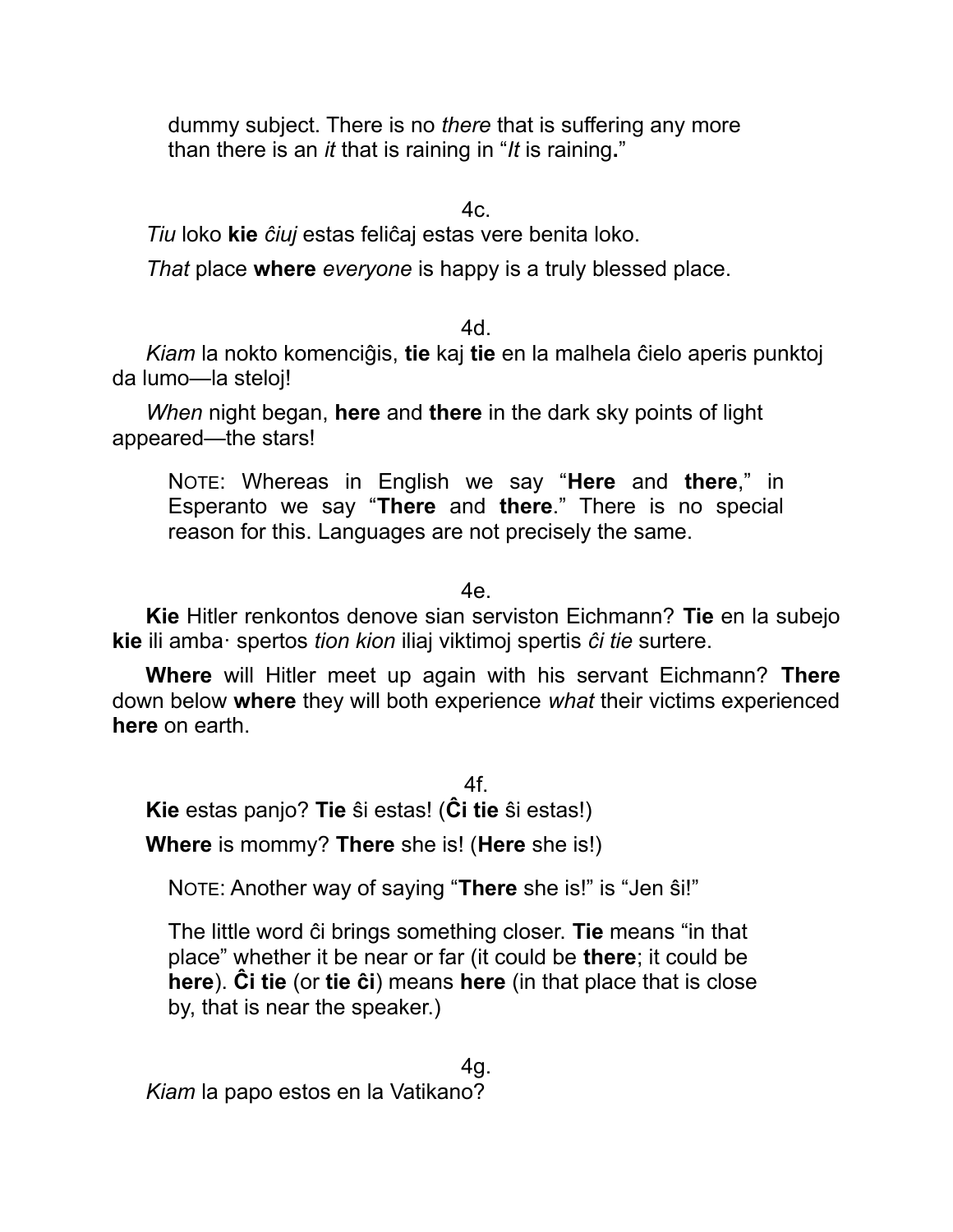**Tie** li nun estas.

*When* will the Pope be in the Vatican? He is **there** now.

Page 17

4h.

Metu ĝin **ie ajn**.

Put it **anyplace**.

NOTE: The little word **ajn** means wherever, whatsoever etc. The word **ie** by itself means "somewhere" but **ie ajn** means "anywhere" or "anyplace".

### 4i.

**Kien** li iras? Li iras **tien**!

**Where** is he going? He's going **there**!

NOTE: The **—n** ending here is the accusative of direction. Here are some more examples:

## 4j.

Ne. **Tien** li ne iras. **Nenien** li iras!

No. He's not going **there**. He's going **nowhere**!

4k.

Mi scias ke ŝi iros **ien** sed mi ne scias ĝuste **kien**.

I know that she's going somewhere, but I don't know exactly where.

4l.

*Post kiam* George Washington perdis gravan batalon al la brita armeo li komprenis ke li devas foriri **ien**, sed ne **ien ajn**. Li devis iri al *ia* sekura loko.

After George Washington lost an important battle to the British army he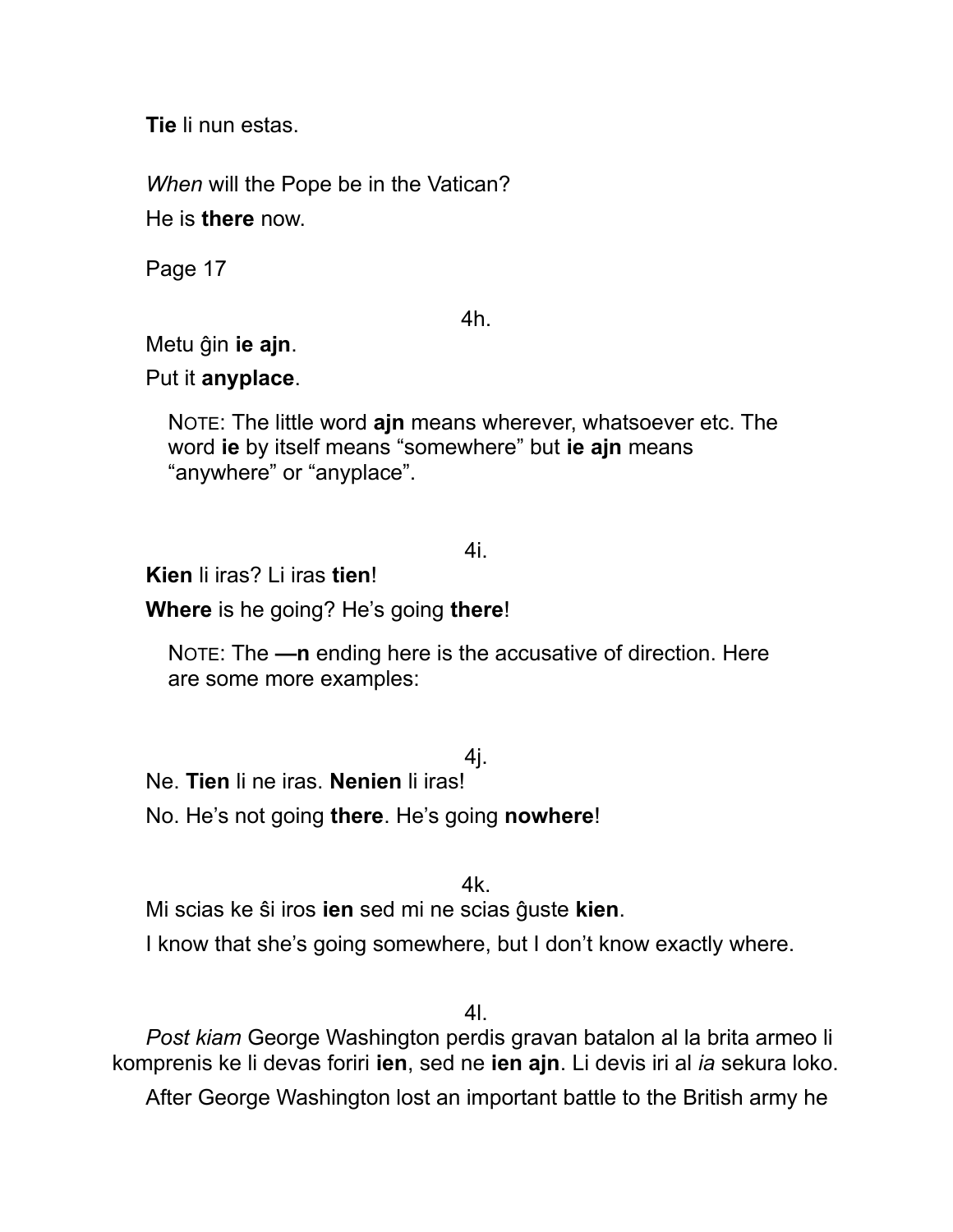understood that he had to go **somewhere**, but not **just anywhere**. He had to go to *some kind of* a safe place.

NOTE: Here **ajn** is best translated by **just** or **at all** as in "not **anywhere at all**".

4m.

Kiam Swann malkovris ke Odette ne estis hejme li freneze serĉis **ĉien** por ŝi.

When Swann discovered that Odette was not at home he searched frantically for her **everywhere**.

## **5. Correlatives ending in —iel**

### **How to remember the correlatives that end in —iel**

We can link the ending —**iel** to the word sty**le** which ends in the same two letters, although they are reversed. Your sty**le** of doing things is your way of doing things, your manner of doing things. All of the correlatives that end in **—iel** refer to your way, manner, sty**le** of doing things. So **tiel** means "in that way", (that is the style of doing things that is employed). **Kiel** means "in what way" (what is the style of doing things that is employed). And so on.

Here are the main English equivalents of the correlatives that end in  **iel**:

Page 18

| iel         |     | $=$   in some way, an individual way of doing something, |
|-------------|-----|----------------------------------------------------------|
|             |     | somehow (not specified)                                  |
| <b>ĉiel</b> |     | $=$   in every way, in all ways                          |
| kiel        | $=$ | how, in what way                                         |
| tiel        |     | $=$   in that way, in that manner                        |
| nenie       |     | $=$   in no way, "no how"                                |
|             |     |                                                          |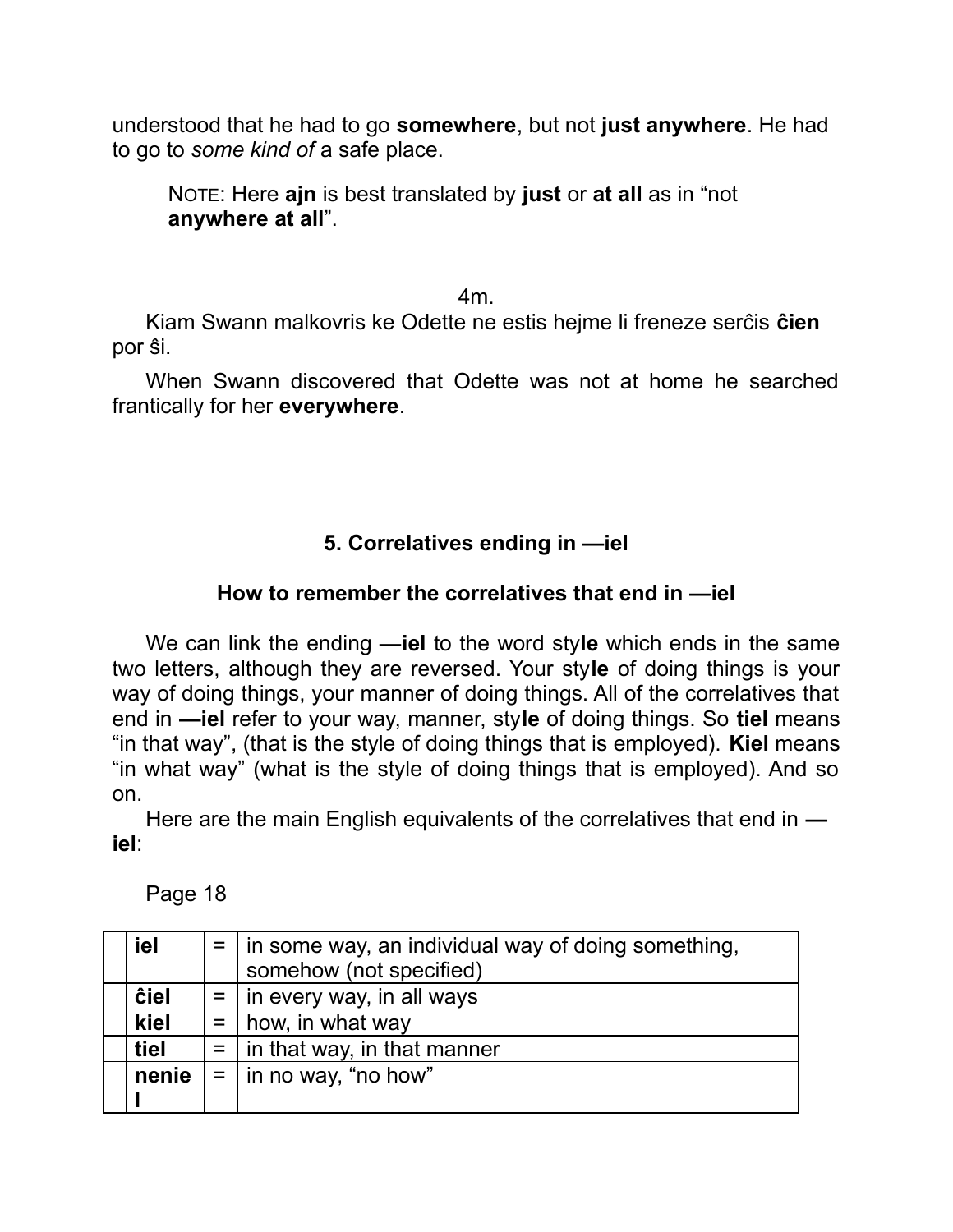## **Examples of the correlatives that end in —iel**

5a.

La instruisto demandis de Karlo, "Karlo, **kiel** Kristoforo Kolombo malkovris Amerikon?"

Karlo longe pensis kaj finfine, ege malforte kaj tamen esperante, respondis, "**Iel**."

*Tiam* la instruisto demandis de Karlo, "**Kiel** vi studis la lecionon lastan vesperon?"

"Ho, mi scias la ĝustan respondon al *tiu* stulta demando! **Neniel**!"

The teacher asked Carl, "Carl, **how** did Christopher Columbus discover America?"

Carl thought about it for a long time and at long last in a very weak voice but still with some hope answered, "**In some way**."

*Then* the teacher asked Carl, "**How** did you study the lesson last night?"

"Oh, I know the right answer for *that* stupid question! **Not at all**!"

5b.

Tre silente la detektivo sekvas la suspektaton. **Tiel** ŝi eltrovos la veron.

The detective followed the suspect very quietly. **In that way** she would discover the truth.

5c.

Plenkreskulo demandis de Karlo, "**Kiel** vi gajnos monon *kiam* vi estos plenkreskulo?"

"**Ĉiel**!" diris la estonta milionulo.

A grown-up asked Carl, "**How** will you get money *when* you are grown up?"

"**In every way**!" answered the future millionaire.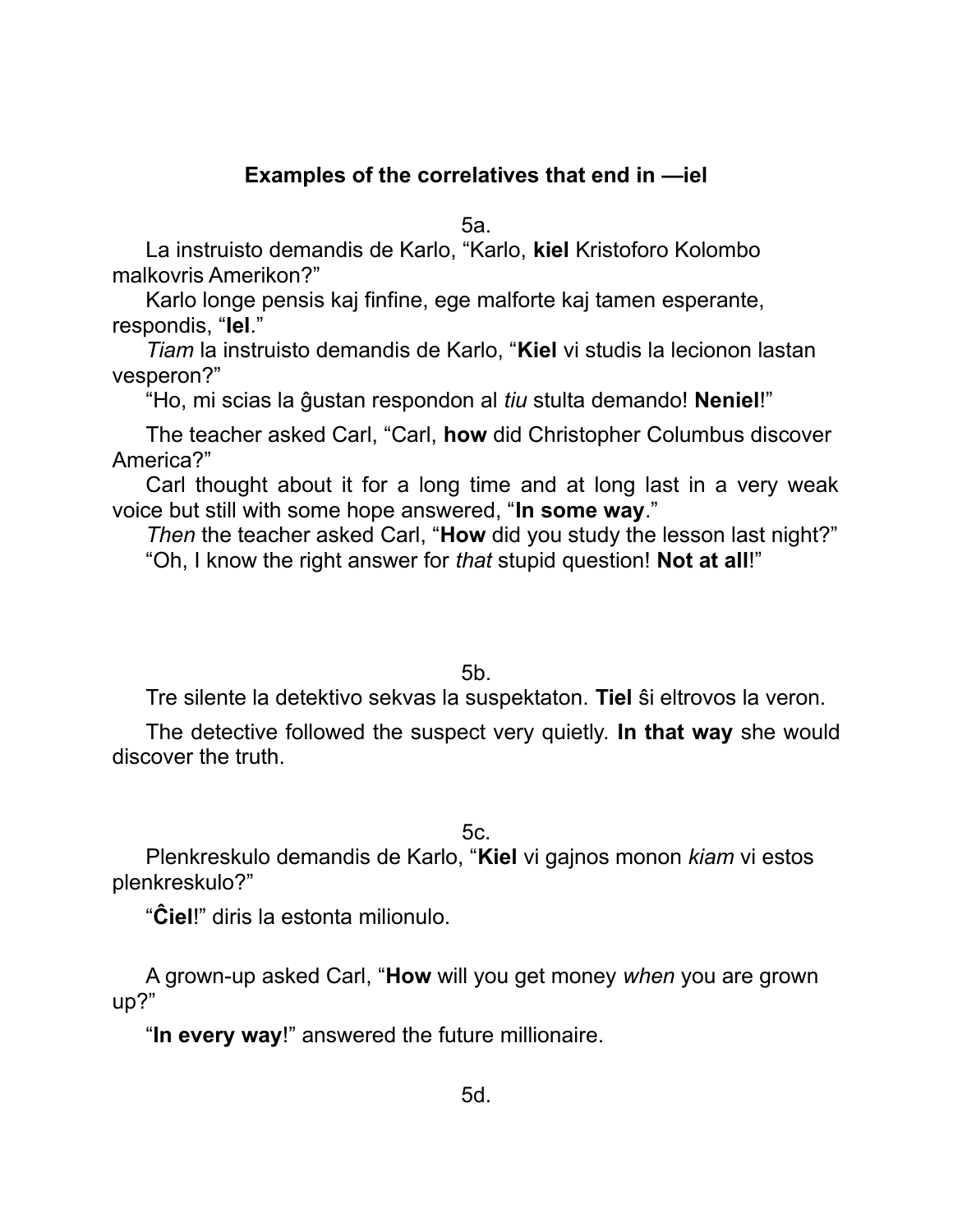En la malnova silenta kinofilmo la heroino **ĉiel** provis savi sin de la kanajlo. Tamen malgra· *ĉio* ŝi trovis sin en vivmenaca situacio. **Iel** ŝi devis savi sin, sed **kiel**? Ŝi povis imagi **neniel** por eskapi la dangeron.

In the old silent movie the heroine tried **every way** of saving herself from the villain. However, in spite of *everything*, she found herself in a lifethreatening situation. **Somehow** she had to save herself, but **how**? She could imagine **no way** of escaping the danger.

5e.

La fratoj Wright strebis inventi aeroplanon. Ili finfine sukcesis **tiel ĉi** per venttunelaj eksperimentoj.

The Wright brothers worked very hard to invent the airplane. At long last they succeeded **in this way**: by carrying out experiments using a wind tunnel.

Page 19

5f.

Mia favorata teamo estas **tiel** bona **kiel** la via!

My favorite team is **as** good **as** yours!

5g.

Bill Gates ege sukcesiĝis. Lia kompanio iĝis **tiel** sukcesa **kiel** multaj aliaj pli malnovaj firmaoj. Fine lia kompanio iĝis pli sukcesa ol la aliaj firmaoj.

Bill Gates became an enormous success. His company became **as** successful **as** many other older firms. Finally his company became more successful than the other firms.

6h.

Li tute ne zorgas pri *tio*, *kion* li faras. Li kondutas **iel ajn**.

He doesn't care at all about what he does. He behaves any which way.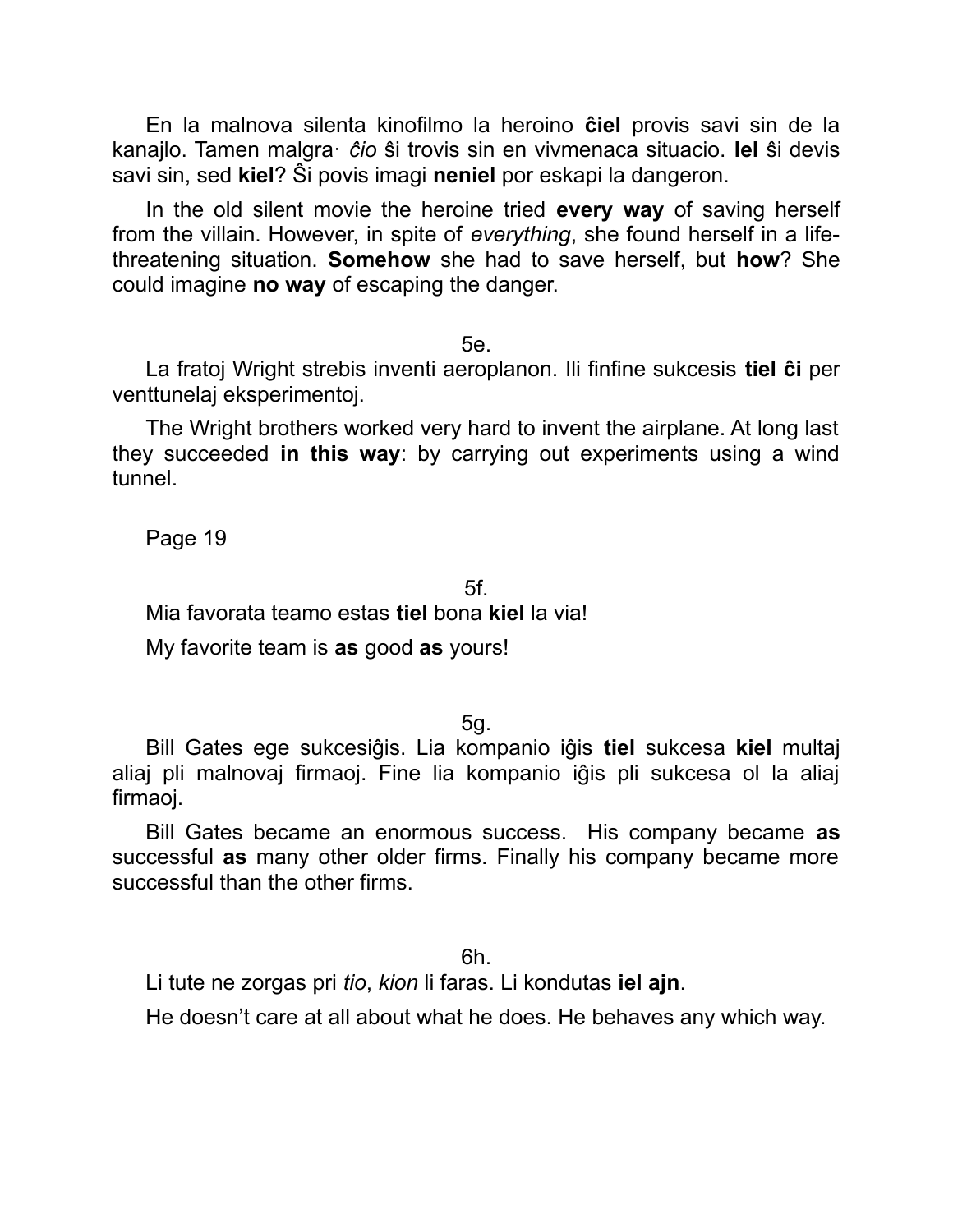## **6. Correlatives ending in —ies**

### **How to remember the correlatives that end in —ies**

The ending **—ies** ends in the letter s. This is the same letter that most English possessive words end in. Here are some examples in English: hi**s**, her**s**, it**s**, John'**s**, the dog'**s**, the country'**s** (future is at stake). All the correlatives that end in **—s** are also possessives.

Here are the main English equivalents of the correlatives that end in **s**:

| ies         |            | $=$   an individual possessor or possessors, someone's (not<br>specified) |
|-------------|------------|---------------------------------------------------------------------------|
| <b>ĉies</b> |            | $=$ everyone's, every thing's                                             |
| kies        | $=$        | whose                                                                     |
| ties        |            | $=$   that one's (his, hers, theirs, its)                                 |
| nenie       | $=$ $\Box$ | no one's, nobody's (singular or plural, people or things)                 |
| s           |            |                                                                           |

### **Examples of the correlatives that end in —ies**

6a.

Plenkreskulo eniris ĉambron *kie* ludis kvar knaboj. Li sekrete metis dolaron sur tablon. *Tiam* li ekkriis: "**Kies** mono estas sur la tablo?"

Karlo ekkaptis la dolaron, enpoŝigis ĝin kaj vere diris, "**Nenies**!"

A grown-up came into a room *where* four boys were playing. He secretly put a dollar on a table. Then he shouted, "**Whose** money is on the table?"

Carl grabbed the dollar, stuffed it in his pocket and said truthfully, "**Nobody's**!"

Page 20

6b.

Instruisto diris al la kursanoj, "Pecoj de tero apartenas al diversaj homoj sed la aero estas **ĉies**."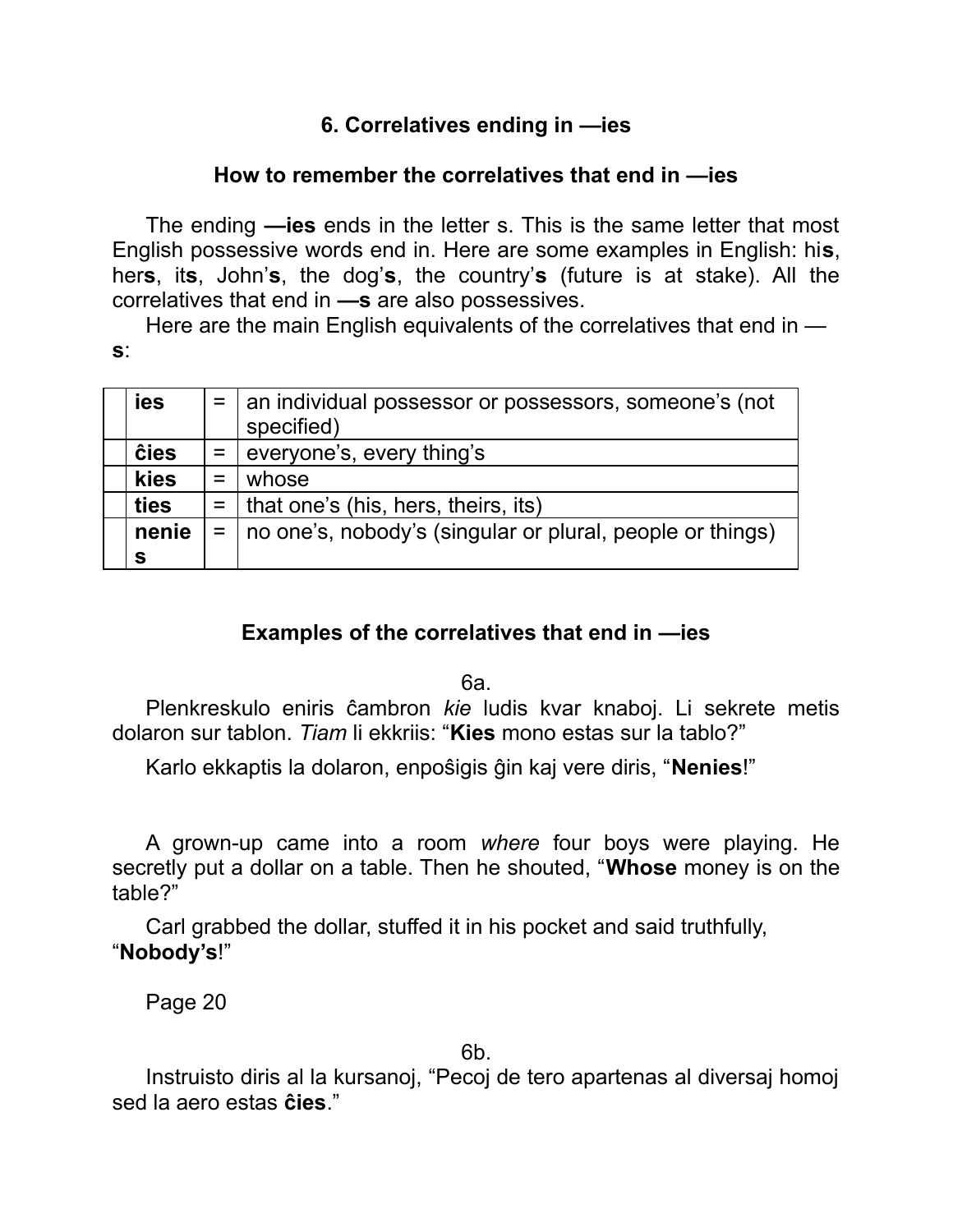A teacher said to a class, "Pieces of land belong to different people but the air is **everybody's**."

6c.

DEMANDO: **Kies** sorto estas iĝi la venonta prezidento de Usono? RESPONDO: **Ies**.

QUESTION: **Whose** destiny is it to become the next president of the United States?

ANSWER: **Somebody's**.

6d.

Unu policano fingromontris ulon al dua policano kaj diris: "**Ties** policregistro estas pli longa ol via brako."

One policeman pointed out a guy to a second policeman and said, "**That guy's** record is longer than your arm."

NOTE: A literal translation here would be "**That one's** record…." However, such a sentence would not sound quite natural in English. The Esperanto sounds perfectly natural.

6e. *Tio* estas **nenies** afero krom la mia! *That* is **nobody's** business but mine!

6f.

La lando **kies** loĝantaro estas la plej granda estas Ĉinio.

The country **whose** population is the largest is China.

6g.

La predikisto diras, "La homoj *kiuj* vere amas Dion malamegas Satanon kaj **ties** sekvantojn!"

The preacher says, "The people *who* truly love God loathe Satan and **his** followers!"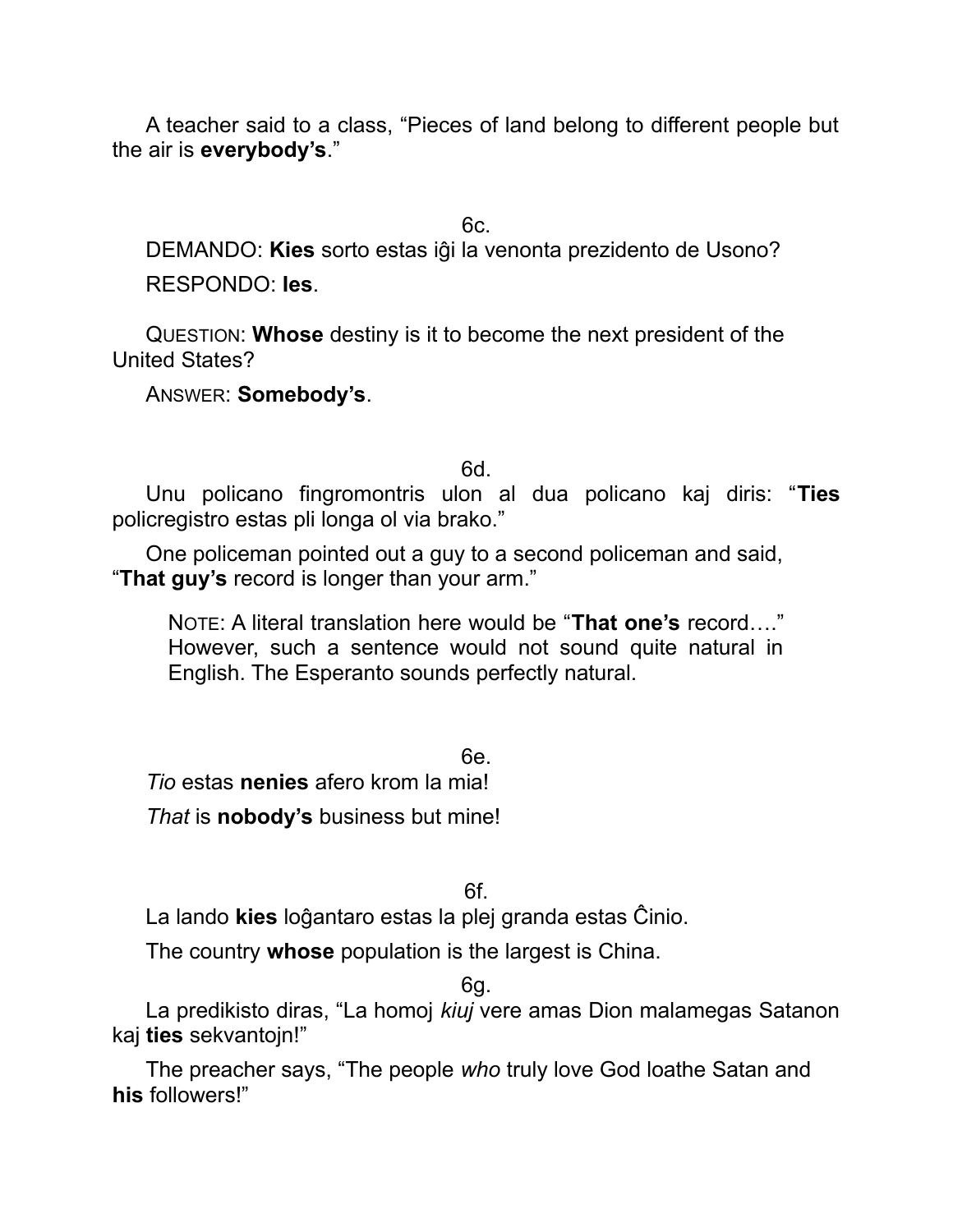NOTE: A more literal translation would be "The people who truly love God loathe Satan and that one's followers."

# **7. Correlatives ending in —io**

### **How to remember the correlatives that end in —io**

The correlatives which end in **—io** all, of course, have the nounal ending **—o**. Every time you use a correlative that ends in **—o**, you are using a noun (or, if you like, a pronoun, which is a kind of a noun or something that is equivalent to a noun). A noun is customarily described as a word that stands for a person, place or thing. All of the **—io** correlatives refer to things. For instance, **io** = something, **nenio** = nothing (no thing), **kio** = what (which thing?) and so on.

Here are the main English equivalents of the correlatives that end in  **io**:

Page 21

| İО   | $=$ | an individual thing, something or some things (not<br>specified) |
|------|-----|------------------------------------------------------------------|
| ĉio  | $=$ | everything                                                       |
| kio  | $=$ | what                                                             |
| tio  |     | $=$   that, that one, that thing (entity, concept)               |
| neni | $=$ | nothing                                                          |
| Ο    |     |                                                                  |

### **Examples of the correlatives that end in —io**

7a.

La patrino de la infano, Napoleono, demandis, "**Kion** vi deziras, Napĉjo?" kaj la kara infano tuj respondis, "**Ĉion**!"

When Napoleon was a child his mother asked him, "**What** do you want, Nappy?" and the dear child immediately answered, "**Everything**!"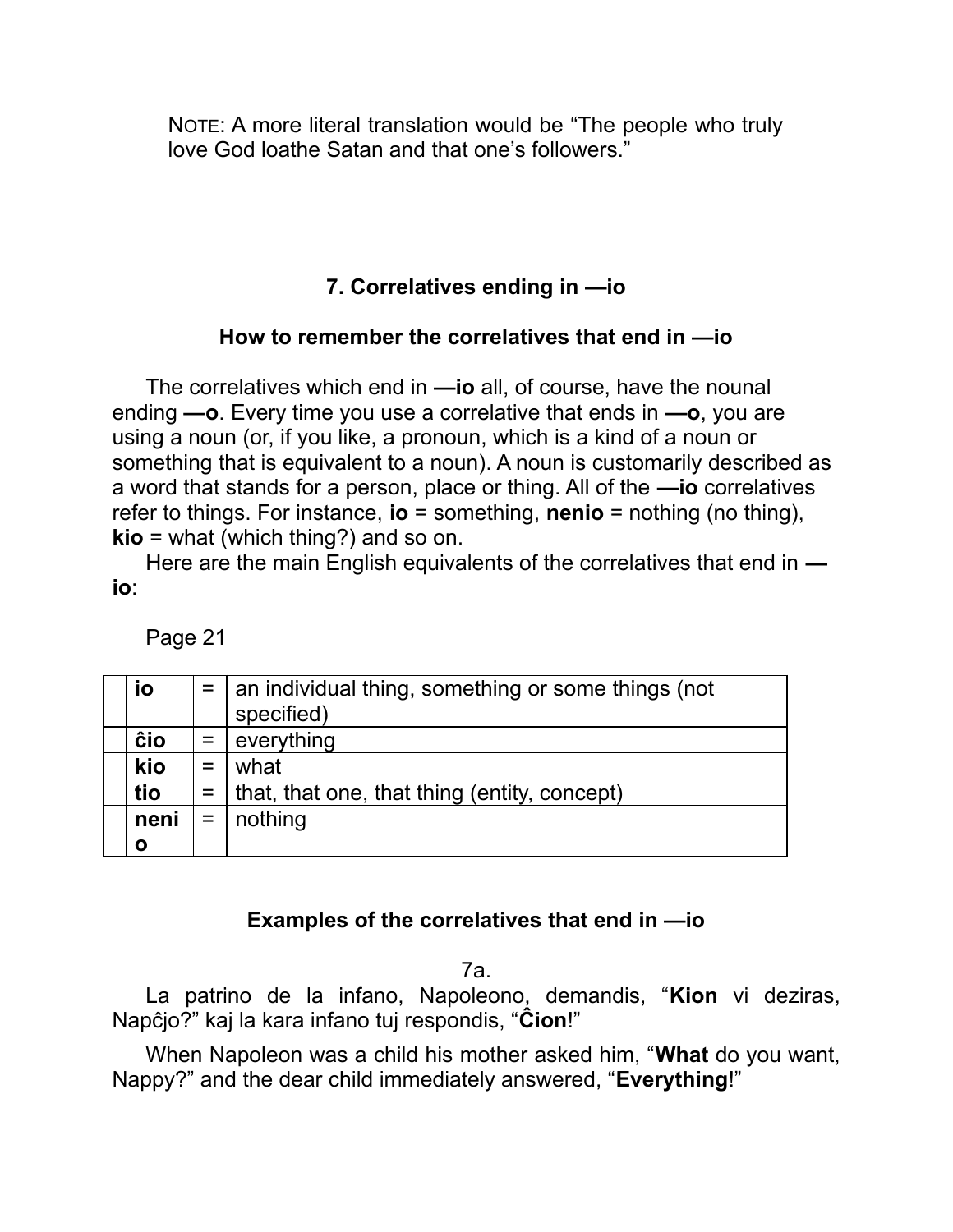La Budho diras, "La homo *kiu* ne suferas estas la homo *kiu* deziregas **nenion**."

The Buddha said, "The one *who* does not suffer is the one *who* yearns for **nothing**."

#### 7c.

**Ion** vi povas havi, sed **ĉion**? *Neniam* vi havos **ĉion**. *Tio* tute ne eblas.

You can have **something**, but **everything**? You will *never* have **everything**. *That* simply is not possible.

#### 7d.

Plenkreskulo eniris ĉambron *kie* ludis kvar knaboj. Sekrete li metis dolaron sur tablon. *Tiam* li ekkriis: "**Kio** estas sur la tablo?"

Karlo ekkaptis la dolaron, enpoŝigis ĝin kaj vere diris, "**Nenio**!"

La plenkreskulo elpoŝigis la dolaron de Karlo kaj remetis ĝin sur la tablon kaj post *tiam* diris, "**Tio, kion** vi ĵus diris dum momento estis vera, sed **tio** ne plu estas vera."

Evidente *tiu* plenkreskulo estis filozofo. **Io kion** li diris pensigas min *tiel*.

A grown-up came into a room *where* four boys were playing. He secretly put a dollar on a table. Then he shouted, "**What** is on the table?"

Carl grabbed the dollar, stuffed it in his pocket and truthfully said,

#### "**Nothing**!"

The grown-up took the dollar out of Carl's pocket and put it back on the table and *then* said, "**What** you just said was true for a moment, but **it** is no longer true."

Obviously that grown-up was a philosopher. **Something that** he said makes me think *so*.

#### 7e.

Kristoforo Kolombo velŝipiris okcidenten pro **tio**, ke li atingu Azion.

Christopher Columbus sailed west in order to reach Asia.

NOTE: The phrase "pro **tio**, ke" can be translated as "in order to" or simply as "to."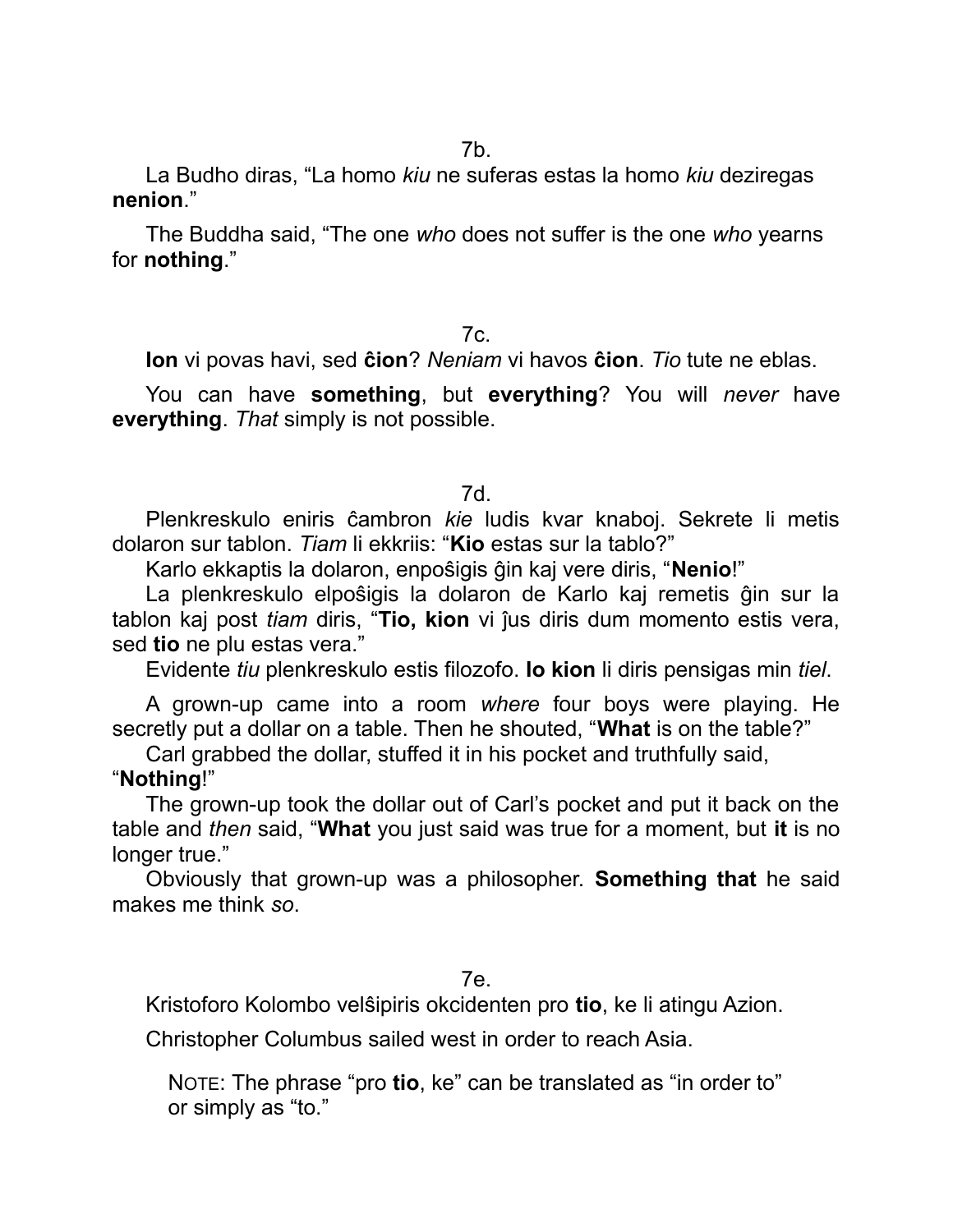Page 22

7f.

**Kio** estas **tio**? Ĉu **tio** estas ŝtelisto?

**What** is **that**? Is **it** a burgler?

NOTE: The word *ŝxtelisto* means someone who steals. To specify a burgler you can use *domŝxtelisto*. However in this case the context makes clear what kind of a "stealer" is being talked about. So *ŝxtelisto* can mean "thief" or "burgler" depending on the context. *Poŝxoŝxtelisto* means pickpocket. In Esperanto the student does not have to learn different basic roots for the different kinds of people who steal.

The words of the **io** series end in the noun-ending **—o**. When you ask a question with **kio** you are *always* looking for an answer that has the noun ending **—o**. Here are some examples:

7g.

**Kio** estas sur la tablo?

*Libr***o** estas sur la tablo.

**Kio** estas la plej hela objekto sur la ĉielo? La plej hela objekto sur la ĉielo estas la *sun***o**.

**Kio** havas kvar krurojn sed ne povas marŝi? *Tabl***o** havas kvar krurojn sed ne povas marŝi.

**What** is on the table?

*A book* is on the table.

**What** is the brightest thing in the sky? The brightest thing in the sky is the *sun*.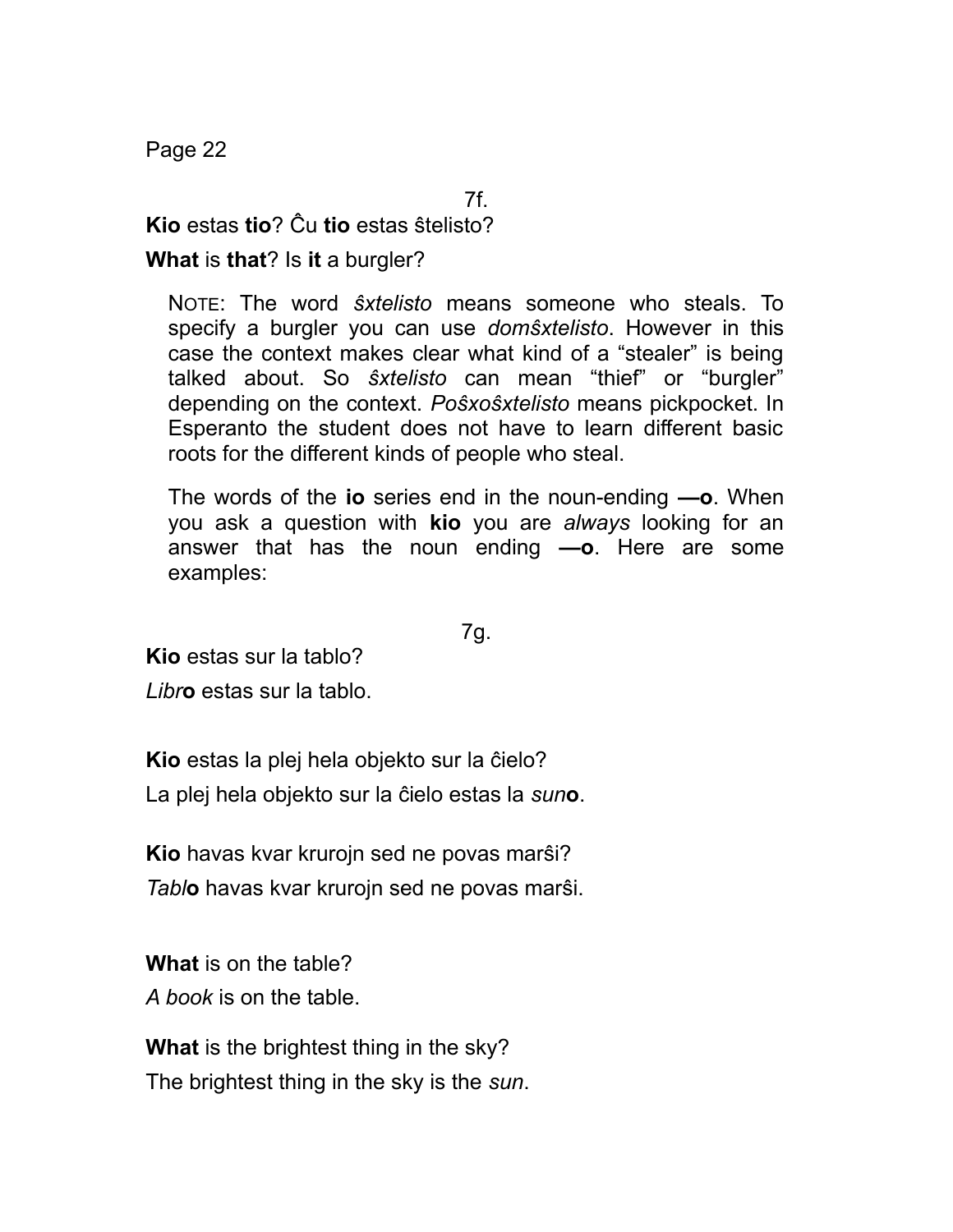**What** has four legs but cannot walk? *A table* has four legs but cannot walk.

7h.

Li estas malsana. Pro **tio** li ne povas ĉeesti la kunvenon. He's sick. Because of **that**, he can't attend the meeting.

7i.

**Kio** estas **tio**? Ho, **tio** estas monstro! **Kio** estas **tio** sur la monstro? **Tio** estas monstreto.

Page 23

## **What** is **that**?

Ho, **that**'s a monster.

**What** is **that** on the monster?

**That**'s a mini-monster.

NOTE: As we have seen, the words of the **io**-series take the accusative ending. Here are some examples:

From 7a: "**Ĉion**!" (**Everything**!) From 7b: "…la homo *kiu* deziregas **nenion**." ("…the one who yearns for **nothing**." From 7d: "**Tio, kion** vi ĵus diris…" (**That which** you just said….)

However, the words of the **io**-series do not take the plural ending **—j** even where it might seem logical. Here are some examples: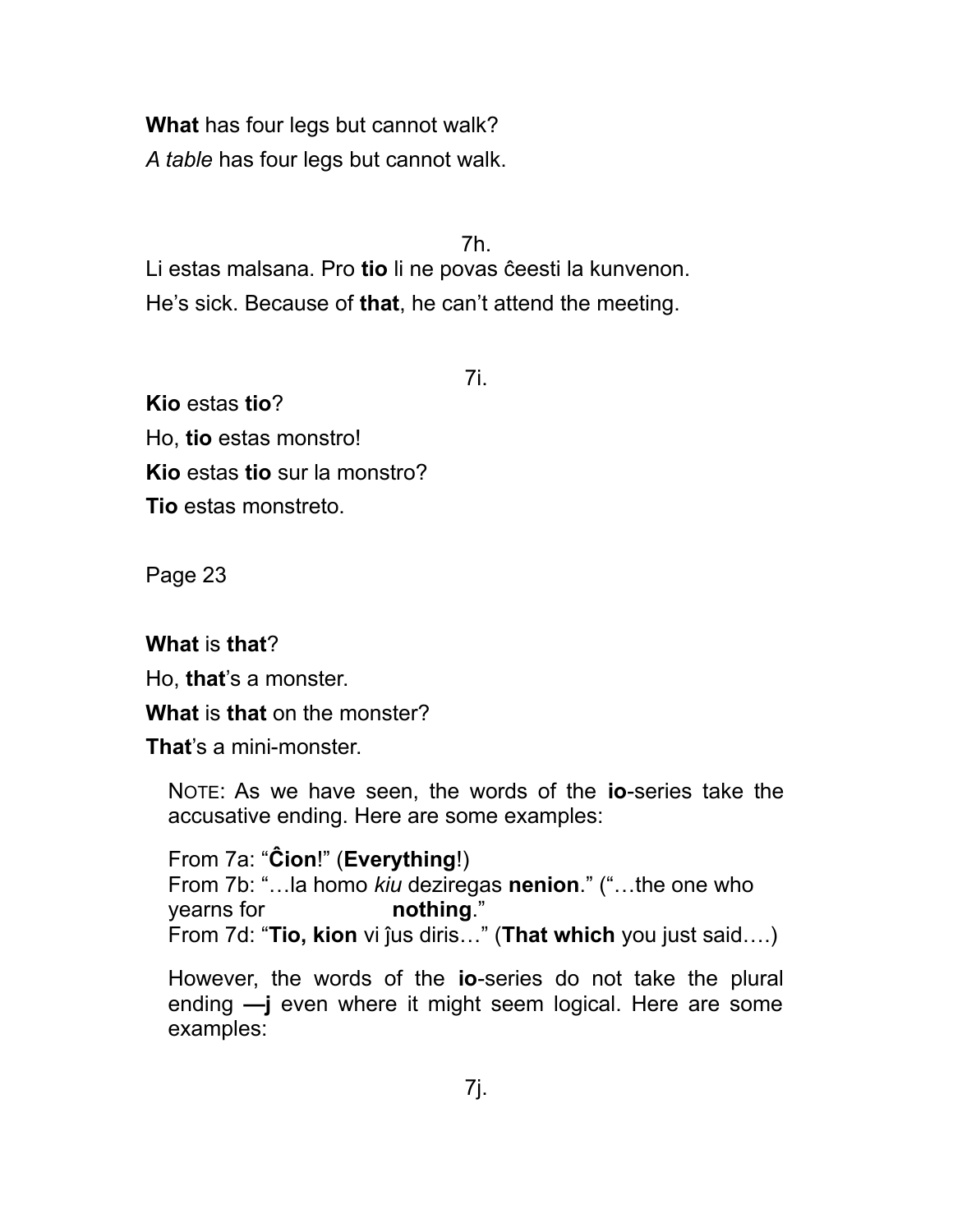**Kio** estas rozoj kaj tulipoj? Rozoj kaj tulipoj estas floroj.

**Kio** estas elefantoj kaj ornitorinkoj? Elefantoj kaj ornitorinkoj estas mamuloj.

**What** are roses and tulips? Roses and tulips are flowers.

**What** are elephants and platypi?

Elephants and platypi are mammals.

NOTE: The point of all of this is that these forms are not found in Esperanto: *ioj, iojn, ĉioj, ĉiojn, tioj, tiojn, nenioj, neniojn*. (I can see no good reason for this. From my point of view this is just the way the language developed. For other points of view, please see the appendix.)

# **8. Correlatives ending in —iom**

### **How to remember the correlatives that end in —iom**

If we write the ending **—iom** in capital letters, we get **—IOM**. If we separate this after the **O** we get "**IO M**". This looks a lot like **10 M** Now **M** is the Roman numeral for 1000, so **10 M** = 10,000. 10,000, of course, is a number, an amount, and all of the correlatives that end in **—iom** (**10 M**) deal with quantities or amounts. For instance **kiom** means "how much" (what amount?" and **neniom** means "nothing (no amount" and so on.

Here are the main English equivalents of the correlatives that end in  **iom**: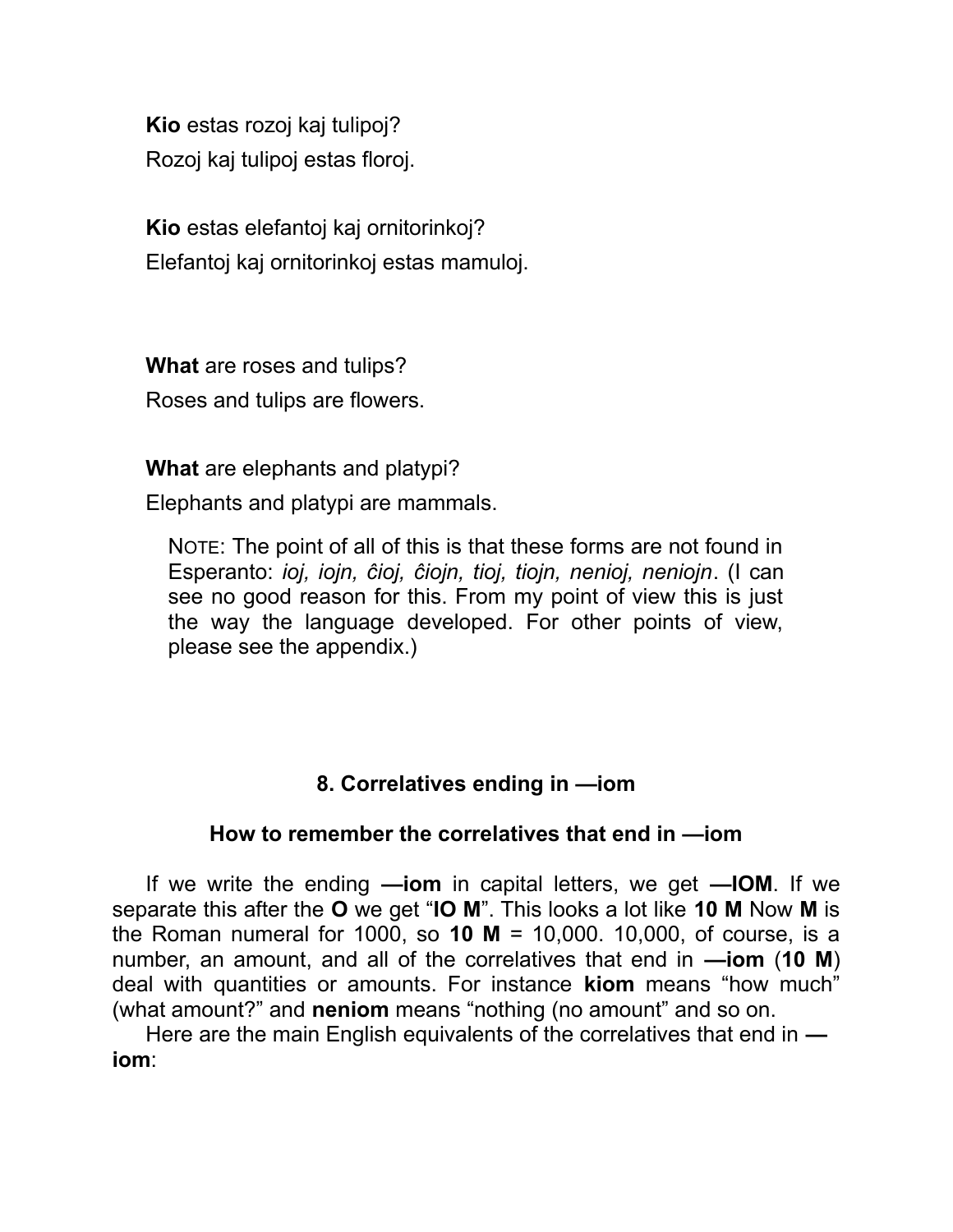Page 24

| iom   | $=$   an individual quantity that is not specified, somewhat |
|-------|--------------------------------------------------------------|
| ĉiom  | $=$   all, the total amount                                  |
| kiom  | $=$ what amount, how much, what quantity                     |
| tiom  | $=$   that much, that amount, so much                        |
| nenio | $=$   none (amount), no amount, no quantity                  |
| m     |                                                              |

### **Examples of the correlatives that end in —iom**

8a.

Viro parolis al milionulo kaj petis **iom da** mono.

"**Kiom da** mono vi petas?" demandis la riĉulo.

"Nur **iom**. Mi ne estas ŝtelisto. *Tiaj* uloj postulus **ĉiom kiom** vi havas. Mi nur petas **tiom kiom** vi povas facile doni al mi."

"**Iom** mi povas doni al vi," kaj la riĉulo donis al la almozulo ne **ĉiom kiom** li havis sed nur **iom da** mono.

A man spoke to a millionaire and asked for **some** money.

"**How much** money are you asking for?" asked the rich man.

""Only **some**. I'm not a thief. Those kinds of guys ask for **everything** you've got. I'm only asking for **as much as** you can easily give me."

"I can give you **something**," and the rich man gave the begger not ever**y**thing that he had but only **some** money.

8b.

La· la islamanoj, se almozulo petas monon, nepre vi devas doni al *tiu* **iom**, eĉ se vi nur donas la plej malaltvaloran moneron. *Ĉiu*okaze *neniam* vi devas doni **neniom**.

According to the Moslems, if a begger asks for money you must absolutely give *him* **something**, even if you only give him the smallest coin. *In any* case you must *never* give **nothing**.

NOTE: Notice that in Esperanto we can use "al *tiu*" which could mean either to a male or a female whereas in English we say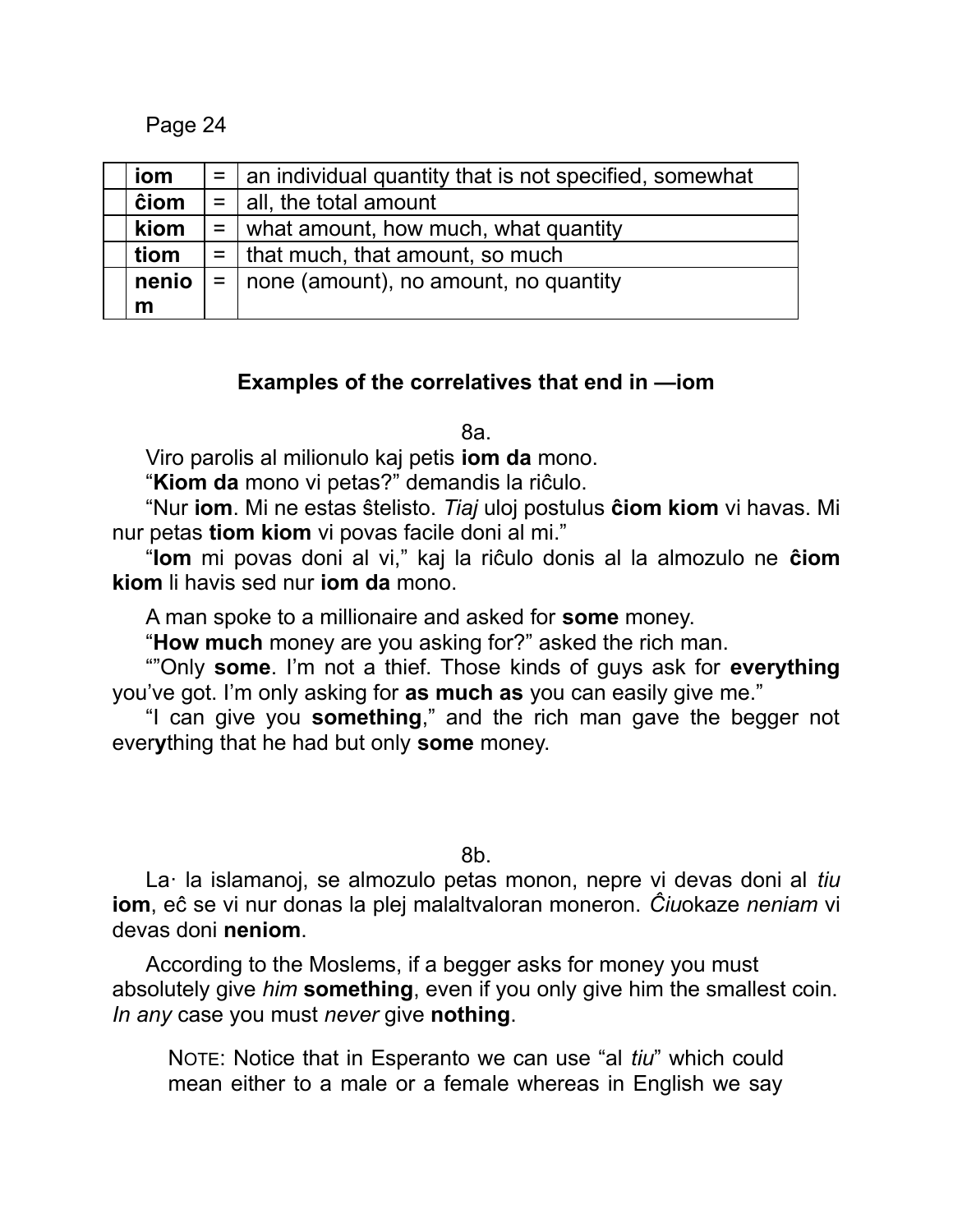"him" or "her", specifying the gender. We could also say "to that one" in English, but it would not sound natural.

Notice that in English we say "in any case" but in Esperanto we say "*ĉiu*okaze" which means something like "eachcasely".

8c. *Post kiam* li a·dis ŝian respondon li sentis sin **iom** stulta. *After* he heard her answer he felt **rather** stupid.

Page 25

## **9. Correlatives ending in —iu**

### **How to remember the correlatives that end in —iu**

The correlatives which end in **—iu** end in the vowels **I** and **U**. This reminds us of the words "I" and "you". Both I and you are part**i**c**u**lar indiv**i**d**u**als. The words of this series refer to part**I**C**U**lar indiv**I**D**U**als.

These words may function as pronouns, such as in the sentence, "**Kiu** vi estas?" This sentence means"**Who** are you?" or "Which particular individual person are you?") They may also function as adjectives as in the phrase, "**tiu** virino kun **kiu** mi vidis vin" which means "**that** woman I saw you with" or "**that** individual, particular woman with **whom** I saw you.").

The words of this series sometimes refer to people and sometimes to things when they are used as pronouns. *When the context makes it clear* that they are refering to things, then they refer to things. Here is an example: "**Kiun** hundon vi preferas?" "Mi preferas **tiun**." These sentences mean: "**Which** dog do you prefer?" "I prefer **that one**."

If the context does not make it clear that we are referring to things, then the words of this series, *when used as pronouns*, refer to people. The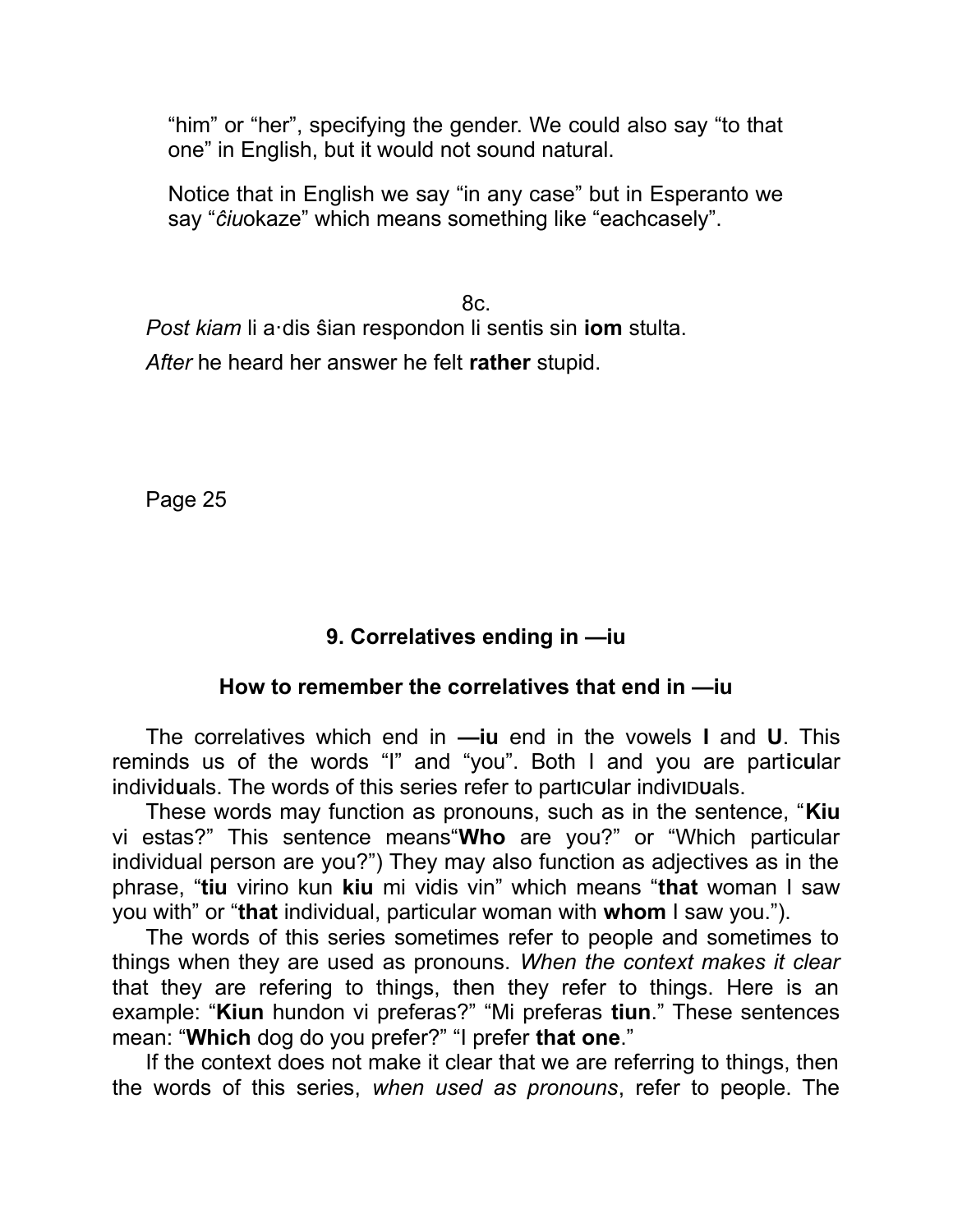words of the *—io* series would be used to refer to things in such cases. *Io*words refer to what is unknown or abstract and are never plural.

The words of the **—iu** series refer to individual things out of a larger group. So "Mi preferas **tiun**" = "I prefer that one (out of a group of dogs).

Later in this little work are excerpts taken from Zamenhof's *La Fundamento de Esperanto* which show how he used the *—io* and the **—iu** correlatives. They are found beginning on page 40.

Here are examples of the **—iu** correlatives:

| iu        | $=$   an individual person or thing that is not specified.<br>Someone not specified, or some thing not specified out<br>of an indicated group. (If in the plural, the plural ending<br>$\rightarrow$ is added. So <b>iuj</b> means some people or some things<br>out of a certain group.) |
|-----------|-------------------------------------------------------------------------------------------------------------------------------------------------------------------------------------------------------------------------------------------------------------------------------------------|
| ĉiu       | $=$ everyone, each one, each person or (if the context<br>makes clear that things are being discussed) each thing                                                                                                                                                                         |
| kiu       | $=$ who, which person, which thing (out of a group that has<br>been specified or implied)                                                                                                                                                                                                 |
| tiu       | $=$ that person, that particular thing (out of a specified or<br>understood group of things)                                                                                                                                                                                              |
| neni<br>u | $=$   no one, no (individual) thing (out of a group that has<br>been specified or is understood                                                                                                                                                                                           |

Page 26

## **Examples of the correlatives that end in —iu**

9a.

La plenkreskulo metis tri malsamajn monerojn sur la tablon kaj post *tiam* petis de la infanoj, "**Kiu** el **tiuj** moneroj estas pli valora ol la aliaj?"

The grown-up put three different coins on the table and *afterwards* asked the children, "**Which one** of **these** coins is more valuable than the others?"

NOTE: The words of the **iu**-series may be used as adjectives, modifying the noun that comes right after the **iu**-word such as in the phrase "**tiuj** moneroj". These are adjectives which do not take the *—a* ending just as adverbs like tuj and ĉiam do not take the *—e* ending. Some examples of the use of these words as adjectives are found in the following examples.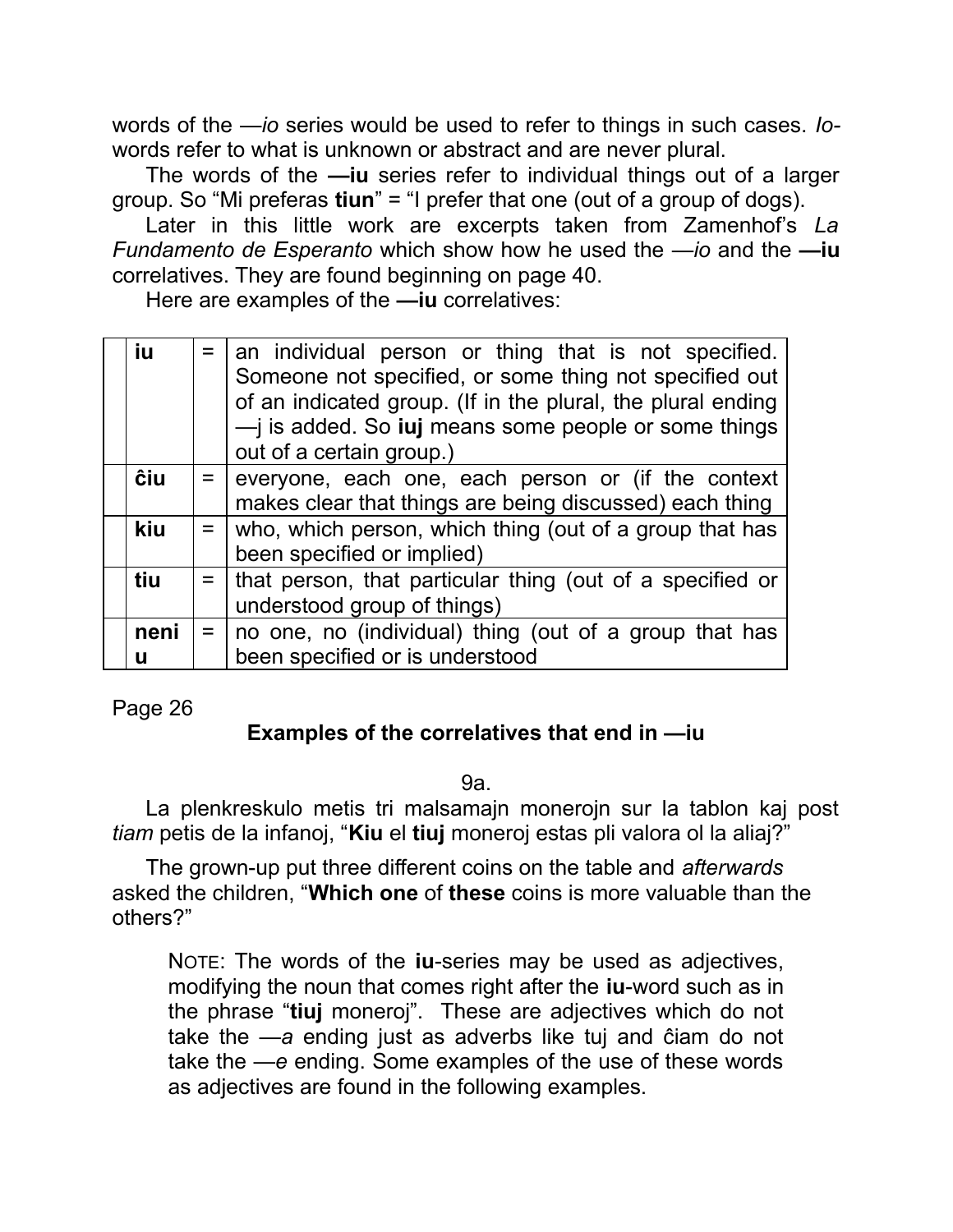From 9b: **ĉiuj** estaĵoj **tiuj** uloj From 9c: **ĉiuj** a·tomobiloj **ĉiuj** bestoj From 9e: **iuj** planedoj **neniuj** planedoj **tiu** planedo.

The words of the **iu**-series may be used as pronouns (**kiu** estas pli valora…) As pronouns they are used to refer to things *when the context makes it clear that we are talking about things and not about people*, as in 9a:

"**Kiu** el **tiuj** moneroj estas pli valora ol la aliaj?"

*When the context does not indicate that we are talking about things,* the words of the **iu**-series when used as pronouns always refer to people. Here are some examples of the words of the **iu**-series referring to people and not to things:

| povas;  | From 9b:: kiuj posedas;            | tiuj kiuj sekvas;                        | neniu |  |
|---------|------------------------------------|------------------------------------------|-------|--|
|         | <b>iuj</b> pensas                  |                                          |       |  |
| From 9c | <b>iuj</b> estas                   |                                          |       |  |
| From 9d | <b>ĉiuj kiuj</b> eniros la Ĉielon; |                                          |       |  |
|         |                                    | Neniu kiu neas Jesuon povos eniri tien." |       |  |

9b.

La Budho diras, "**Ĉiuj** estaĵoj en la sennombraj universoj **kiuj** posedas la kapablon senti posedas **iun** kapablon suferi kaj eĉ suferegi. Tamen **tiuj kiuj** sekvas la Okpartan Padon povas venki suferon. **Neniu** povas sukcese fari *tion* senpene.

"**Iuj** pensas ke la suferado ne estas problemo por ili. Tamen, eĉ se *tio* ne nun estas problemo, *tio* certe estos problemo por **tiuj** individuoj."

The Buddha says, "**All** creatures in the innumerable universes **who** possess the ability to feel possess **some** ability to suffer and even to be in agony." However, **those who** follow the Eightfold Path can overcome suffering. **No one** can successfully do *that* without great effort."

"**Some** think that suffering is not a problem for them. However, even if *that* is not now a problem, *it* certainly will be a problem for **those** individuals."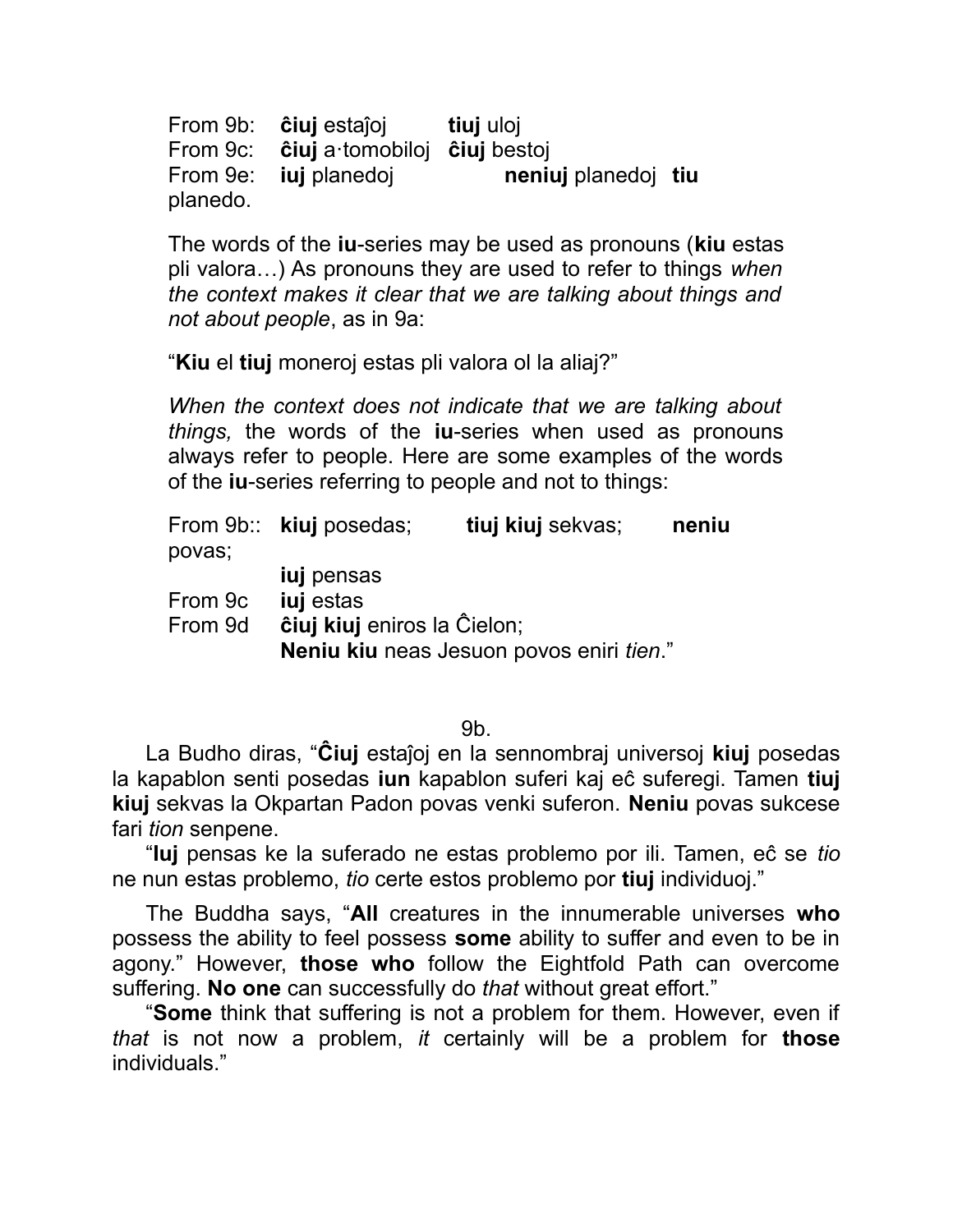9c.

**Ĉiuj** a·tomobiloj estas danĝeraj sed **iuj** estas pli danĝeraj ol aliaj.

**Ĉiuj** bestoj estas egalaj, sed **iuj** estas pli egalaj ol aliaj.

**All** automobiles are dangerous but **some** are more dangerous than others.

**All** animals are equal, but **some** are more equal than others.

9d.

La predikisto diris, "**Ĉiuj kiuj** eniros la Ĉielon devas unue akcepti Jesuon Kriston. **Neniu kiu** neas Jesuon povos eniri *tien*."

The preacher said, :"**All who** are to enter into Heaven must first accept Jesus Christ. **No one** who denies Jesus will be able to enter *there*."

9e.

**Iuj** planedoj estas grandegaj. **Neniuj** planedoj estas *tiel* grandegaj *kiel* la suno. **Ĉiuj** planedoj iras ĉirka· la suno. **Tiu** planedo **kiu** estas la tria fore de la suno estas la planedo sur **kiu** ni vivas.

**Some** planets are enormous. **No** planets are *as* enormous *as* is the sun. **All of the** planets go around the sun. **That** planet **which** is the third from the sun is the planet on **which** we live.

9f. **Kiu** estas **tiu**? (**Kiu** estas **ĉi tiu**?) **Tiu** estas Elvis! (**Ĉi tiu** estas Elvis!)

Page 27

**Iu** estas en la domo! **Kiu tiu** estas? Eble **tiu** estas domŝtelisto.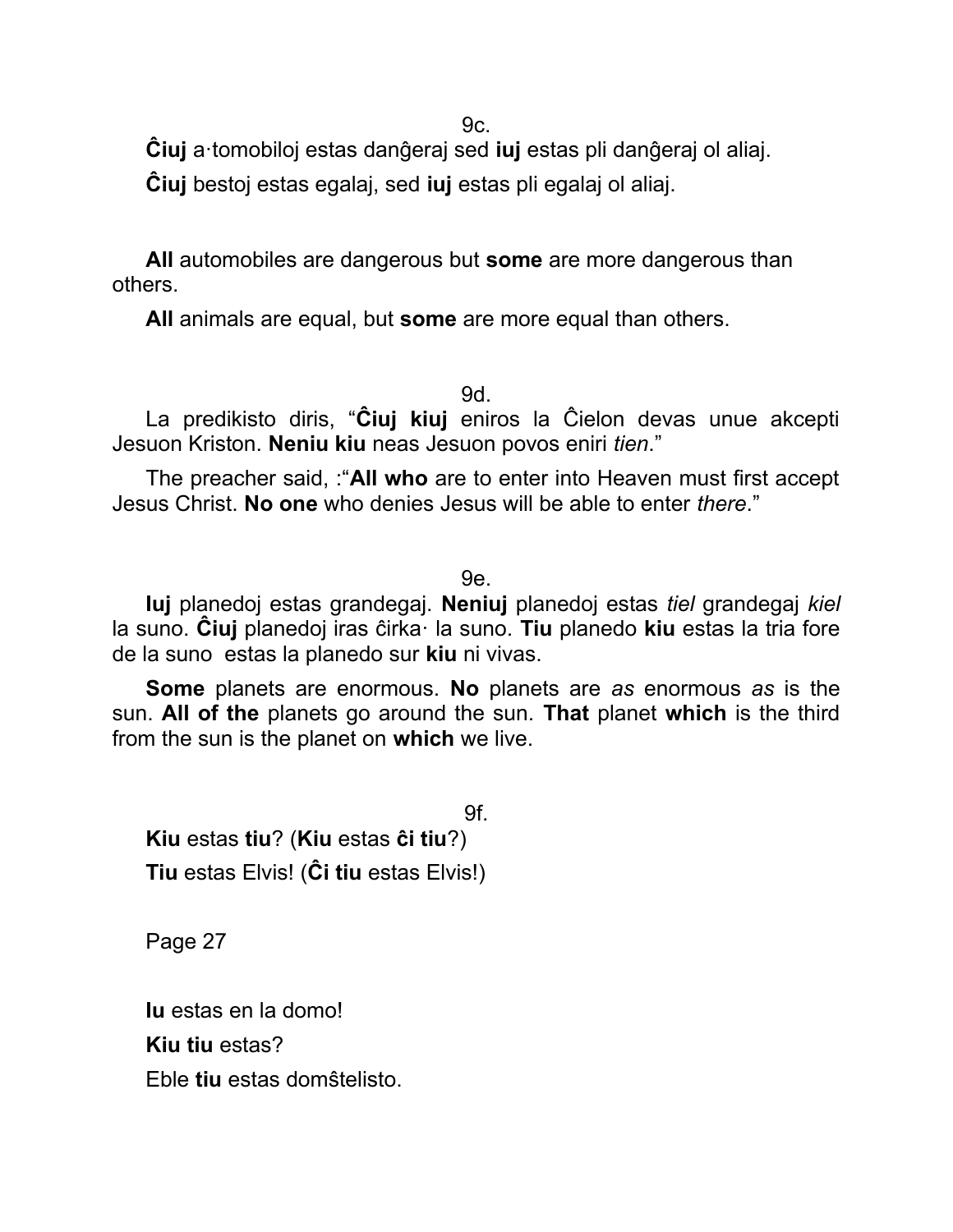Ne, vi imagas *tion*. **Neniu** estas en la domo. **Ĉiuj** estas ekster la domo.

**Who**'s **that**? (**Who** is **this**?) **That**'s Elvis! (**This** is Elvis!)

**Someone** is in the house!

**Who** is it?

Maybe **it**'s a burgler.

No, you're imagining *it*. **No one** is in the house. **Everyone**'s outside the house.

NOTE: The little word **ĉi** brings something closer. **Tiu** could mean either **that** (**that one**) or **this** (**this one**). **Ĉi tiu** (or **tiu ĉi**) definitely means **this** or **this one**.

9g. DEMANDO: **Kiu** estis prezidento de Usono plej longtempe? RESPONDO: **Tiu** estis Franklin D. Roosevelt.

QUESTION: **Who** was the president of the United States the longest? ANSWER: **That** was Franklin D. Roosevelt.

9h. DEMANDO: **Kiu** homo estis la unua **kiu** pekis? RESPONDO: La· la Biblio, **tiu** estis Eva.

QUESTION: **Which** person was the first one **who** sinned? ANSWER: According to the Bible **that** was Eve.

9i. DEMANDO: **Kiu** stelo estas la plej proksima al la Tero? RESPONDO: Evidente **tiu** estas la suno.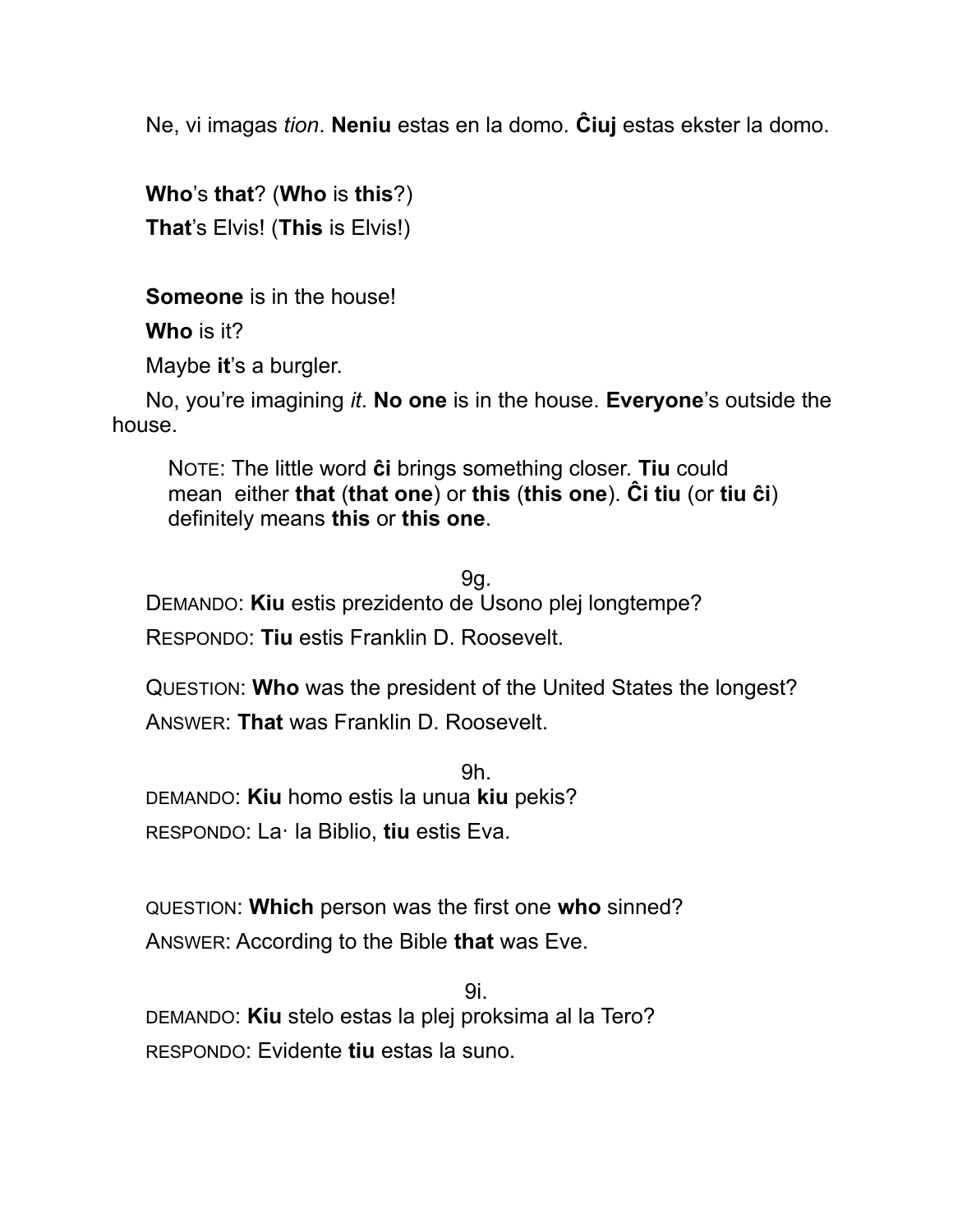DEMANDO: **Which** star is the closest one to Earth?

RESPONDO: Obviously **it**'s the sun.

NOTE: Notice that **tiu** sometimes can be most comfortably translated with a pronoun such as **it**.

Page 28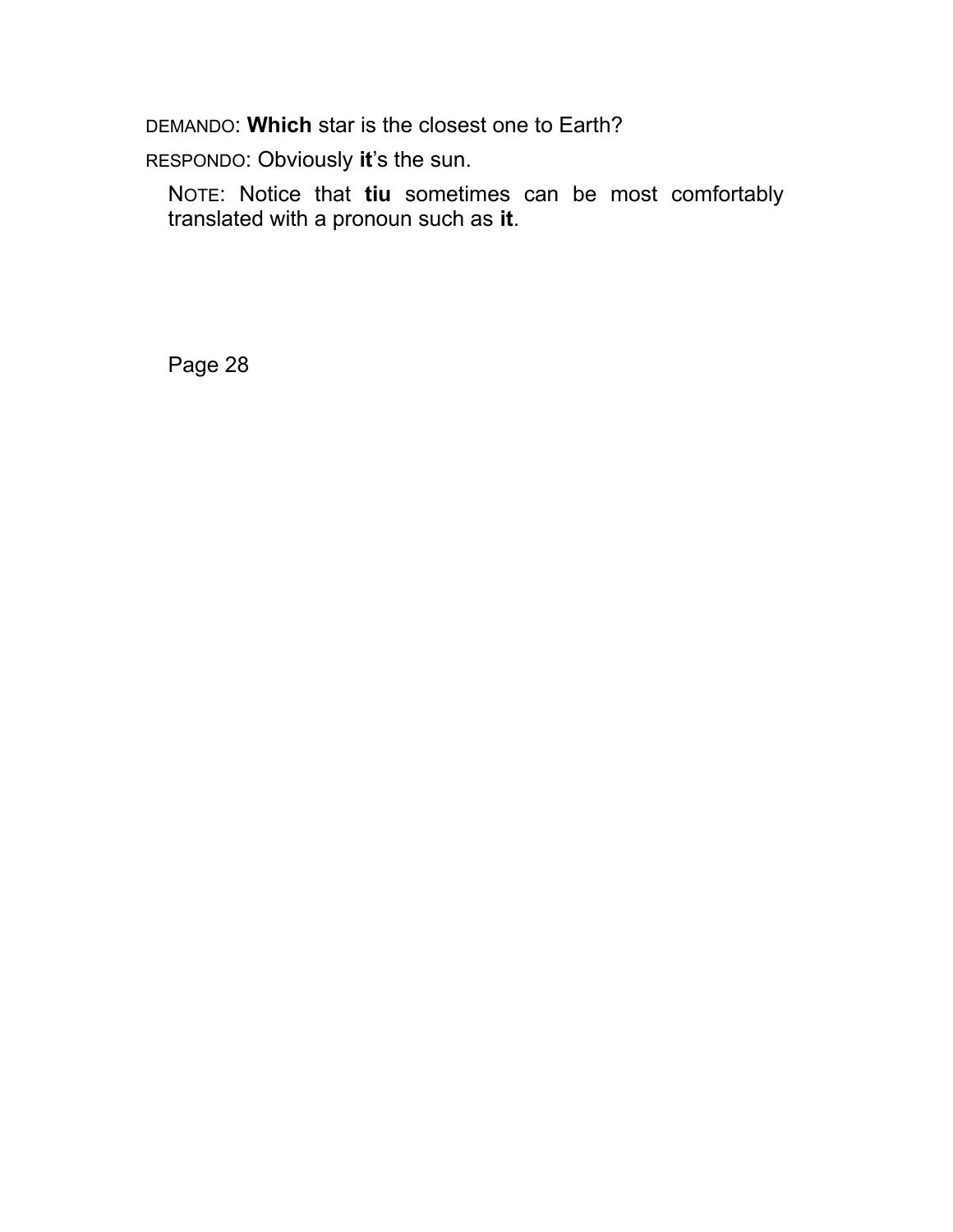#### EXAMPLES OF THE FORTY-FIVE CORRELATIVES ARRANGED IN FIVE GROUPS ACCORDING TO THEIR BEGINNINGS

## **10. Correlatives beginning with i—**

## **How to remember the i-correlatives**

The **i**-beginning means an **i**ndividual thing, person, quality, time, way of doing something, reason for doing something, place, owner/possessor of something or quantity. This individual is not specified. It can be one or many. Therefore there is no other letter in front of the **i**.

| ia  | $=$ | an individual quality something has, some kind of (not<br>specified)                                                                                                                                                                                                    |
|-----|-----|-------------------------------------------------------------------------------------------------------------------------------------------------------------------------------------------------------------------------------------------------------------------------|
| ial | $=$ | an individual reason, for some reason (not specified)                                                                                                                                                                                                                   |
| iam | $=$ | an individual time, sometime, sometimes (not specified)                                                                                                                                                                                                                 |
| ie  | $=$ | an individual place, some place (not specified)                                                                                                                                                                                                                         |
| iel | $=$ | an individual way of doing something, somehow (not<br>specified)                                                                                                                                                                                                        |
| ies |     | an individual possessor or possessors, someone's (not<br>specified)                                                                                                                                                                                                     |
| io  | $=$ | an individual thing, something or some things (not<br>specified)                                                                                                                                                                                                        |
| iom | $=$ | an individual quantity that is not specified, somewhat                                                                                                                                                                                                                  |
| iu  | $=$ | an individual person or thing that is not specified.<br>Someone not specified, or some thing not specified out<br>of an indicated group. (If in the plural, the plural ending<br>- is added. So <b>juj</b> means some people or some things<br>out of a certain group.) |

## **Examples of the i-correlatives**

10a.

**Iam** Horace vizitis sortodiviniston *kiu* diris al li, "**Io** neimagebla estas en via estonto. **Iu** eniros vian vivon kaj *ĉio* ŝanĝos."

**Once** Horace visited a fortuneteller *who* said to him, "**Something** unimaginable is in your future. **Someone** will come into your life and *everything* will change."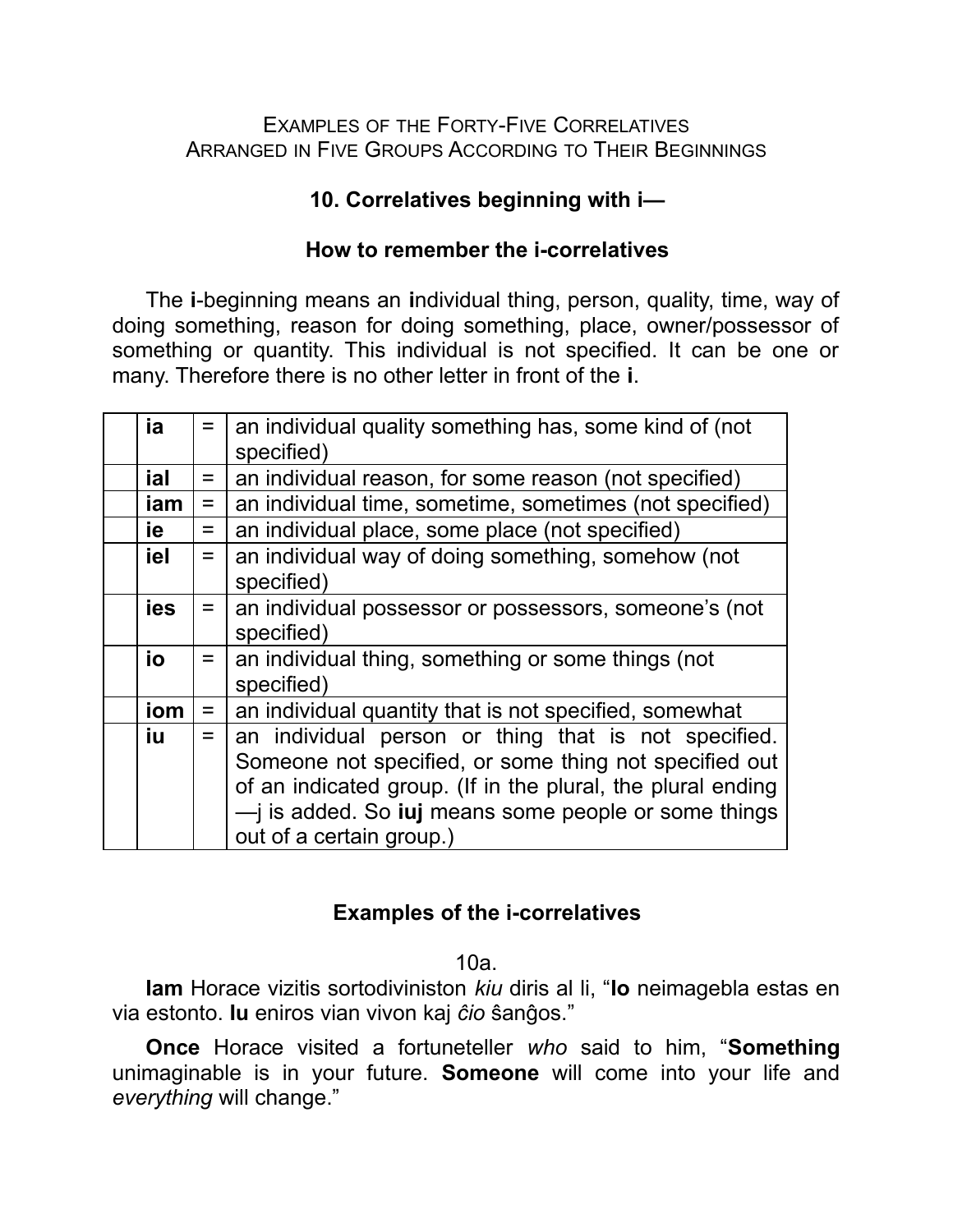Ĉu la nuna prezidento povos venki en la venonta elekto? Mi ne scias sed li kredas ke **iel** li venkos.

Can the present president succeed in the next election? I don't know but he thinks that **somehow** he will win.

 $10c$ Ĉu gravas *kiu* venkos? **Ial** mi opinias ke jes.

Is it important *who* wins? **For some reason** I think so.

10d. **Ies** sorto estas prezidentiĝi, sed *kies*?

**Someone's** fate is to become president, but *whose*?

10e.

Por sukcesi en la elekto oni bezonas **iom da** mono certe, sed, pli grave, oni bezonas verdiri (almena· **iam**).

To succeed in the election you need **some** money, certainly, but, more important, you need to speak the truth (at least **sometimes**.)

Page 29

10f.

La prezidento estas nun **ie** en la ĉefurbo. *Tiu ĉi* prezidento estas la· **ies** opinio **ia** idioto! La· aliaj homoj li estas **ia** geniulo!

The President is now **somewhere** in the capital. *This* president is, according to the opinion of **some people**, **some kind** of idiot! According to other people he is **some kind of** genius!

10g.

Li revenis el fremdaj landoj kun **ia** mono *kiun* mi tute ne rekonis. **Ial** li decidis montri *tion* al mi senklarige.

He came back from foreign lands with **some kind of** money *which* I did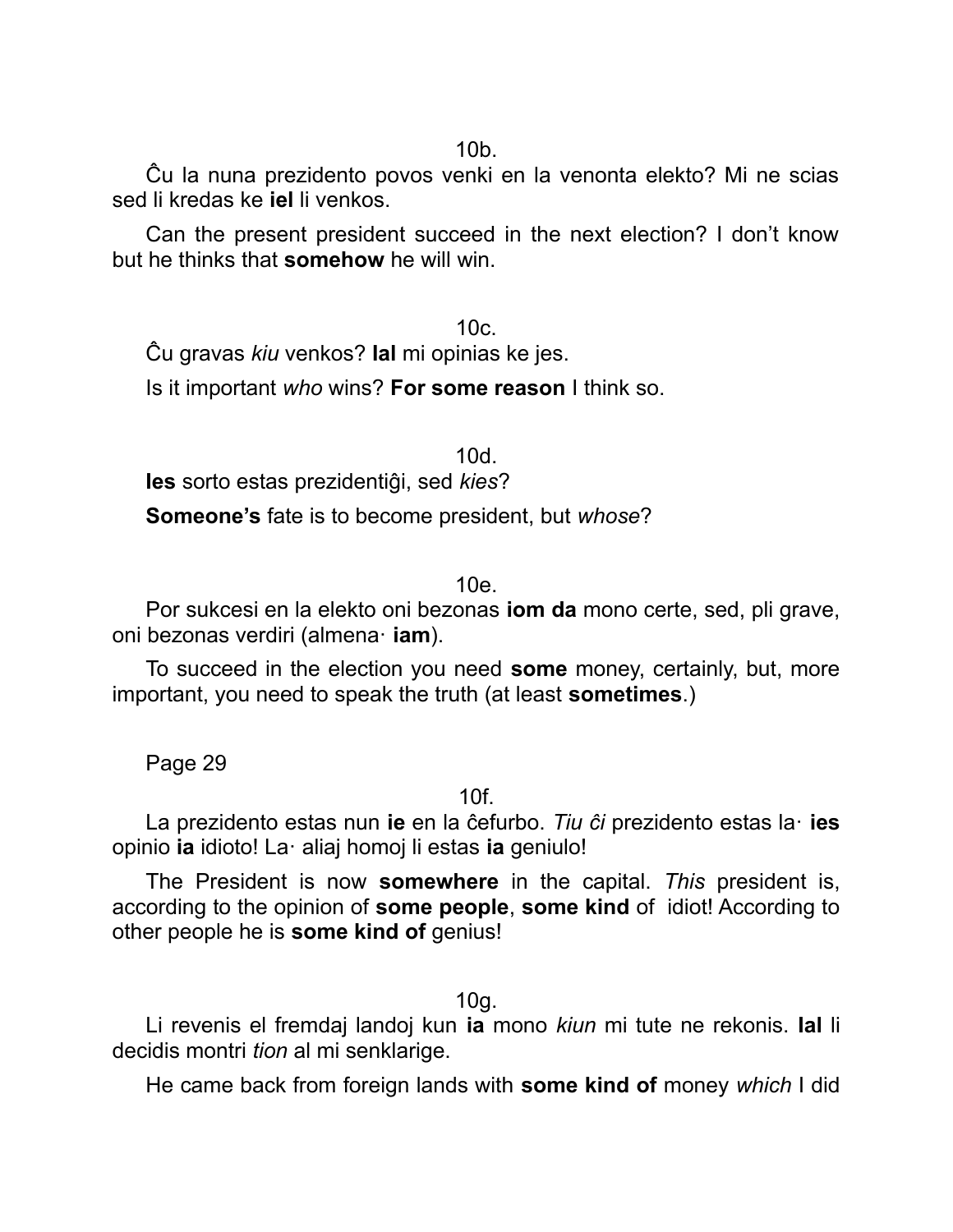not recognize at all. **For some reason** he decided to show *it* to me without explaining it.

10h.

**Iom** post **iom** la detektivo trovis la veron pri la suspektato.

Little by little the detective discovered the truth about the suspect.

## **11. Correlatives beginning with ĉ—**

## **How to remember the ĉ-correlatives**

The **ĉ**-beginning means ea**ch** or every or all things, people, qualities, times, ways of doing something, reasons for doing something, places, owners/possessors or quantities. It means without exception.

| ĉia  | $=$ $\vert$ | every kind of, all kinds of, each kind of               |
|------|-------------|---------------------------------------------------------|
| ĉial | $=$         | for every kind of reason, for all reasons               |
| ĉia  |             | $=  $ always, forever                                   |
| m    |             |                                                         |
| ĉie  | $=$         | everywhere, in all places                               |
| ĉiel |             | $=$   in every way, in all ways                         |
| ĉie  | $=$         | everyone's, every thing's                               |
| S.   |             |                                                         |
| ĉio  | $=$         | everything                                              |
| ĉio  | $=$         | all, the total amount                                   |
| m    |             |                                                         |
| ĉiu  | $=$         | everyone, each one, each person or (if the context      |
|      |             | makes clear that things are being discussed) each thing |

# **Examples of the ĉ-correlatives**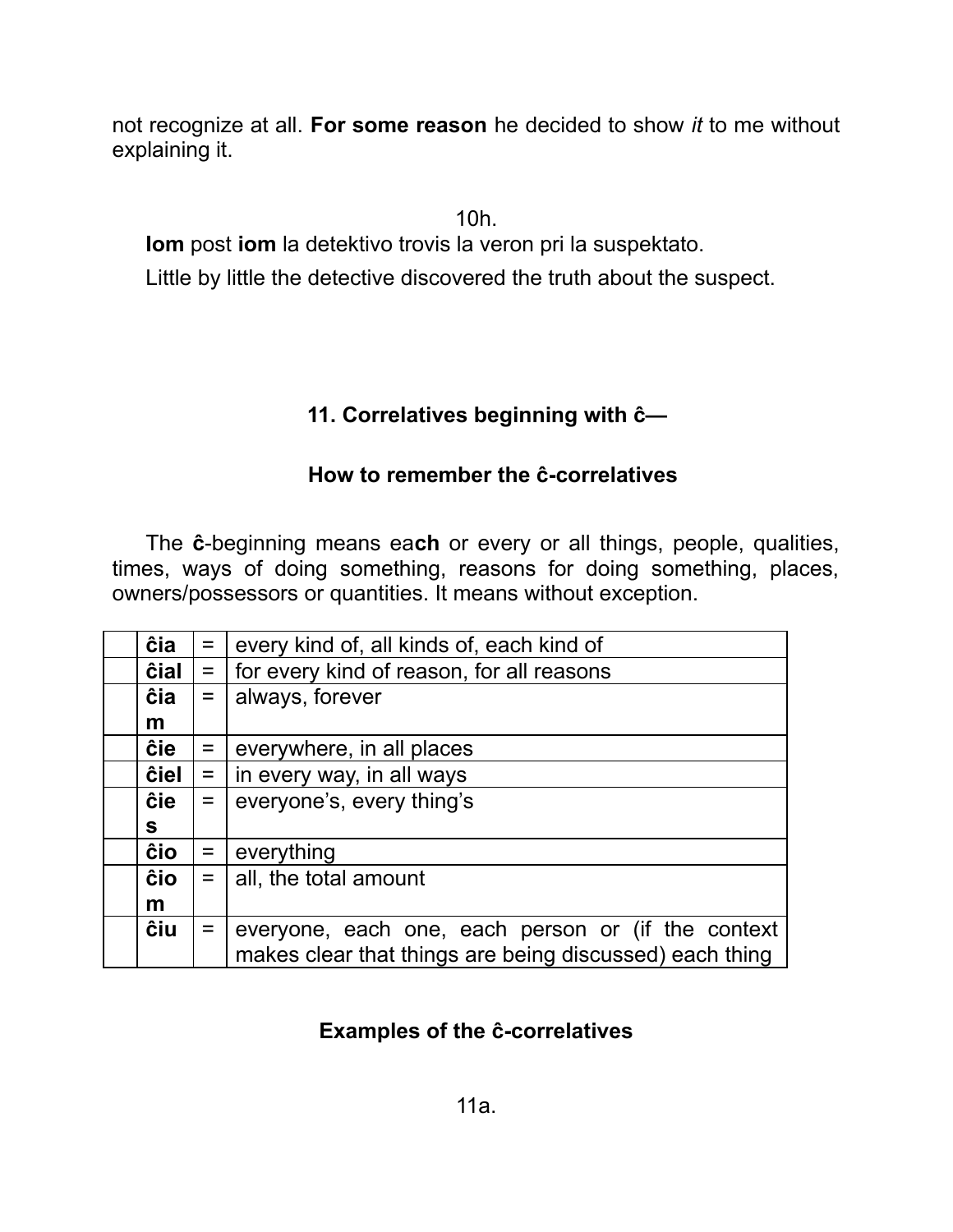**Ĉie** en la ŝtato estas bonaj kuracistoj sed beda·rinde ne **ĉiuj** scias pri ili.

There are good physicians **everywhere** in the state but unfortunately not **everyone** knows about them.

Page 30

11b. **Ĉiom** *kiom* li ŝparis la ŝtelistoj prenis de li. Jes, *tiuj* aĉuloj foriris kun **ĉiom**!

The thieves took **all** *that* he had saved. Yes, *those* good-for-nothings went away with **everything**!

NOTE: Notice that **ĉiom** is defined in the second sentence as **everything**. What it more literally means is **the total amount**.

11c.

Li havis **ĉian** malamikon imageblan kaj *tio* okazis **ĉial** imageble.

He had **every kind of** enemy imaginable and that happened **for every** imaginable **reason**.

11d.

**Ĉio** *kion* li deziris estas *ties*, sed ankora· li ne estas kontenta. **Ĉiam** estas *tiel*.

**Everything** *that* he wanted is *his*, but he still is not content. It is **always** *like that*.

NOTE: The word *ties* is gender neutral so it might also be translated as *hers* or *its*. The context would have to make clear which meaning is intended. Of course *ties* can be used when the speaker or writer does not want to be specific about the gender.

11e.

**Ĉiuj** membroj de la teamo laboris diligente ĉar ili komprenis tre bone ke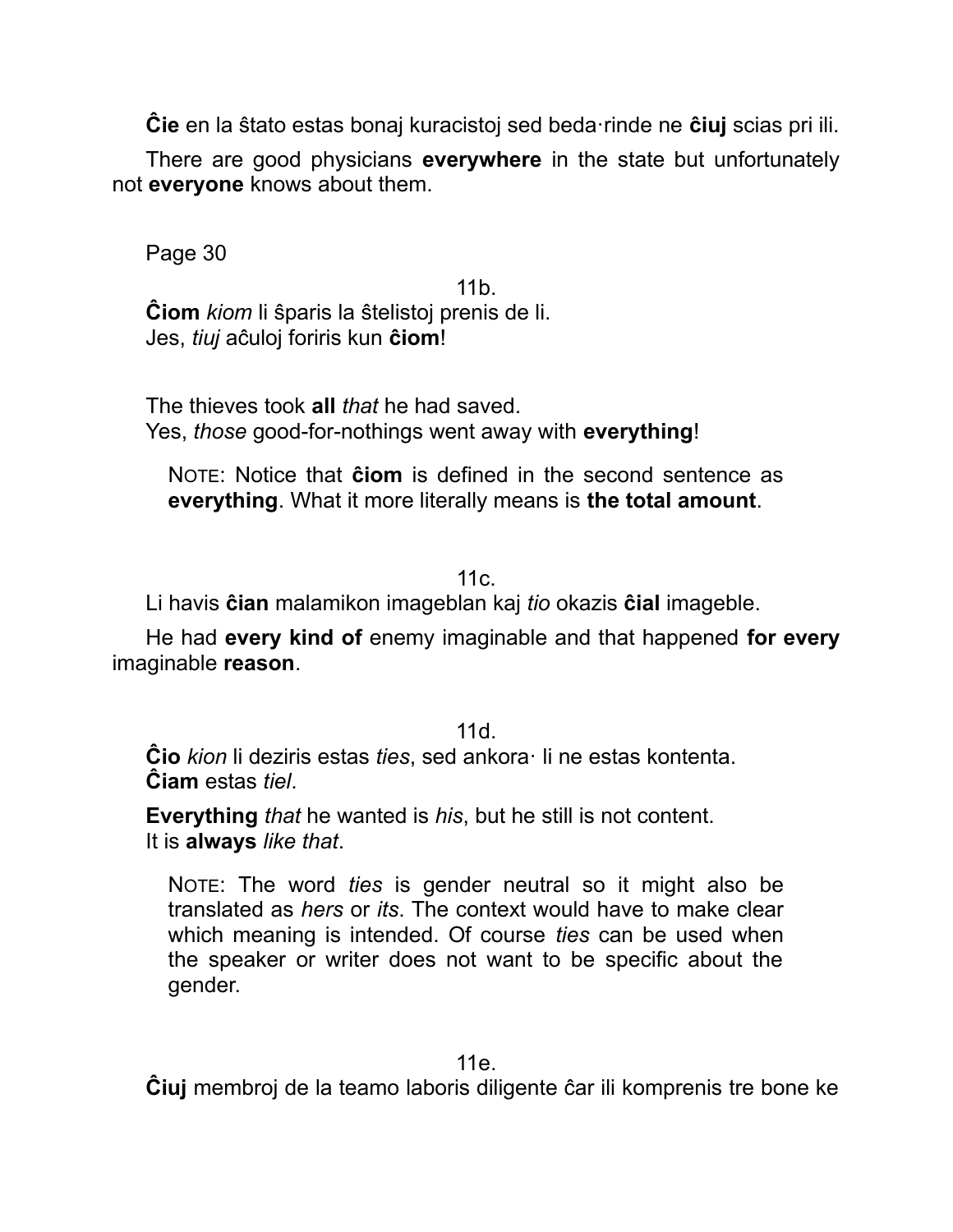**ĉies** sukceso dependos de **ĉia** kunlaborado.

**All the** members of the team worked hard because they understood very well that **everyone's** success would depend on **all the different ways** in which they would work together.

NOTE: A literal translation would be: "**All** members of the team worked diligently because they understood very well that **each one's** success will depend on **every kind of** working together."

11f.

Ili kunlaboras **ĉiel** *kiel* oni povas imagi kaj pro *tio* ili venkas **ĉiam**.

They work together in every way that you can imagine and because of that they always win.

### **12. Correlatives beginning with k—**

### **How to remember the k-correlatives**

Page 31

The **k**-beginning is used to form **qu**estion words as well as to introduce subordinate **c**lauses. The **k**-beginning means what (or *which* followed by a plural) thing, person, quality, time, way of doing something, reason for doing something, place, owner/possessor of something or quantity. In a **qu**estion it would go like this, "**Kiu** li estas?" (**Who** is he?) In a **c**lause it would go like this, "Mi scias **kiu** li estas." (I know **who** he is.)

| kia  | $=$ what kind of, what manner of                                   |
|------|--------------------------------------------------------------------|
| kial | $\vert$ = $\vert$ why, for what reason                             |
|      | <b>kiam</b> $\vert$ = $\vert$ when, at what time, at the time that |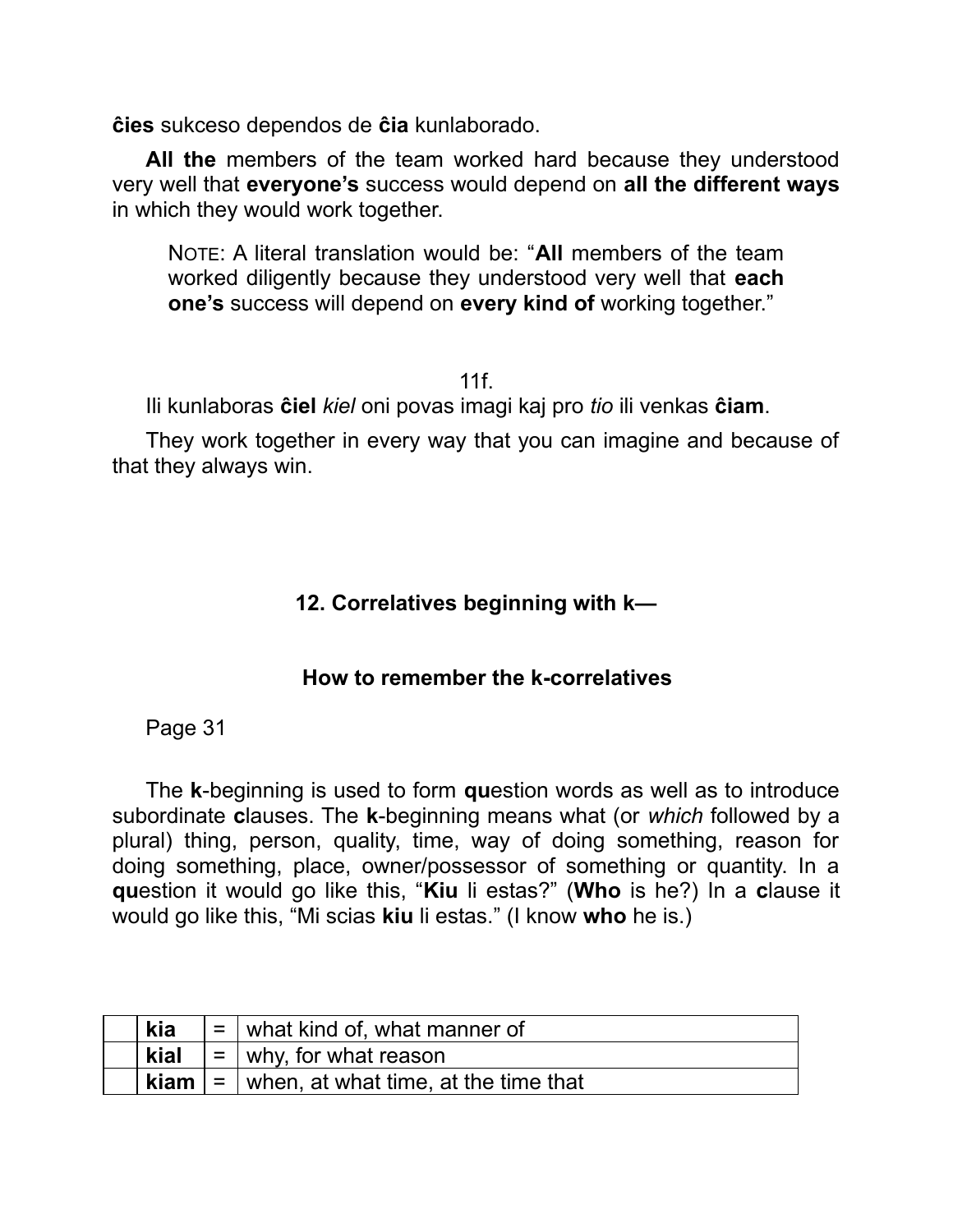| kie  | $=$ | where, at what place                                    |
|------|-----|---------------------------------------------------------|
| kiel | $=$ | how, in what way                                        |
| kies | $=$ | whose                                                   |
| kio  | $=$ | what                                                    |
| kio  | $=$ | what amount, how much, what quantity                    |
| m    |     |                                                         |
| kiu  | $=$ | who, which person, which thing (out of a group that has |
|      |     | been specified or implied)                              |

## **Examples of the k-correlatives**

12a.

**Kio** okazis **post kiam** la policanoj mortbatis la krimiston?

**What** happened **after** the police officers beat the criminal to death?

NOTE: Esperanto uses the phrase **post kiam** or (**post tiam)** where English uses the single word **after**. Similarly Esperanto uses the phrase *anta· ol* where English uses the single word *before* as in the following example:

12b.

**Kiom da** suspektatoj estis pridemandataj de la policanoj anta· ol *ĉi tiuj* decidis *pri tio, ke* s-ro Kolmaro estas la murdinto?

**How many** suspects were interrogated by the police officers before *they* decided *that* Mr. Kolmaro was the murderer?

NOTE: *Ĉi tiuj* means "the latter" (the second in a series) while *tiuj* means "the former" (the first in a series).

12c.

**Kiel** la Wright-fratoj sukcesis inventi la aeroplanon?

Ili sukcesis **kiel** la aliaj bonegaj inventantoj, per multege da laboro kaj inteligenteco.

**How** did the Wright brothers succeed in inventing the airplane?

They succeeded **like** the other great inventors, by means of an enormous amount of work and an enormous amount of intelligence.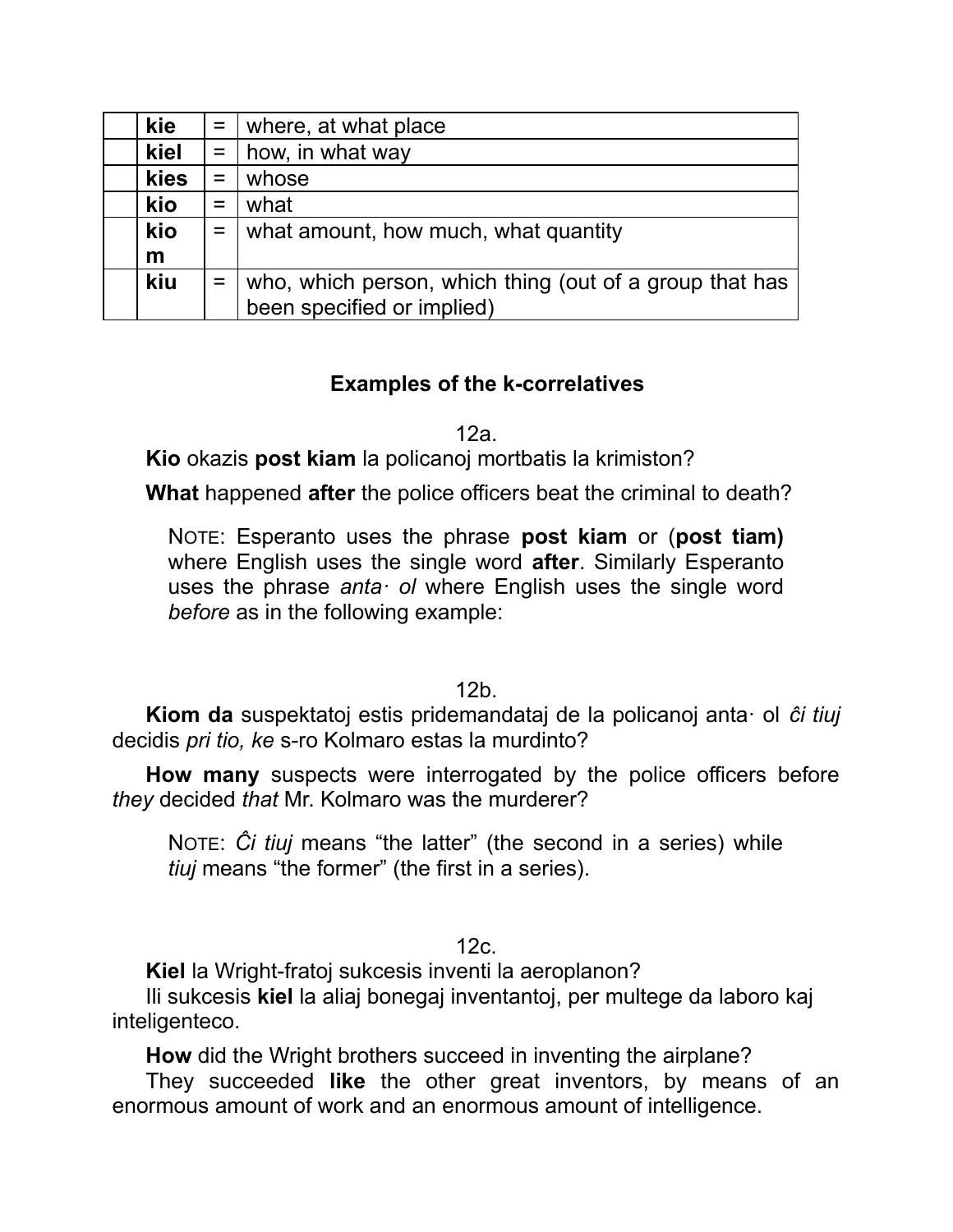Ĉu vi scias **kio** komencis la militon?

Mi scias **kie** ĝi komenciĝis kaj **kiel** ĝi komenciĝis kaj **kiam** ĝi komenciĝis sed ne **kial**.

Page 32

Do you know **what** started the war?

I know **where** it started and **how** it started and **when** it started but not **why**.

12e.

**Kiu** vi estas? **Kie** estas via edzino? **Kio** estas en via a·tomobila kofrujo? **Kia** viro vi estas? **Kial** vi aspektas tiel nervoza?

**Who** are you? **Where**'s your wife? **What**'s in the trunk of your car? **What** kind of a man are you? **Why** do you seem so nervous?

12f.

**Kies** mono estas *tiu*, **kiun** ni ĵus trovis en via kofrujo?

**Whose** money is *this* **that** we just found in your trunk?

12g.

Mi scias **kiom da** mono li havas. Mi komprenas **kiel** li akiris *tion*. Sed mi ne scias **kie** ĝi estas nun.

I know **how much** money he has. I understand **how** he acquired it. But I do not know **where** it is now.

NOTE: In English we say "**how much** money" but in Esperanto we say "**kiom da** mono" which would literally be "**what amount of** money". Because *da* is a preposition mono does not take the accusative ending *—n*.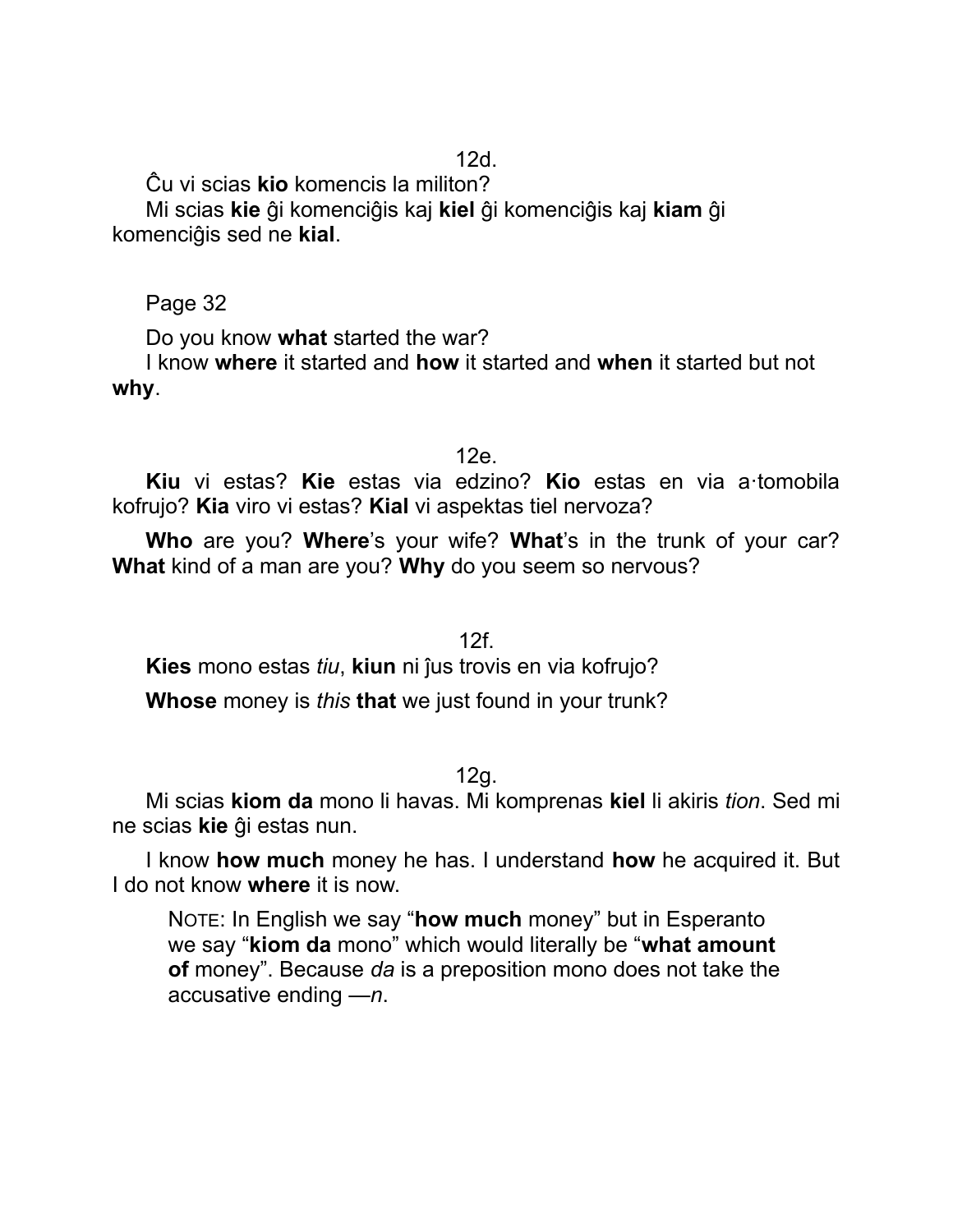## **13. Correlatives beginning with t—**

#### **How to remember the t-correlatives**

The **t**-beginning means **t**ha**t** (or those followed by a plural term) particular thing, person, quality, time, way of doing something, reason for doing something, place, owner (possessor) of something, or quantity. The individual or individuals are specified and the sign that they are specified is the initial letter **t**.

| tia  |     | $=$   that kind of, that way (when used as an adjective)  |
|------|-----|-----------------------------------------------------------|
| tial | $=$ | because, for that reason, on account of that              |
| tia  |     | $=$   then, at that time                                  |
| m    |     |                                                           |
| tie  |     | $=$   there, at that particular place                     |
| tiel |     | $=$   in that way, in that manner                         |
| ties |     | $=$   that one's (his, hers, theirs, its)                 |
| tio  | $=$ | that, that one, that thing (entity, concept)              |
| tio  |     | $=$   that much, that amount, so much                     |
| m    |     |                                                           |
| tiu  | $=$ | that person, that particular thing (out of a specified or |
|      |     | understood group of things)                               |

## **Examples of the t-correlatives**

13a.

**Tiujn** ulojn vi ne bezonas *kiel* amikoj!

Vi pravas! **Tiaj** knaboj ka·zas multe da ĉagreno por siaj *tiel*-nomitaj amikoj.

You don't need **those** guys as friends!

You're right! **Those kinds of** of boys cause a lot of trouble for their *so*called friends.

Page 33

13b.

Ĉu vi vidas **tion**? Jes, **tio** estas oranĝa elefanto.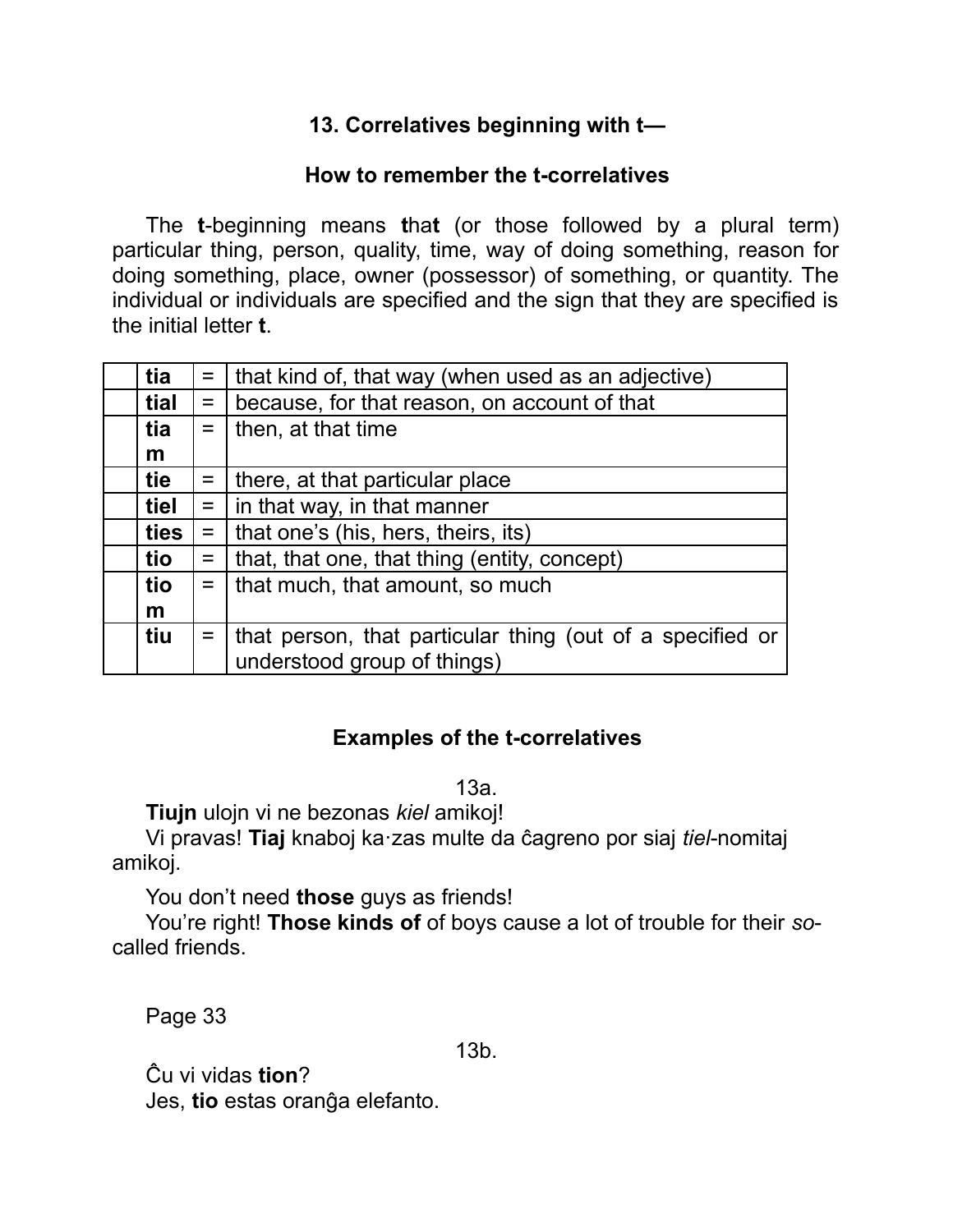Kaj *kio* estas **tie ĉi** en **ĉi tiu** enfermejo?

**Tio** estas bluaj kokinoj.

Ĉu la oranĝa elefanto kaj la bluaj kokinoj apartenas al la freneza kantostelulo?

Jes, certe, **tiuj** estas **ties**.

Do you see **that**?

Yes, **that** is an orange elephant.

And *what* is **here** in **this** pen?

**Those** are blue chickens.

Do the orange elephant and the blue chickens belong to the crazy singing star?

Yes, certainly, **those** are **his**.

NOTE: Customarily **tio** does not take the plural ending *—j*. So we say "**Tio** estas bluaj *kokinoj*" even though *kokinoj* is in the plural. This is a little illogical feature of Esperanto. **Tio** does, however, take the direct object ending *—n* as in "Ĉu vi vidas **tion**?"

"Jes, certe, **tiuj** estas **ties"** could be translated more literally as "Yes, certainly, those are that one's." This would be rather awkward in English although it is perfectly natural in Esperanto.

13c.

La kolonistoj havis **tiom da** ĉagrenoj kun la brita reĝo ke **tial** en la jaro mil sepcent sepdek ses la Kontinenta Kongreso deklaris ke **tiuj** Unuiĝintaj Ŝtatoj estas sendependaj.

The colonists had **so much** trouble with the British king that **for that reason** in the year seventeen seventy-six the Continental Congress declared that **these** United States were independent.

13d.

La murdisto silente eniris **ties** litĉambron. **Tiam** li elpoŝigis sian pafilon. Li ŝatis murdi siajn viktimojn dum **tiuj** dormis. **Tiel** li jam murdis tri homojn.

The murderer silently entered **that person's** bedroom. **Then** he removed his gun from his pocket. He liked to murder his victims while **they** slept. **In that way** he had already murdered three people.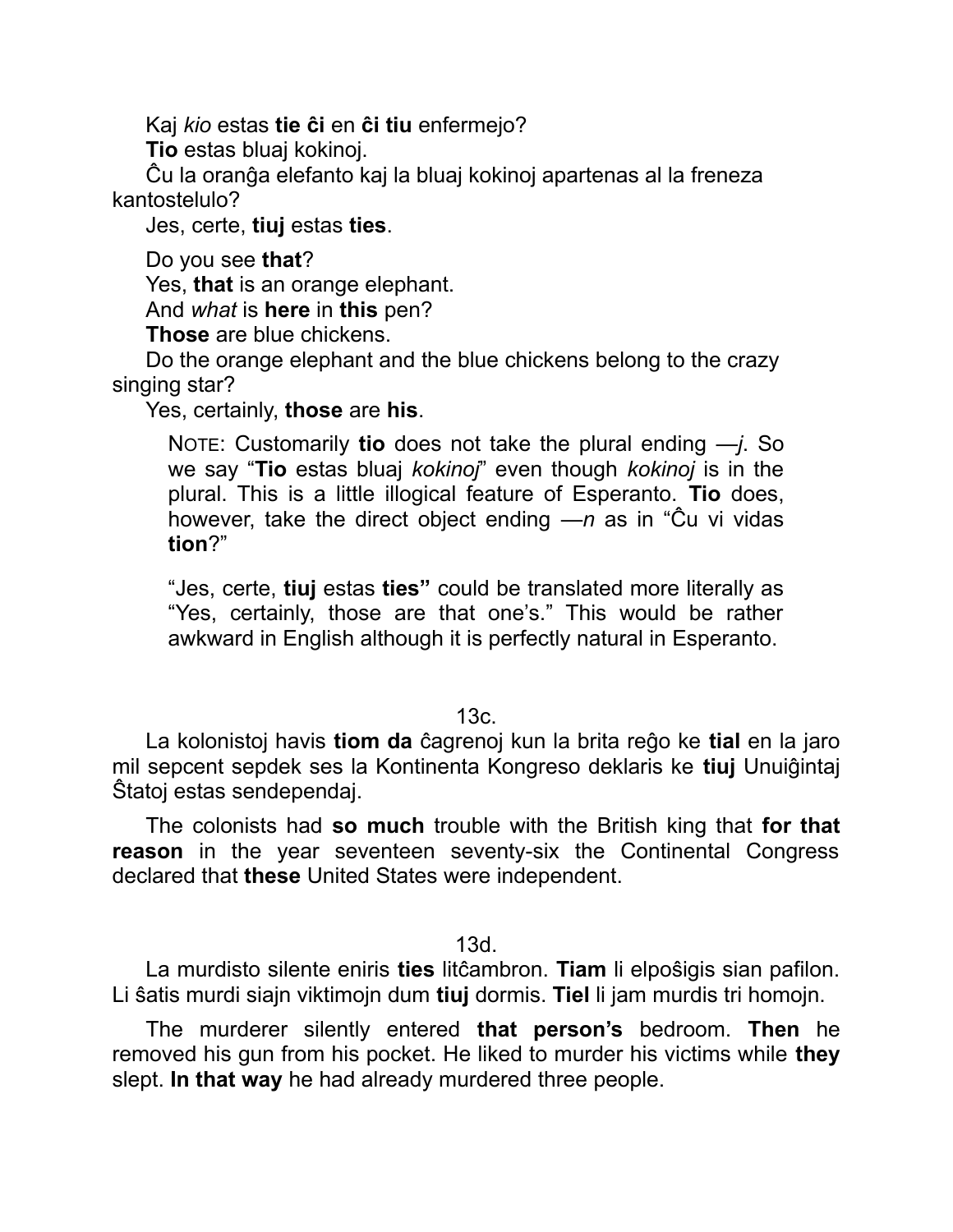La detektivoj longtempe observis **ĉi tiun** krimiston. Ili kredis ke **tiu** estis preta murdi refoje kaj **tial** ili tre zorge sekvis lin. Jam li murdis **tiom da** homoj! La detektivoj lerte preparis kapti lin **tie** en **tiu** litĉambro. Do **tiam** kiam la murdisto pafis, li ne pafis vivantan homon sed manekenon. Tuj li sentis pafilon ĉe sia dorso kaj a·dis la vortojn, "Faligu la pafilon kaj levu la manojn!" **Tiel** ili kaptis lin. Finfine **tiaj** uloj ĉiam malsukcesas! **Tio** estas vereco.

The detectives had been watching **this** criminal for a long time. They believed that **he** was ready to murder again and **for that reason** they followed him very carefully. He had already murdered **so many** people! The detectives cleverly prepared to catch him **there** in **that** bedroom. So **then** when the murderer fired, he did not shoot a living person but a dummy. He immediately felt a gun in his back and heard the words, "Drop the gun and raise your hands!" **In that way** they caught him.In the end **those kind of** guys always fail. **That** is the truth.

NOTE: Sometimes tiu is used as a pronoun as in "**tiu** estis preta murdi" and sometimes as an adjective as in "**tiu** litĉambro". **Tiu** is one of those adjectives which do not take the **—a** ending.

Page 34

#### 13f.

Kiam Hitler faris siajn postulojn *neniu* suspektis *pri* **tio**, *kion* li vere intencis.

Israelo venkis en sia Porsendependa Milito malgraú **tio**, ke la malamikoj havis pli da militistoj.

When Hitler made his demands *no one* suspected **what** he really intended.

Israel won in its War of Independence in spite **of the fact** *that* their enemies had more soldiers.

NOTE: Literal translations would be: "When Hitler made his demands *no one* suspected about **that** *which* he truly intended" and "Israel won in its Forindependence War in spite of **that**, that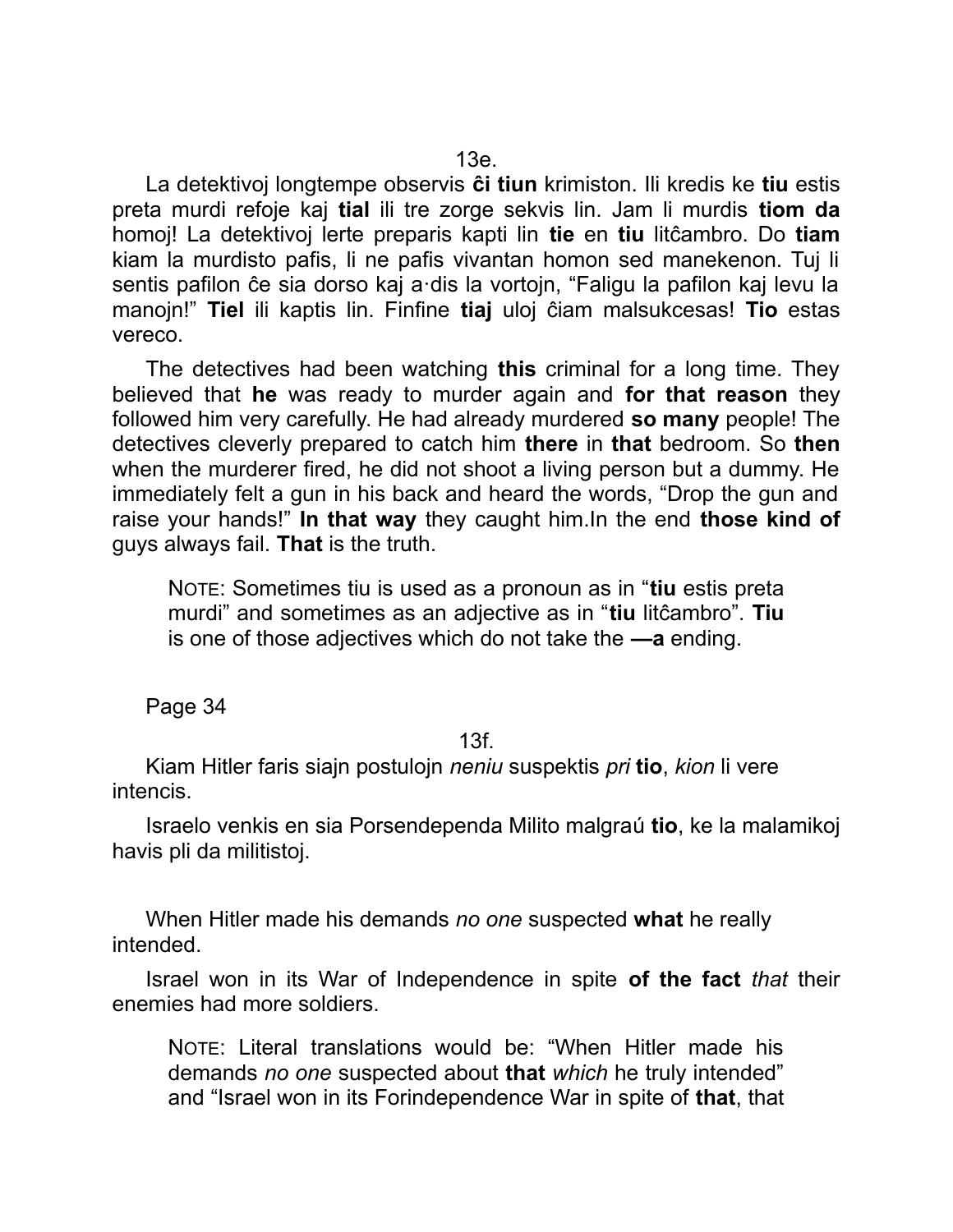the enemies had more soldiers."

Esperanto uses *pri* **tio***, kion* where English uses **what**.

# **14. Correlatives beginning with neni—**

## **How to remember the nen-correlatives**

The **nen**-beginning means **non**e or **n**o thing, person, quality, time, way of doing something, reason for doing something, place, owner/possessor of something or quantity (singular or plural.) These are most of the negative words of the language.

| nenia  |                    | $=$   no kind of, no manner of                            |
|--------|--------------------|-----------------------------------------------------------|
| nenial |                    | $=$   for no reason                                       |
| neniam | $=$ $\Box$         | never, at no time                                         |
| nenie  | $=$ $\Box$         | nowhere, at no place                                      |
| neniel |                    | $=$   in no way, "no how"                                 |
| nenies | $=$ $\overline{ }$ | no one's, nobody's (singular or plural, people or things) |
| nenio  | $=$                | nothing                                                   |
| neniom | $=$                | none (amount), no amount, no quantity                     |
| neniu  | $=$                | no one, no (individual) thing (out of a group that has    |
|        |                    | been specified or is understood                           |

# **Examples of the neni-correlatives**

14a.

*Tio* estas **nenies** afero krom la mia! *That*'s **nobody's** business except mine!

14b.

*Kiam* la soldatoj eniris la vilaĝeton ili trovis **neniun** *tie*.

*When* the soldiers entered the hamlet they found **no one** *there*.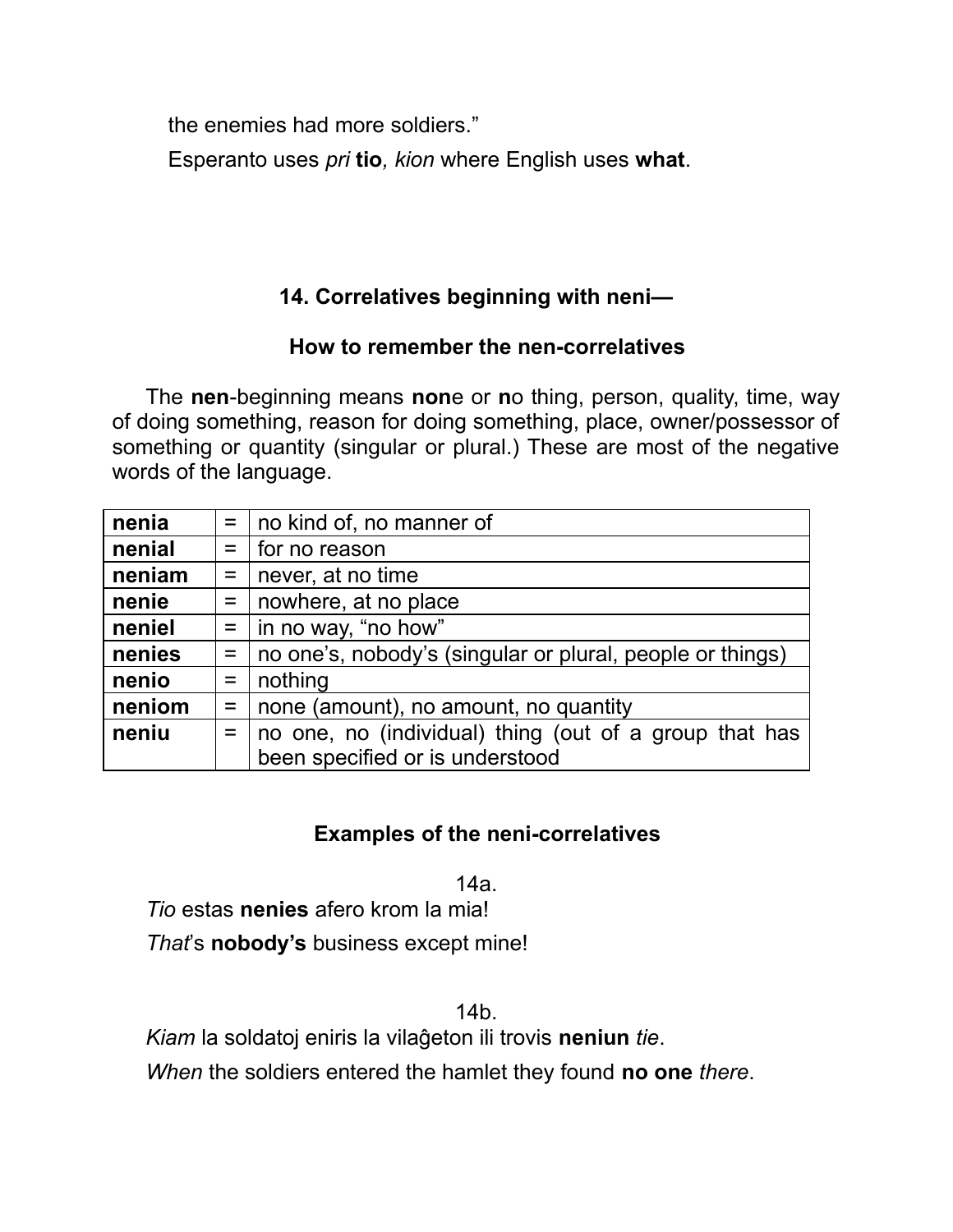Page 35

 $14c.$ 

**Neniam** en la tuta vivo vi vidis *tian* scenon! Li staris *tie* kun la sanga tranĉilo en sia maldekstra mano kaj lia vizaĝo montris **nenian ajn** emocion.

You **never** saw *such a* sight in your whole life! He stood *there* with the bloody knife in his left hand and his face showed **no** emotion **whatever**.

14d.

*Kiom da* juveloj trovis la ŝtelistoj en lia monŝranko? **Neniom** ili trovis. Kaj li diris al mi ke ili trovos la juvelojn **neniel**.

*How* many jewels did the burglers find in his safe?

They found **none**. And he told me that **there is no way that** they will find the jewels.

NOTE: **Neniom** literally means **no amount**.

That the single Esperanto adverb **neniel** is equivalent to the English clause **there is no way**.

14e.

Plue li diris al mi perpleksige ke la trezoro estas la· nia kompreno **nenie ajn**.

He went on to tell me in a mistifying way that the treasure was, according to our understanding, **nowhere at all**.

14f.

**Nenial** li malamegas *ĉiujn tiujn*. Li amas **neniajn** *tiajn* ulojn.

He detests *all of them* **for no reason**. He does**n't** love **any**one **like that**.

NOTE: A more literal translation would be: "**For no reason** he detests *all those*. He loves **no kind** *of that kind* of ones." Of course this would sound so clumsy that no one would say it this way in English.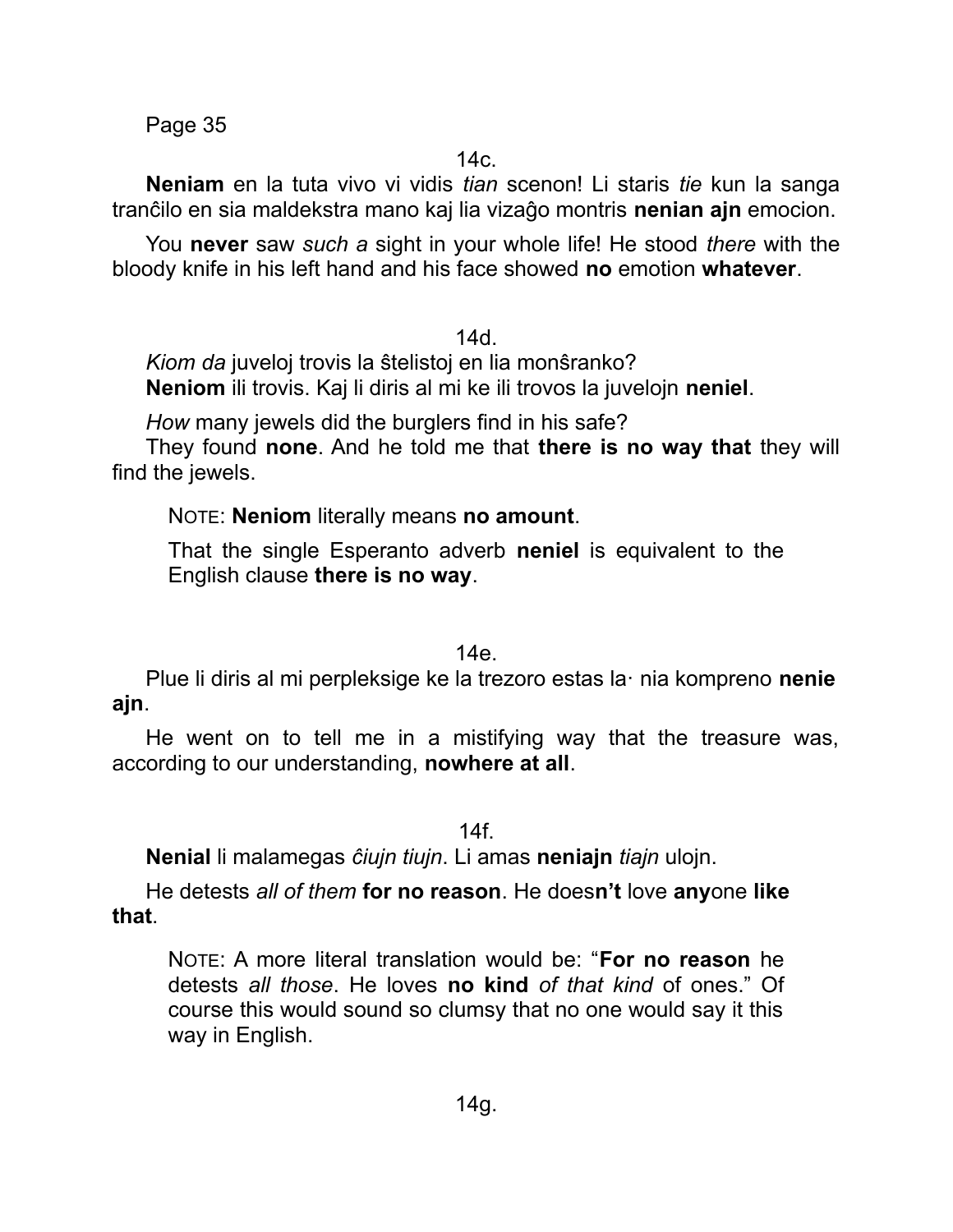**Nenio** helpas en *tiaj* situacioj krom silento.

**Nothing** helps in **that kind of** situation except for silence.

NOTE: Literally *tiaj situacioj* means *those kinds of situations*.

## **Forming Words from Correlatives**

Esperantists can form new words from correlatives just as they can from other words. By adding *—a* they can form adjectives, by adding *—e* they can form adverbs, by adding *—o* they can form nouns, and so forth.

For instance, **kial** means "why" or "for what reason". **Kialo** is a noun that means "a reason".

**Iom** is an adverb that means "a certain amount", "a little", "somewhat" etc. **Iomete** is an adverb that means "a small amount", "a tiny amount", "very little" etc.

### Page 36

**Kiom** is an adverb that means "how much?" **Kioma** is an adjective that is used to ask "which one in a series of numbers?" It is commonly used to ask for the time. In English we ask, "What time is it?" but in many languages they ask, "What hour is it?" This is what the French do when they ask "Quelle heure esti-il?" and what the Germans do when they ask "Wieviel Uhr ist es" and what the Spanish do when they ask "øQuÈ hora es?" Esperantists do the same when they ask "**Kioma** horo estas?"

Esperantists can also form compound words using correlatives.

For instance **ĉiuvespere** means "every evening".

Here are some examples of words made out of correlatives and espressions that use correlatives:

#### w-1

*Neniu* scias la **kialon** por liaj agoj.

No one knows the reason for his actions.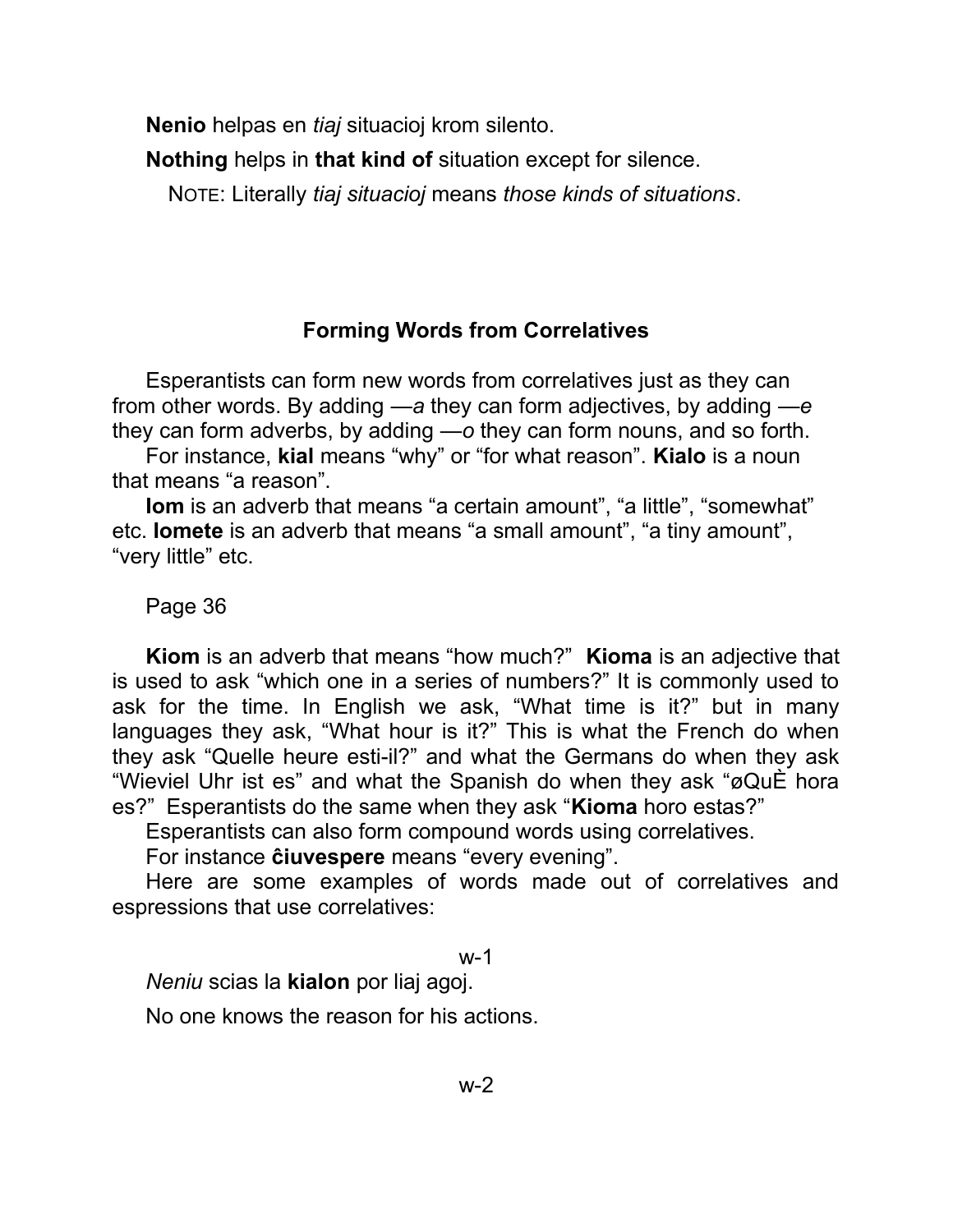**Kioma** horo estas? Estas la tria kaj dek minutoj. **What** time is it. It's three ten.

w-3

Ĉu vi deziras *iom* da mono? Nur **iomete**, bonvolu.

Would you like *some* money? Just **a very little**, please.

 $w-4$ Li estas **ĉiamulo** en *tiu ĉi* restoracio. *Ĉiam* mi vidas lin *ĉi tie*. He's a **regular** in *this* restaurant. I *always* see him *here*.

w-5

Li volas **ĉiamigi** la malamon inter la blankuloj kaj la nigruloj. He wants to perpetuate the enmity between whites and blacks.

w-6 **Ĉiuvespere** ili komencas drinki kaj ĝis la dek unua ili estas ebriaj. **Every evening** they start to imbibe and by eleven they're drunk.

w-7 La Germanoj **neniigis** multege da judaj komunumoj. The Germans annihilated an enormous number of Jewish communities.

Page 37

w-8

La nura vera dezirego de Stalin estis **ĉiamigi** lian propran povon. Sed malgra· *tio*, ke li estis povega, li ne estis **ĉiopova** kaj finfine li, *kiel ĉiuj* aliaj homoj, mortis.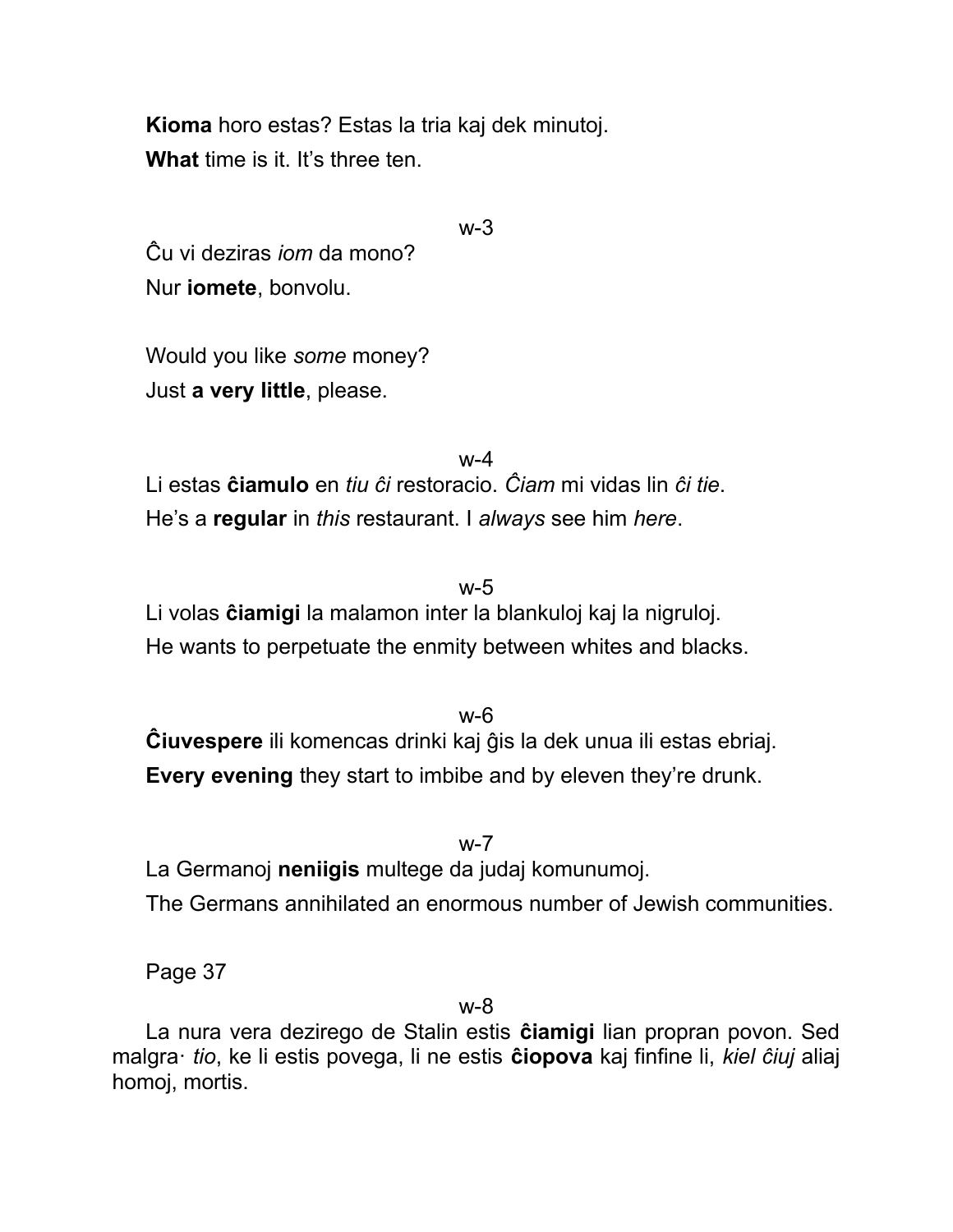The only true desire of Stalin was to **perpetuate** his own power. However even though he was enormously powerful, he was not **allpowerful**, and, at long last he, *like every* other person, died.

w-9

En antikva Egipto oni kredis ke la **tieaj tiamaj** reĝoj estas dioj.

In ancient Egypt it was believed that the kings **of that place** and **that time** were gods.

NOTE: Where English uses the passive form as in "it was believed" Esperanto, like French, usually uses an expression with "one". Here is a literal translation of the sentence: "In ancient Egypt one believed that the **there**, **then** kings were gods." In English we would say "they believed" rather than "one believed" in this kind of sentence.

w-10

"Mi deziregas revidi lin!" "**Tiuokaze** ni invitos lin al nia festo."

"I want to see him again very much." "**In that case** we will invite him to our party."

Page 38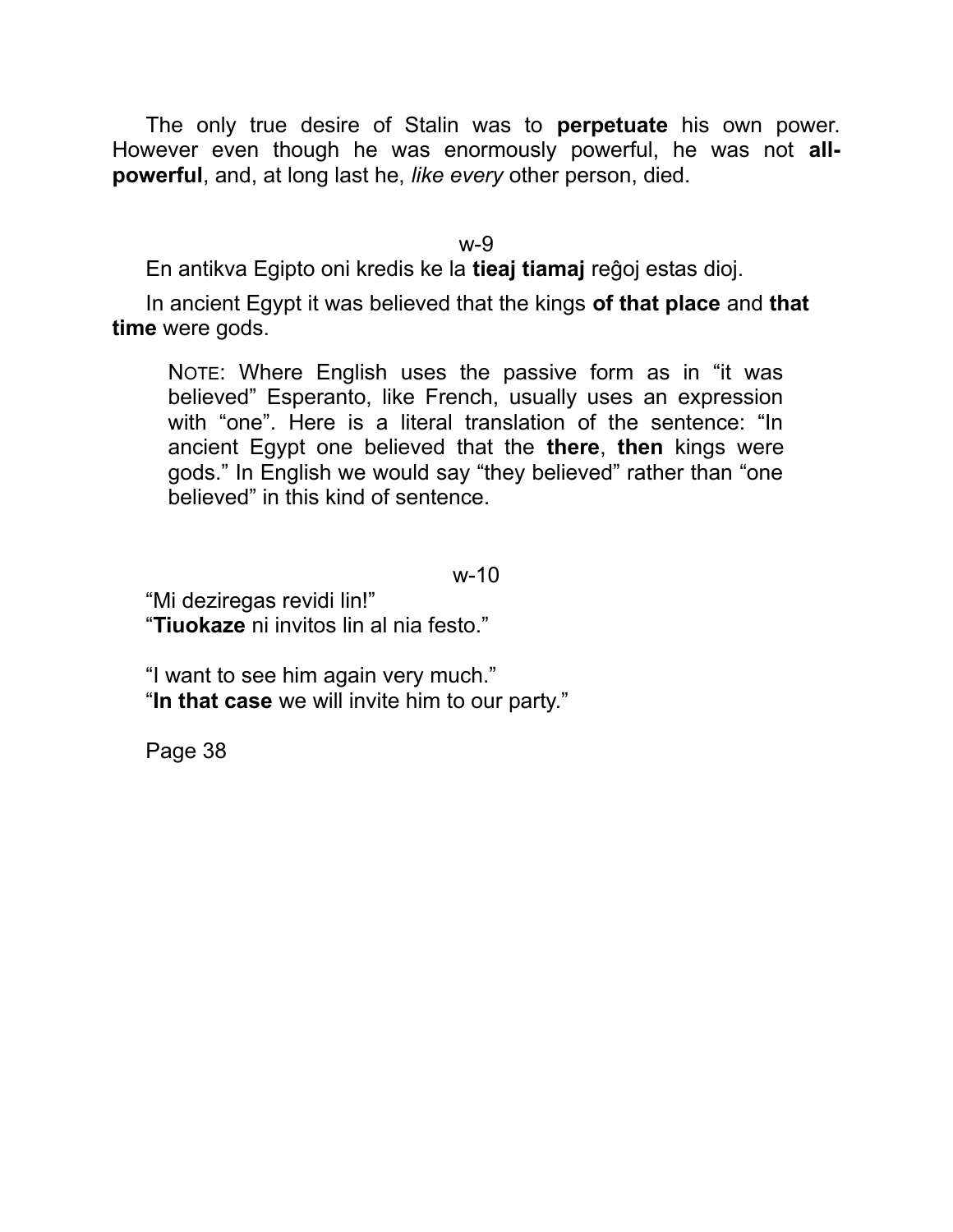#### **The** *io***-Series and the** *iu***-Series in the** *Fundamento*

One of the interesting features of the **iu** correlatives is that they can refer to individual people or individual things. The distinction between the **io** correlatives and the **iu** correlatives can be somewhat difficult for English speakers to grasp. This is because in English we very often make a key distinction between people on the one hand (**who)** and things or animals on the other hand (**what**). In Esperanto the key distinction is somewhat different. It is between something more abstract (or unknown) which refers to things or ideas (the io-series) and something more specific which refers to things or people (the **iu**-series).

#### EXAMPLES OF ZAMENHOF'S USAGE IN THE FUNDAMENTO

Here are some examples based on Zamenhof's usage in the exercises in *La Fundamento de Esperanto*. The book, *La Fundamento de Esperanto*, is not a textbook. It is a work that shows how the language works in practice. The first Universala Kongreso de Esperanto (World Esperanto Congress) officially adopted this work as the unalterable basis for the language. These exercises show, therefore, in an official way, how we can use the **—iu** and **—io** correlatives. (The English translations are my own and, of course, are not official at all. They are simply intended to be aids for the student who is learning the language. Likewise, putting the correlatives in bold type, underlining them, or putting them in italics are added in the present work.)

#### ß11a

**Ĉiu, kiu** ŝin vidis povis pensi, ke li vidas la patrinon.

**Everyone who** saw her would think that he was seeing her mother.

NOTE: In this case **ĉiu**, which is in the singular, is best translated by **everyone**, which is also in the singular. It means *each individual, each person*.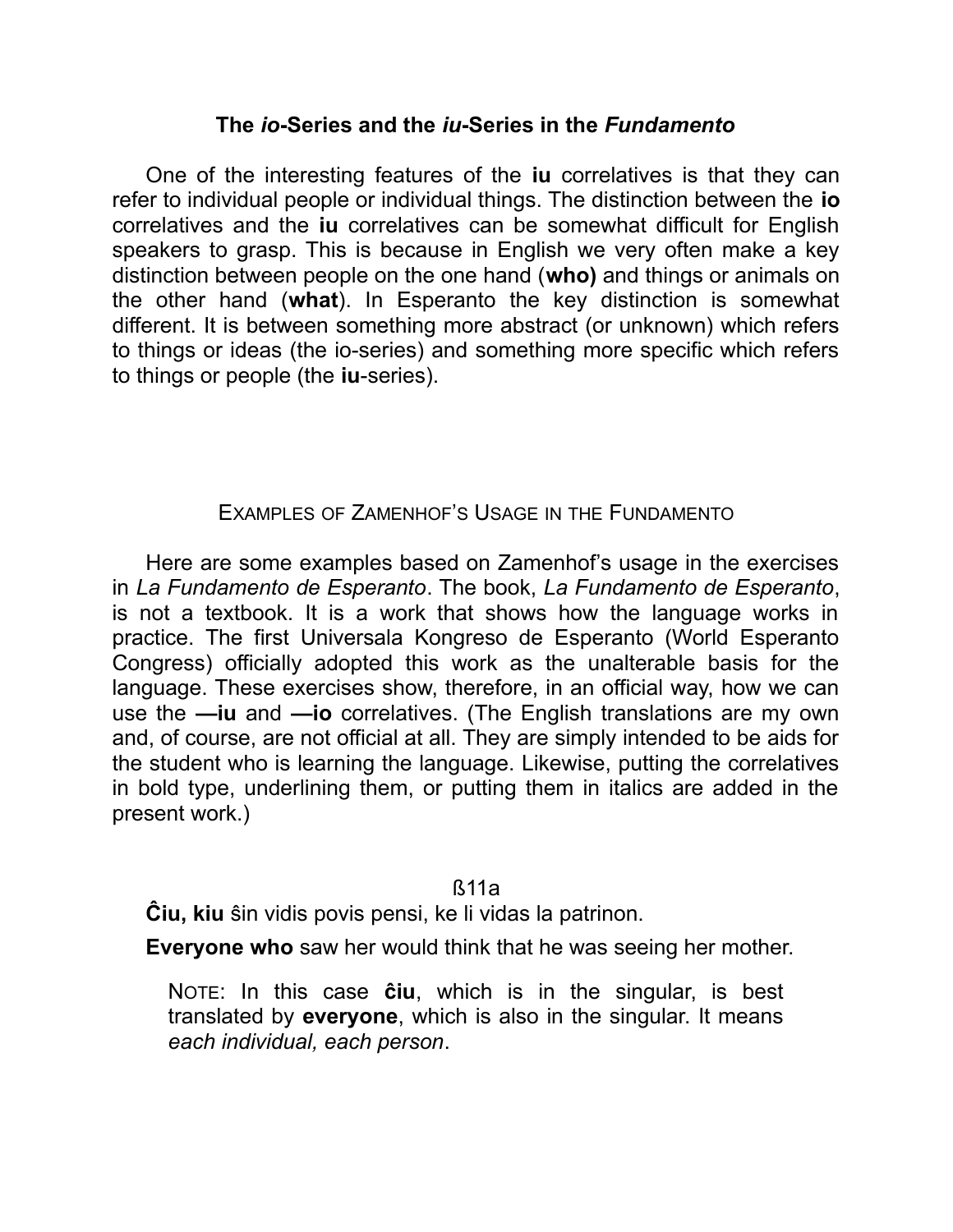ß11b

La pli juna filino, **kiu** estis la plena portreto de sia patro la· sia boneco kaj honesteco, estis krom **tio** unu el la plej belaj knabinoj, **kiujn** oni povis trovi.

The younger daughter, **who** was the very image of her father as regards to her goodness and honesty, was besides all of **that** one of the most beautiful girls **whom** you could find.

NOTE: Here both **kiu** and **kiujn** refer to people. On the other hand **tio** refers to an abstract thing, in this case the girl's being *the very image of her father as regards to her goodness and honesty*

#### ß12a.

Li faris **ĉion** per la dek fingroj de siaj manoj.

He did **everything** with the ten fingers of his hands.

NOTE: Here **ĉion** refers to a whole lot of actions. The correlatives of the **io**-series are always in the singular *as far as grammar goes*. On the other hand the correlatives of the **iu**series can be either in the singular or the plural. They refer to specific individuals, one or more.

Page 39

ß12b

**Kion** Dio kreis en la sesa tago?

**Kiun** daton ni havas hodia·?

**What** did God create on the sixth day

**What** is the date today?

NOTE: The word **kion** refers to some unknown thing, not a specific thing that the questioner knows something about. The word **kiun** refers to one date. The questioner does not know which date it is today but she knows that it is one particular one out of a group.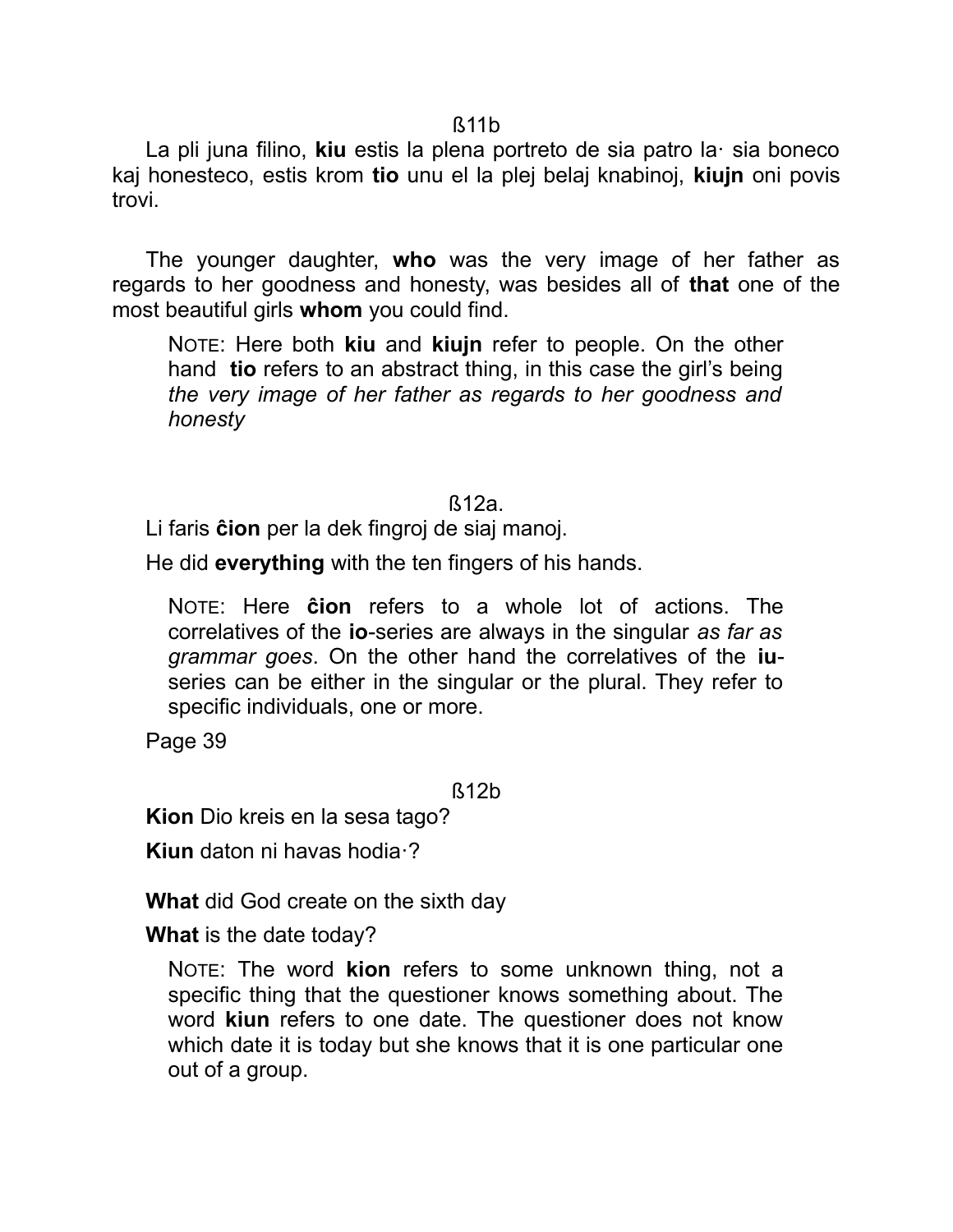Notice that if we want to refer to something in the plural we would have to use an **iu**-word as in "**Kiujn** nomis Adamo?". This means "**Which** ones did Adam name?"

ß13a

Ĉar **ĉiu** amas ordinare personon, **kiu** estas simila al li, *tial* **tiu ĉi** patrino varmege amis sian pli maljunan filinon, kaj en **tiu** sama tempo ŝi havis teruran malamon kontra· la pli juna.

Because **everyone** normally loves a person **who** is like him, *for that reason* **this** mother warmly loved her older daughter, and at **the** same time she felt a terrible antipathy towards her youngest daughter.

NOTE: The first **ĉiu** here is a pronoun that means **everyone**. **Kiu** is also a pronoun, **who**.

However, the two **tiu**'s are not pronouns. The first one serves as an adjective which modifies *patrino* (mother). Adjectives generally end in **—a** in Esperanto but not those adjectives that are correlatives.

The second tiu in "en **tiu** sama tempo" is another adjective. A literal translation of this phrase would be "in **that** same time." When **tiu** is used as an adjective it means *that particular one*.

Whereas the **iu**-words can be either pronouns or adjectives, the **io**-words (with their noun ending **—o**) can only act as nouns or pronouns.

ß15a.

*Kiam* la bona virino trankviligis sian soifon, ŝi diris al la knabino: "Vi estas *tiel* bela, *tiel* bona kaj *tiel* honesta, ke mi devas fari al vi donacon" (ĉar **tio ĉi** estis feino, **kiu** prenis sur sin la formon de malriĉa vilaĝa virino, por vidi, *kiel* granda estos la ĝentileco de **tiu ĉi** juna knabino). "Mi faras al vi donacon," da·rigis la feino, "ke ĉe **ĉiu** vorto, kiun vi diros, el via buŝo eliros a· floro a· multekosta ŝtono."

*When* the good woman had quieted her thirst, she said to the girl, :You are *so* beautiful, *so* good and *so* honest, that I should give you a gift" (because **she** was a fairy **who** had taken the form of a poor village woman in order to see *how* great the goodness of this young girl would be). "I will